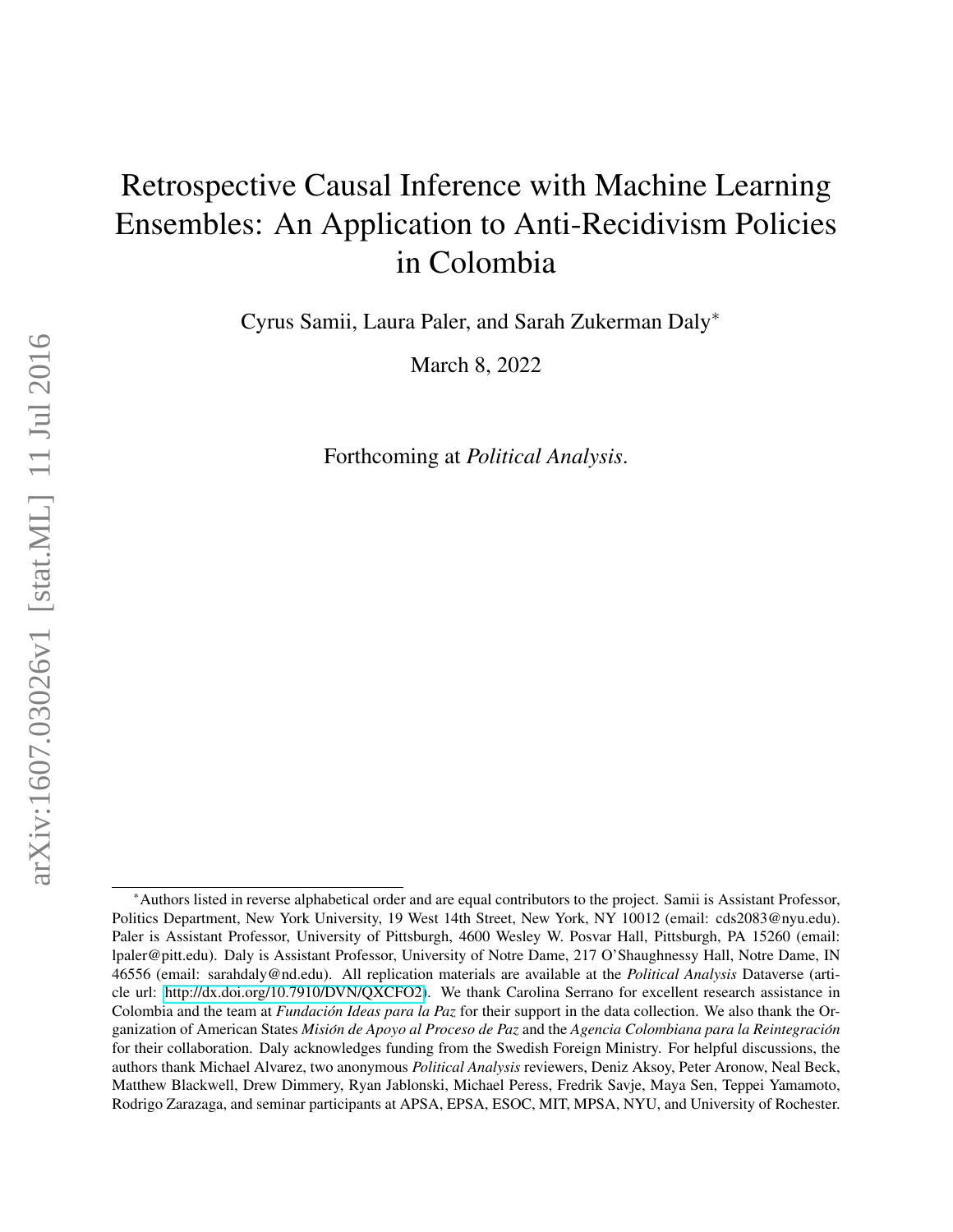# Retrospective Causal Inference with Machine Learning Ensembles: An Application to Anti-Recidivism Policies in Colombia

#### ABSTRACT

We present new methods to estimate causal effects retrospectively from micro data with the assistance of a machine learning ensemble. This approach overcomes two important limitations in conventional methods like regression modeling or matching: (i) ambiguity about the pertinent retrospective counterfactuals and (ii) potential misspecification, overfitting, and otherwise bias-prone or inefficient use of a large identifying covariate set in the estimation of causal effects. Our method targets the analysis toward a well defined "retrospective intervention effect" (RIE) based on hypothetical population interventions and applies a machine learning ensemble that allows data to guide us, in a controlled fashion, on how to use a large identifying covariate set. We illustrate with an analysis of policy options for reducing ex-combatant recidivism in Colombia.

Key words: causal inference; machine learning; ensemble methods; sieve estimation.

Word count: 9,756 (including main text, captions, and references).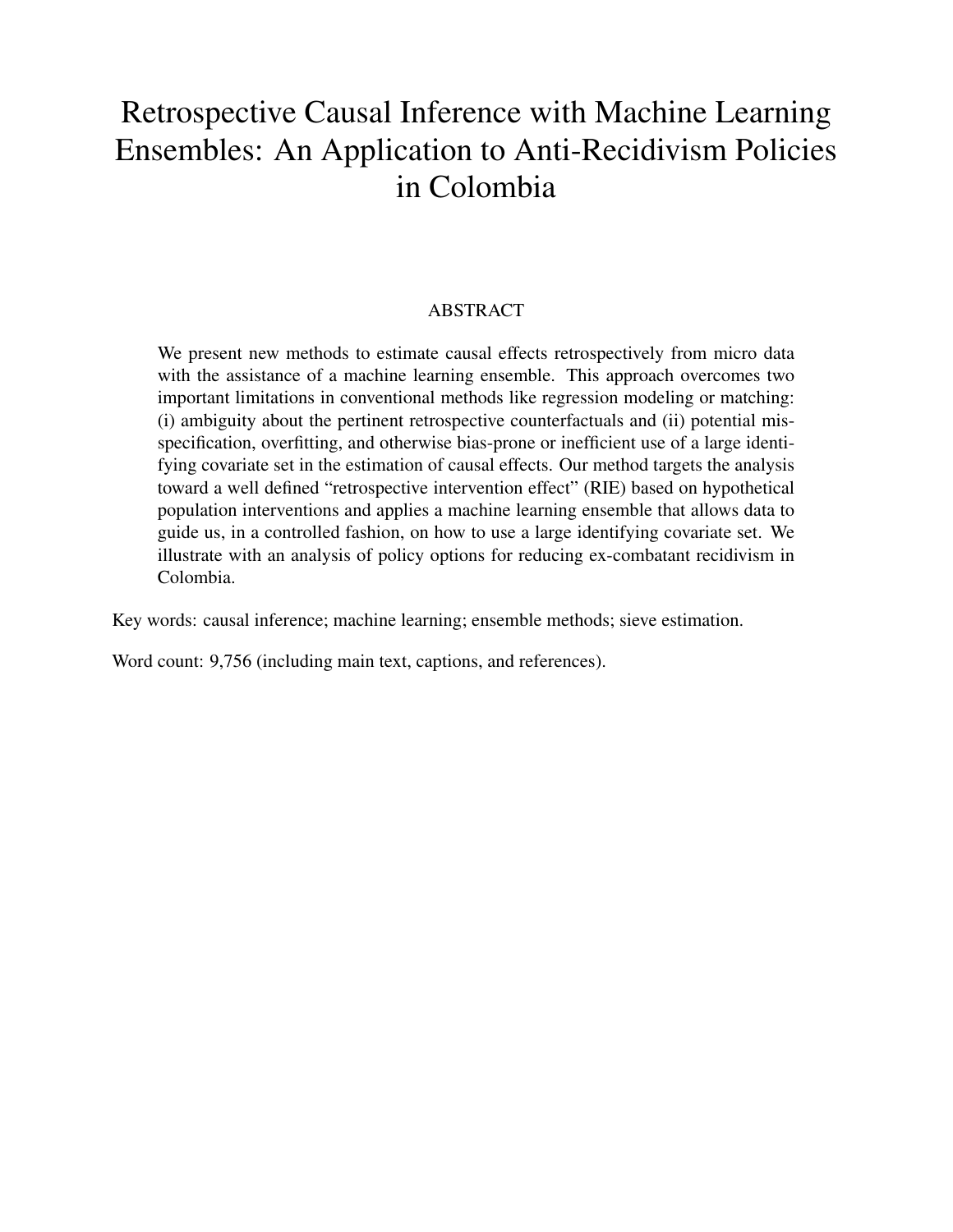#### 1. INTRODUCTION

Retrospective causal studies are essential in the social sciences but they present acute challenges. They are essential insofar as for some important causal questions there are often no feasible alternatives to a retrospective analysis. Such situations include studies of rare outcomes or outcomes that take many years to come about, such as violence or institutional changes. Adequately powered prospective studies, whether in the form of a randomized experiment or not, may take too long and be too logistically difficult to be practical or may prove unethical.

Retrospective studies present acute challenges because they try to make causal inferences about the effects of policies, exposures, or processes that were beyond the control of analysts. This introduces problems of endogeneity and confounding. Moreover, generating results that can inform policy requires estimates that are relevant for one's target population, but sources of quasi-random variation (e.g., instrumental variables or discontinuities) may be too specific in the subpopulations to which they apply to meet these needs. The relevant counterfactual comparisons may not be obvious either.

We draw on new methods from epidemiology and apply a machine learning approach to overcome these challenges [\(Van der Laan and Rose, 2011\)](#page-42-0). Our approach makes use of familiar "conditional independence" assumptions, however we do so in a way that circumvents problems that arise in simpler uses of regression, matching, or propensity scores (Angrist and Pischke,  $2009$ ).<sup>[1](#page-2-0)</sup> Specifically, we use a very large number of covariate control variables and a machine learning ensemble. Using a very large number of covariates allows us to make conditional independence more believable, which in principle also moves us safely past concerns about "bias amplification" [\(Myers](#page-40-0) et al.,  $2011$  $2011$ ).<sup>2</sup> But having such a rich covariate set raises questions about how to properly employ

<span id="page-2-0"></span><sup>&</sup>lt;sup>1</sup>We define conditional independence formally below. The idea is that we can identify the set of confounding factors and "condition" on them, thereby removing the confounding covariation.

<span id="page-2-1"></span><sup>2</sup>Bias amplification can occur when omitted variables confound estimates of a causal effect and one incorporates additional covariates that purge substantial variation from the treatment variables but fail to purge variation from the outcome variables [\(Pearl, 2010\)](#page-41-0). Risk of bias amplification depends on the specificities of a given data set. [Myers](#page-40-0) [et al.](#page-40-0) [\(2011\)](#page-40-0) find empirically that such biases tend not to be a major concern in epidemiological applications with reasonable sets of control variables.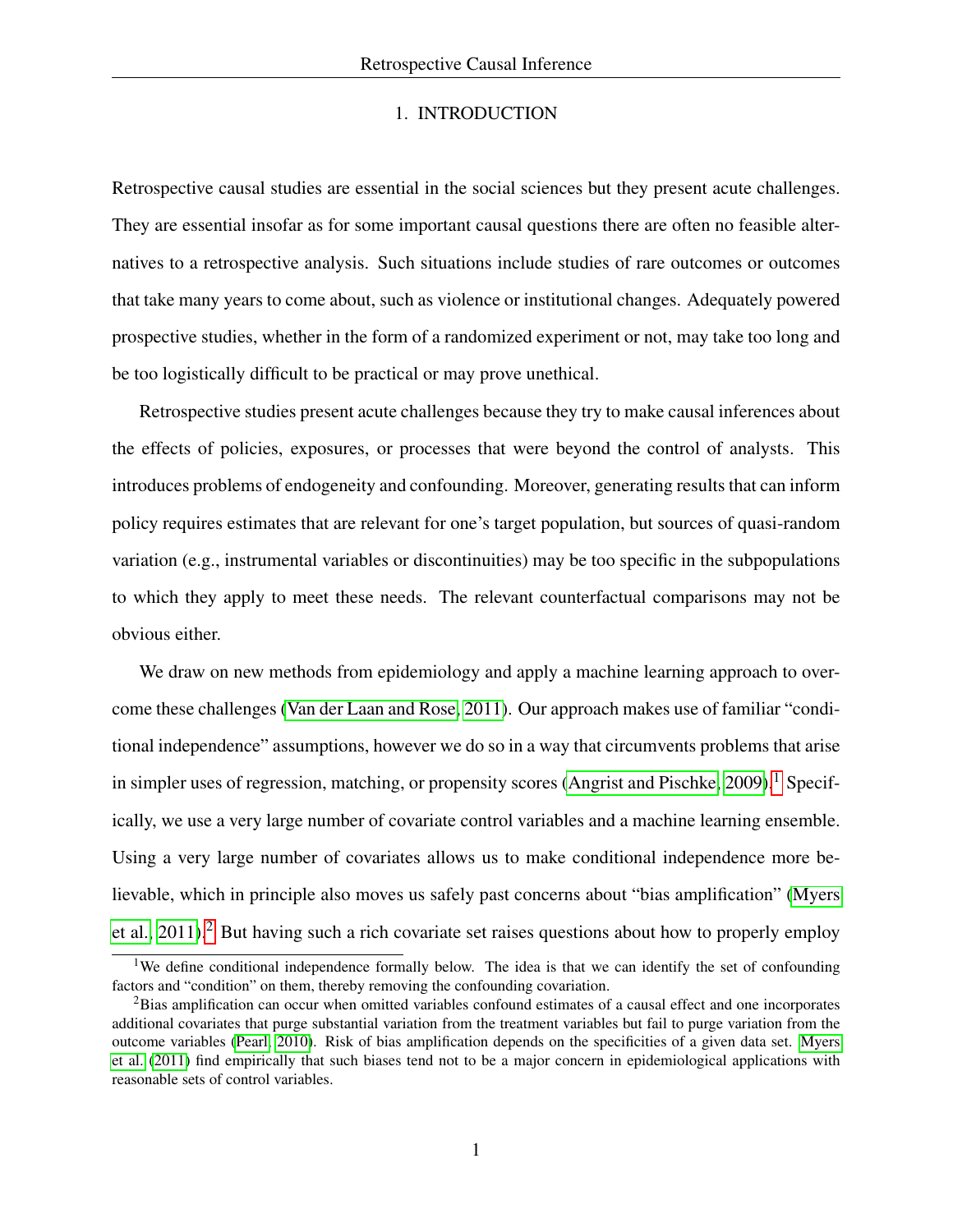the covariates. We face the daunting task of having to choose from among the vast possibilities for terms (e.g., squared, cubed) or interactions to include in a model. We use a machine learning ensemble that lets the data guide us, in a controlled fashion, in using an identifying covariate set. We use a simulation experiment to show how a machine learning ensemble is more robust than conventional methods in extracting identifying variation from irregular functional relationships in a noisy covariate space.

To obtain causal estimates that properly inform realistic policy options, we define our counterfactuals in terms of substantively motivated "retrospective intervention effects" for the target population. The retrospective intervention effect (RIE) establishes a compelling counterfactual comparison that incorporates different types of information than alternative estimands such as the average treatment effect (ATE), average effect of the treatment on the treated (ATT), or the average effect of the treatment on the controls (ATC). (We provide a formal characterization of the differences below.) Consider an analysis of the effects of employment on criminality. The RIE compares what actually occurred in the population to a counterfactual where everyone in the population is ensured to be employed. In contrast, the ATE would estimate how criminality differs when everyone is employed versus when no one is employed, an unrealistic population counterfactual. The ATT and ATC are less unrealistic than the ATE, in that they compare how things would change were we to intervene on the employment status among those with and without jobs, respectively. But they cannot speak to the importance of such interventions in the population because they do incorporate pre-intervention levels of employment. Taking pre-existing rates of employment into account is especially important if one wanted to compare an employment intervention to, say, cognitive behavioral therapy, for reducing overall crime rates. That said, in some cases estimands other than the RIE may be preferable—it would depend on the goals of the analysis. The ensemble methods that we apply here could be used for other estimands.

This paper contributes to the political methodology literature on causal inference in two ways. First, we offer a didactic presentation of how one can apply the power of machine learning ensembles to causal inference and policy analysis problems. In doing so we demonstrate how causal in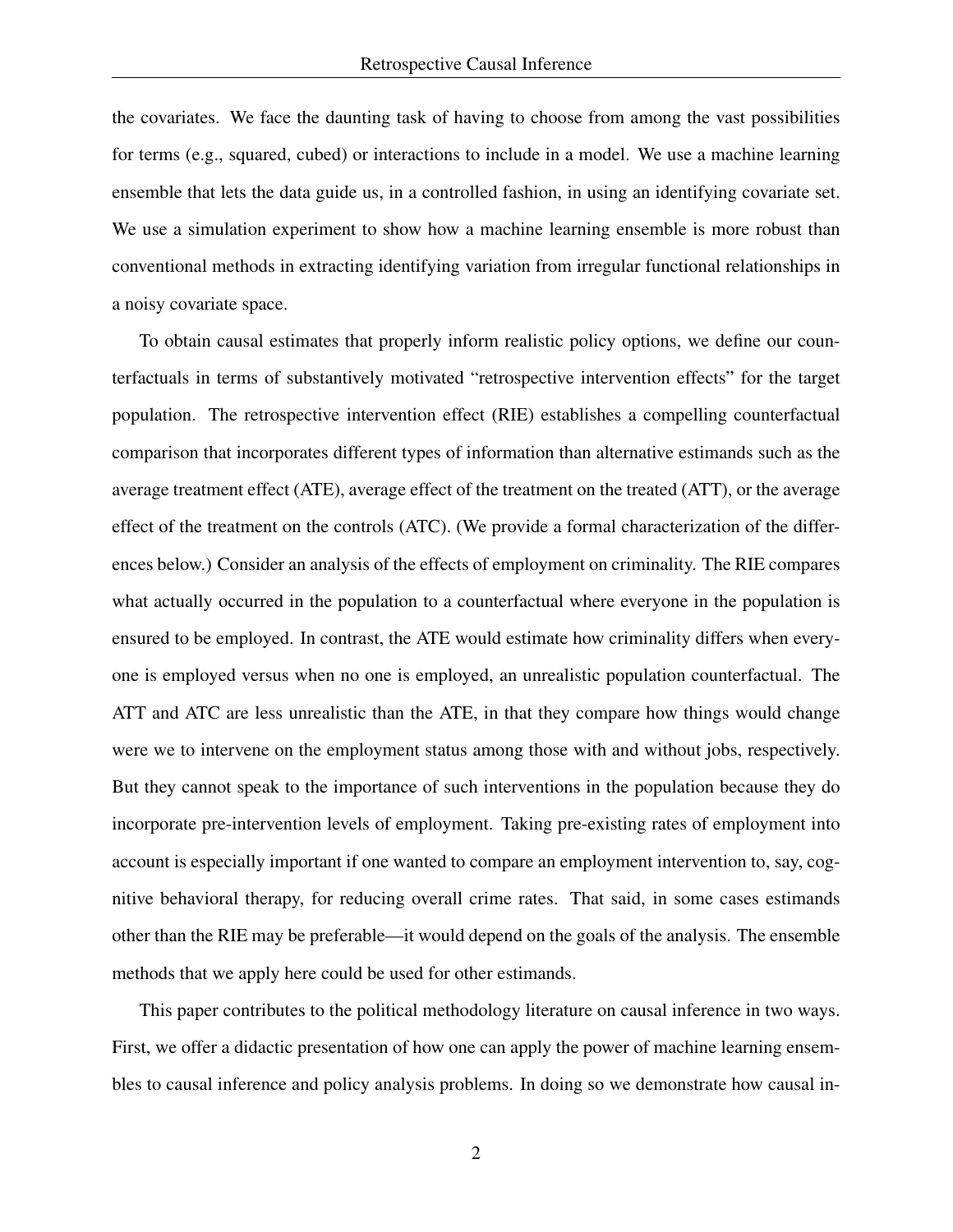ference problems are extensions of ensemble prediction problems, something with which political scientists are already somewhat familiar [\(Montgomery, Hollanbach and Ward, 2012\)](#page-40-1). Second, we demonstrate the use of hypothetical interventions as a way to target the analysis toward a substantively meaningful counterfactual comparison that yields the "retrospective intervention effect." Our application to retrospective studies extends the existing literature on machine learning for causal inference, which includes work on characterizing heterogenous treatment effects [\(Athey and Im](#page-37-1)[bens, 2015;](#page-37-1) [Grimmer, Messing and Westwood, 2014;](#page-38-0) [Green and Kern, 2012;](#page-38-1) [Imai and Ratkovic,](#page-39-0) [2013;](#page-39-0) [Imai and Strauss, 2011\)](#page-39-1), locating subpopulations within which conditional ignorability holds [\(Ratkovic, 2014\)](#page-41-1), and non-parametrically estimating counterfactual response surfaces [\(Hill, 2011\)](#page-39-2). Third, the high-dimensional propensity score and reweighting methods that we use are readily applicable to other types of reweighting methods, such as for dynamic treatment regimes [\(Blackwell,](#page-37-2) [2013\)](#page-37-2).

We begin by establishing the inferential setting, and then we discuss potential perils in standard practice for retrospective studies. Next, we develop an approach to identification of causal effects based on hypothetical interventions. Following that, we discuss estimation, practical implementation, and inference. We apply the methods to an illustrative case study that evaluates policy options for reducing recidivism among ex-combatants in Colombia. A conclusion draws out implications and ideas for further research.

#### 2. SETTING

Our approach in this paper is based on the innovations of [Hubbard and Van der Laan](#page-39-3) [\(2008\)](#page-39-3), [Van](#page-42-0) [der Laan and Rose](#page-42-0) [\(2011\)](#page-42-0), and [Young et al.](#page-42-1) [\(2009\)](#page-42-1), and so we adopt their notation so as to allow readers to refer back to these reference works easily. We start with a target population and then obtain from it a random sample of observations.[3](#page-4-0) The observations consist of treatment variables denoted as the vector of random variables  $A = (A_1, ..., A_j, ..., A_J)'$ , covariates denoted as the vector

<span id="page-4-0"></span><sup>&</sup>lt;sup>3</sup>A subsequent section deals with questions associated with unequal probability sampling or cluster sampling.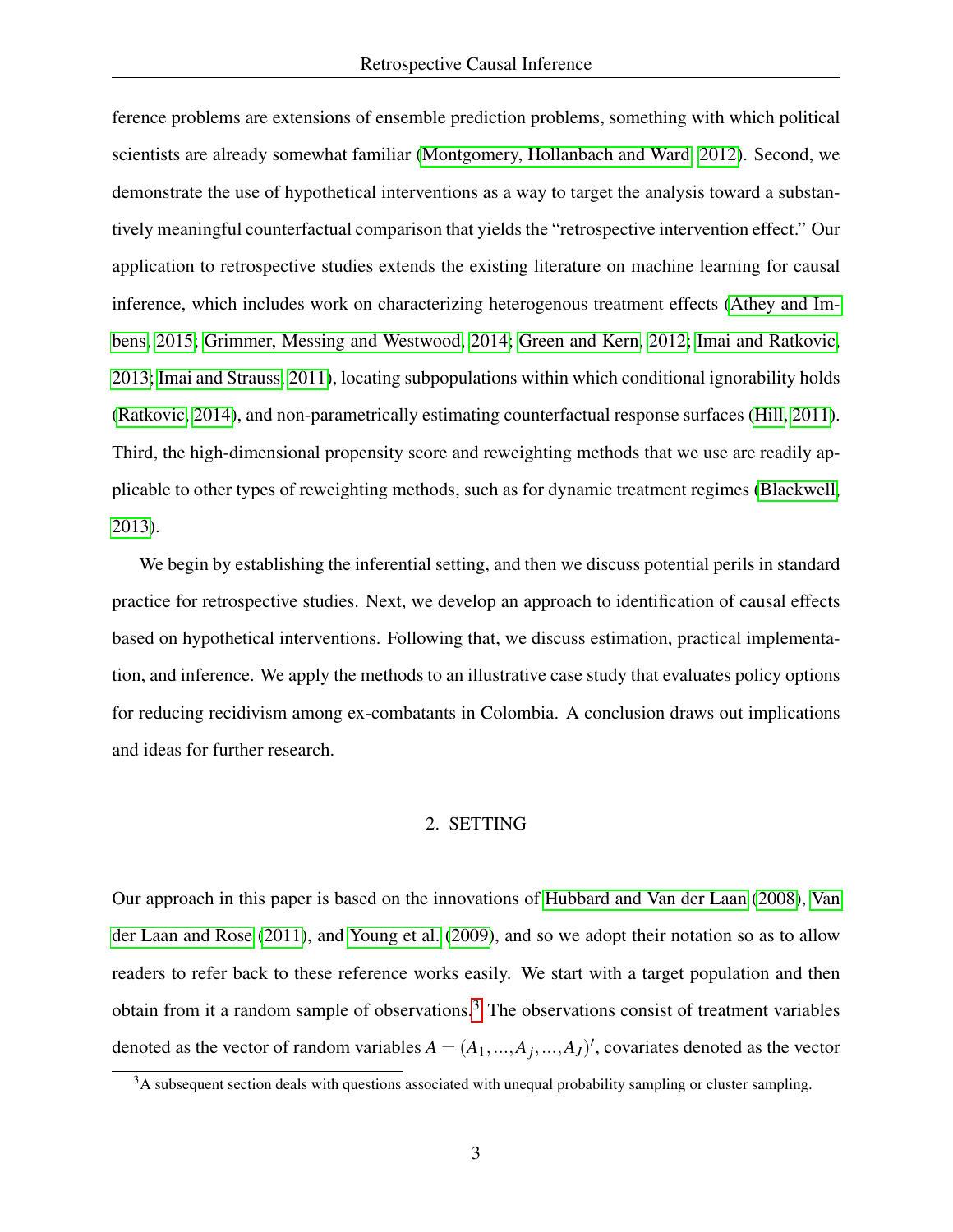of random variable  $W = (W_1, ..., W_p, ..., W_p)'$ , and an outcome variable *Y*. These observations are defined collectively by the random vector  $O = (W, A, Y)'$  that is governed in the target population by some probability distribution,  $P_0$ . The task is to estimate the average causal effects of components of *A* for our target population. An arbitrary component of the treatment vector *A* is labeled as *A<sup>j</sup>* , the complement of elements in *A* is labeled as  $A_{-j}$ , and the support for  $A_j$  denoted as  $\mathscr{A}_j$ .

The causal structure is assumed to follow the graph depicted in Figure [1](#page-6-0) [\(Pearl, 2009\)](#page-40-2). We have circled the elements of *A* to highlight our interest in estimating causal effects for the components of that vector. The causal graph indicates two sources of confounding, originating in *W* and *U*, with the variable *U* standing in to characterize any unobserved determinants of the elements of *A*. The assumptions embedded in this graph indicate that for estimating the effect of *A<sup>j</sup>* , confounding originating in *W* can be blocked by conditioning on *W*, while confounding originating in *U* can be blocked by conditioning on *A*−*<sup>j</sup>* . An important assumption that this graph encodes is aside from the dependencies due to *U* and *W*, there are no direct causal relationships between the elements of *A*. These are substantive assumptions about the causal structure.[4](#page-5-0)

Using the "potential outcomes" notation to define causal effects [\(Holland, 1986;](#page-39-4) [Rubin, 1978;](#page-42-2) [Sekhon, 2009\)](#page-42-3), we can write the outcome that would be observed if treatments  $(A_1,...,A_J)$  were set to  $(a_1, \ldots, a_J)$  as follows:

$$
Y(a) = Y(a_1, \ldots, a_J),
$$

with  $a \in \prod_{j=1}^{J} \mathscr{A}_j \equiv \mathscr{A}$ . Thus, potential outcomes depend on the combinations of treatments a unit receives, with these combinations denoted by the vector *a*. For an arbitrary unit *i* in our target

<span id="page-5-0"></span><sup>&</sup>lt;sup>4</sup>If they are wrong, the analysis will not generally yield unbiased or consistent estimates of causal effects. In an applied setting, one would want to check robustness of one's estimates to a variety of assumptions about the causal graph. For example, one would want to check to see whether estimates change if one assumes that some elements of *A* are causally dependent on others. Under such alternative assumptions, one would set up the analysis in ways that avoid post-treatment bias by including in the set of covariate controls only the elements of *A*−*<sup>j</sup>* that are not causally dependent on *A<sup>j</sup>* [\(King and Zeng, 2006;](#page-40-3) [Rosenbaum, 1984\)](#page-41-2). Once that is done, the analysis would proceed as we describe below. Our primary interest in this paper is to elaborate methods given a causal graph, and so to save space we do not conduct such robustness checks here.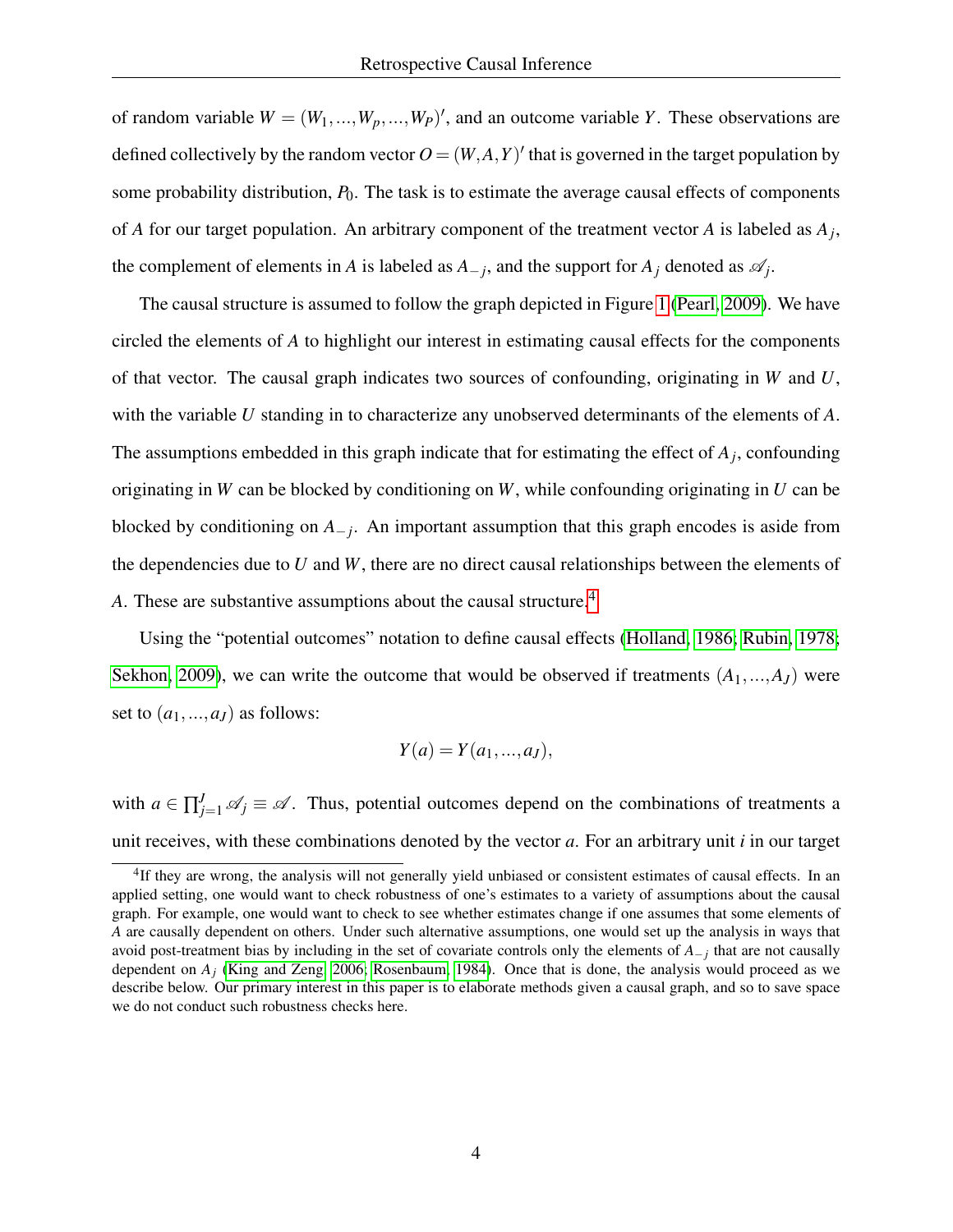

<span id="page-6-0"></span>Figure 1: Assumed causal graph, showing confounding in *W* for the effect of *A<sup>j</sup>* can be blocked by conditioning on  $(W, A<sub>-j</sub>)$ , and then confounding originating in *U* that can be blocked by conditioning on *A*−*<sup>j</sup>* .

population, the causal effect of fixing  $A_{ji} = a$  versus  $A_{ji} = a'$  is defined as,

$$
\tau_{ji}(a,a') = Y_i(a,A_{-j}) - Y_i(a',A_{-j}),
$$

where the introduction of the *i* subscripts highlights our focus on possible heterogeneity in these effects across units. Define  $\tau_j(a, a') = E[\tau_{ji}(a, a')]$ , the average causal effect with the average taken over the units indexed by *i*. This target quantity,  $\tau_j(a, a')$ , is non-parametrically identified under the so-called conditional independence assumption [\(Angrist and Pischke, 2009,](#page-37-0) pp. 52-59; [Imai](#page-39-5) [and van Dyk, 2004;](#page-39-5) [Imbens, 2004;](#page-39-6) [Imbens and Wooldridge, 2009\)](#page-39-7):

$$
A_j \perp (Y_i(a, A_{-ji}), Y_i(a', A_{-ji}))' | (A_{-ji}, W)'
$$
.

Figure [1](#page-6-0) implies this assumption (although other graphs could also be drawn under this assumption too). Here, *A*−*<sup>j</sup>* and *W* form a conditioning vector that blocks sources of confounding variation (or "back door paths", [Pearl, 2009,](#page-40-2) pp. 16-18, 78-81) in the relationship between *A<sup>j</sup>* and our potential outcomes,  $Y_i(a, A_{-ji})$  and  $Y_i(a', A_{-ji})$ .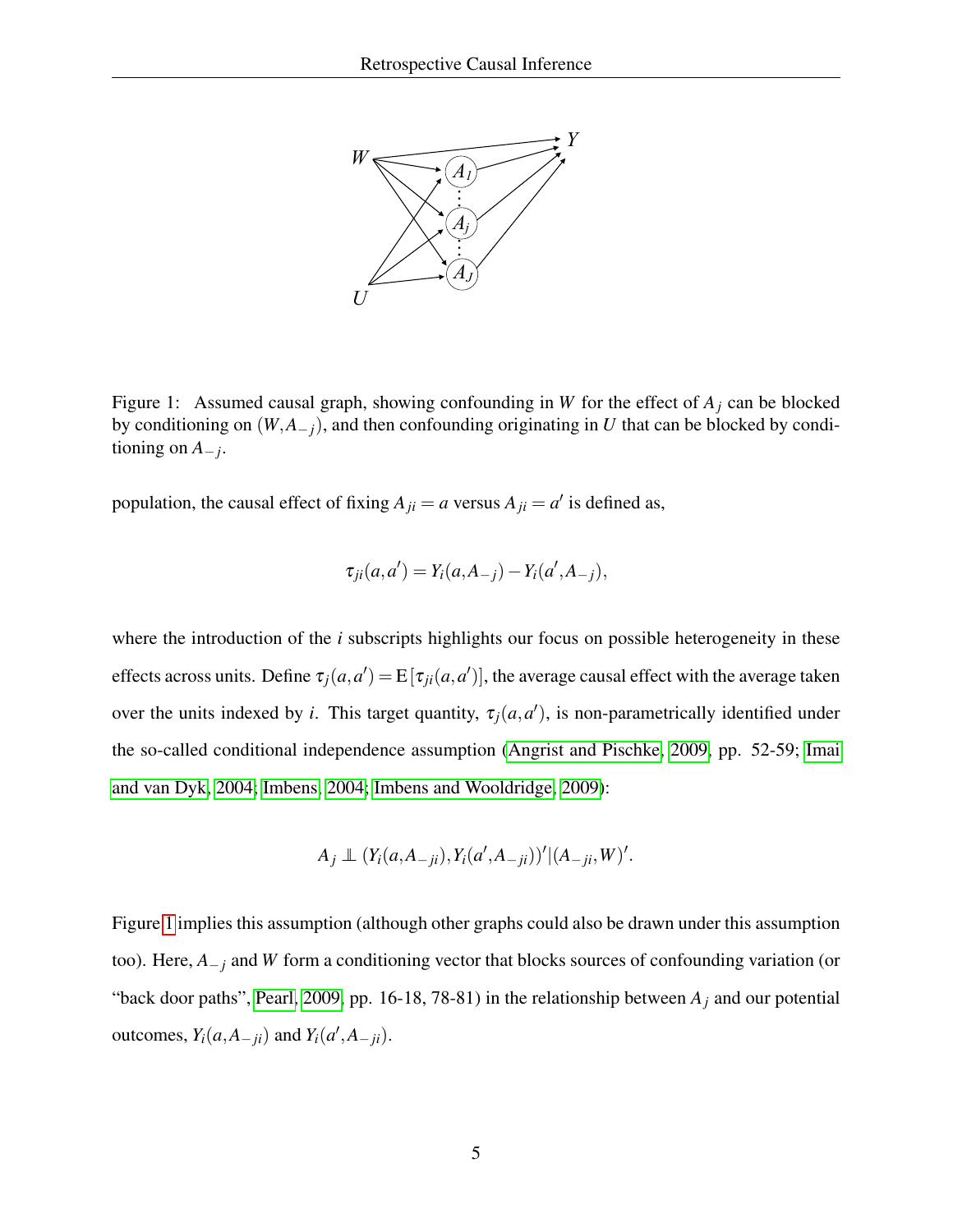#### 3. PERILS OF STANDARD PRACTICE

Conditional independence of the treatments offers the promise of being able to identify causal effects. But one still faces the challenge of operationalizing conditional independence. [Imbens](#page-39-6) [\(2004\)](#page-39-6) reviews general approaches rooted in either (i) propensity scores and a focus on the "assignment mechanism" that determines the relationship between covariates,  $(A_{-j}, W)'$ , and the causal factor of interest,  $A_j$ , or (ii) response surface modeling and a focus on outcome data generating processes that relate covariates,  $(A_{-j}, W)'$ , to outcomes,  $(Y(a, A_{-j}), Y(a', A_{-j}))'$ . As Imbens shows, accounting for either assignment or response is sufficient for identifying a causal effect under the conditional independence assumption. Analysts have put forward various arguments for whether it is preferable to emphasize assignment [\(Rosenbaum and Rubin, 1983;](#page-41-3) [Rubin, 2008\)](#page-42-4), response surfaces [\(Hill, 2011;](#page-39-2) [Pearl, 2010\)](#page-41-0), or a combination of the two in the construction of "doubly robust" estimators [\(Bang and Robins, 2005;](#page-37-3) [Robins and Rotnitzky, 1995\)](#page-41-4).

Regression modeling, the workhorse method in the social sciences, can be variously conceptualized as following either approach. Following [Angrist and Pischke](#page-37-0) [\(2009,](#page-37-0) pp. 52-59), suppose effects are homogenous such that  $\tau_{ji}(a, a') = \tau_j(a, a')$  for all units, and that one defines the conditioning vector  $X_i \equiv (A_{-ji}, W_i)'$  in a regression model of the form,

$$
Y_i = \alpha + \beta A_{ji} + X_i \gamma + \varepsilon_i.
$$

We suppose the error term,  $\varepsilon$ <sub>*i*</sub>, equals the ordinary least squares residual from the regression of  $Y_i - \alpha - \beta A_{ji}$  on  $X_i$  when this regression is carried out on the full population for which one wants to make inference. Then, so long as the control vector specification in  $X_i$  is adequate to ensure that the linearity assumption holds—that is  $E[Y_i-\alpha-\beta A_{ji}|X_i]=X_i\gamma$  holds—the ordinary least squares (OLS) estimate of  $\beta$  is consistent for the homogenous effect,  $\tau_j(a, a')$  [\(Angrist and Pischke, 2009,](#page-37-0) pp. 57-59). This is in essence a response modeling approach. In contrast, [Angrist and Krueger](#page-37-4) [\(1999\)](#page-37-4) and [Aronow and Samii](#page-37-5) [\(2016\)](#page-37-5) develop the case where the control function,  $X_i \gamma$ , models the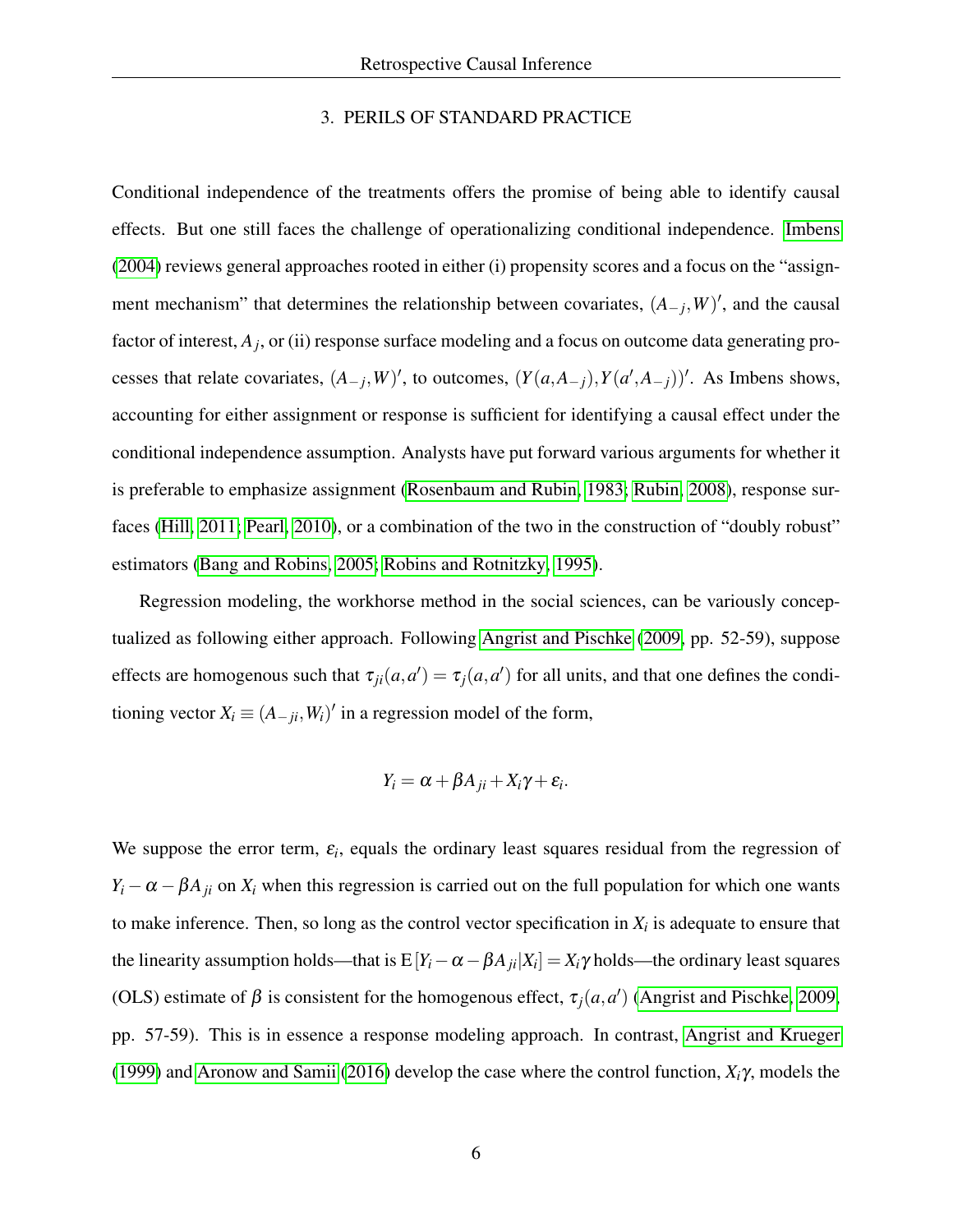assignment process. In this case, the homogenous effects assumption again implies that the OLS estimator for  $\beta$  is consistent for  $\tau_j(a, a')$ .

These two assumptions—homogenous effects and correct specification for the control vector, *X*—are unrealistic in many applied settings, making the naive use of linear regression a problematic tool for exploiting conditional independence of the treatment. Furthermore, it would be heroic to presume that all relevant heterogeneity could be modeled. The linearity assumption is especially vexing when conditional independence of the treatment requires a large covariate set, as this introduces a bewildering array of possible higher order terms and interactions that one must decide on including or excluding. If either homogenous effects or correct linear specification fails to hold, causal effects estimated with linear regression may fail to characterize the average causal effects for the target population. First, even if linearity in *X* holds but effects are *heterogeneous*, then the OLS estimator recovers a distorted estimate of the average causal effect. The distortions are based on an implicit weighting that linear regression produces based on the conditional variance of *A<sup>j</sup>* [\(Angrist and Pischke, 2009,](#page-37-0) p. 75; [Angrist and Krueger, 1999;](#page-37-4) [Aronow and Samii, 2016\)](#page-37-5).<sup>[5](#page-8-0)</sup> Second, when the specification based on *X* is wrong, residual confounding may remain and bias the results. Beyond these risks of getting it wrong, there is also the question of researcher discretion through which terms in *X* may be manipulated to produce "desirable" results [\(King and Zeng, 2006\)](#page-40-3).

Direct covariate matching is an alternative to regression and it relieves the analyst from some of the modeling burdens necessary with regression [\(Ho et al., 2007\)](#page-39-8). Nevertheless, direct covariate matching becomes difficult when the covariate space is large. When that is the case, one is forced to apply some method of characterizing distance in the covariate space in order either to identify "nearest neighbors" or, in kernel matching, generate kernel-weighted approximations of counterfactual outcomes [\(Imbens and Wooldridge, 2009\)](#page-39-7). Generally speaking, distance metrics for direct covariate matching convey no optimality criteria with respect to bias minimization. Matching on propensity scores [\(Rosenbaum and Rubin, 1983\)](#page-41-3) or prognostic scores [\(Hansen, 2008\)](#page-38-2) can resolve

<span id="page-8-0"></span><sup>&</sup>lt;sup>5</sup>While the key results in these papers are developed with respect to ordinary least squares regression, as [Aronow](#page-37-5) [and Samii](#page-37-5) [\(2016\)](#page-37-5) show, the very same results apply in the first order to estimates for generalized linear models such as logit, probit, and so on.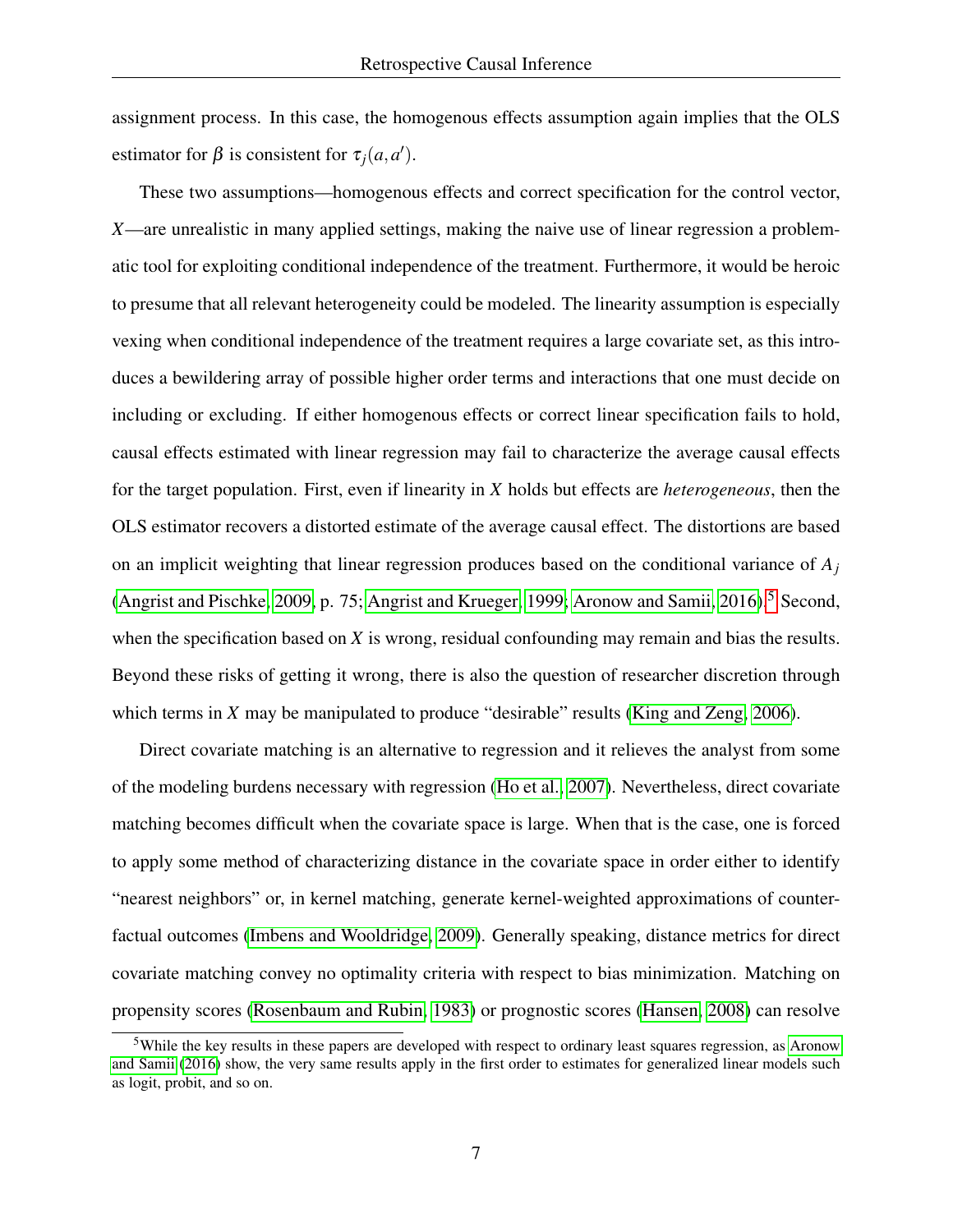such dimensionality problems and in a manner that is targeted toward bias minimization, but in practice one is left with the task of determining a specification for the propensity or prognostic scores. When the covariate space is very large, similar challenges make it difficult to use other "direct balancing" methods such as entropy balancing [\(Hainmueller, 2011\)](#page-38-3).

The idea that we pursue is that a machine learning approach might allow us to sift through the information content in a large covariate set to target bias minimization in an efficient manner. Machine learning methods are distinguished from other statistical methods in their emphasis on "regularization," which is the use of penalties for model complexity [\(Bickel and Li, 2006;](#page-37-6) [Hastie,](#page-39-9) [Tibshirani and Friedman, 2009,](#page-39-9) p. 34), as well as processes of tuning models so as to minimize cross-validated prediction error. Our machine learning ensemble targets prediction error for propensity scores. By combining regularization and cross-validation, the ensemble is built to wade through the noisy variation in a large covariate set and extract meaningful predictive covariate variation. Because we are predicting propensity scores, this predictive variation is also variation that provides the basis for causal identification. As [Van der Laan and Rose](#page-42-0) [\(2011\)](#page-42-0) show, one could also use machine learning in a response-surface modeling approach. However using propensity scores allows for one round of machine learning that can then be used to estimate effects on a variety of outcomes, whereas a response modeling approach would require a separate machine learning step for each outcome. [Busso, DiNardo and McCrary](#page-37-7) [\(2014\)](#page-37-7) show that when covariate distributions have good overlap over the treatment values, estimation using inverse propensity score weights exhibits favorable efficiency properties. Below, we use a simulation study to illustrate these points.

#### 4. DEFINING RETROSPECTIVE INTERVENTION EFFECTS

The first step of our approach is to define coherent causal quantities given that effects are possibly heterogeneous and nonlinear. We do so through the definition of the "retrospective intervention effect" (RIE). Following [Hubbard and Van der Laan](#page-39-3) [\(2008\)](#page-39-3), we consider hypothetical population interventions on the components of *A*. Such hypothetical interventions are conceptualized as tak-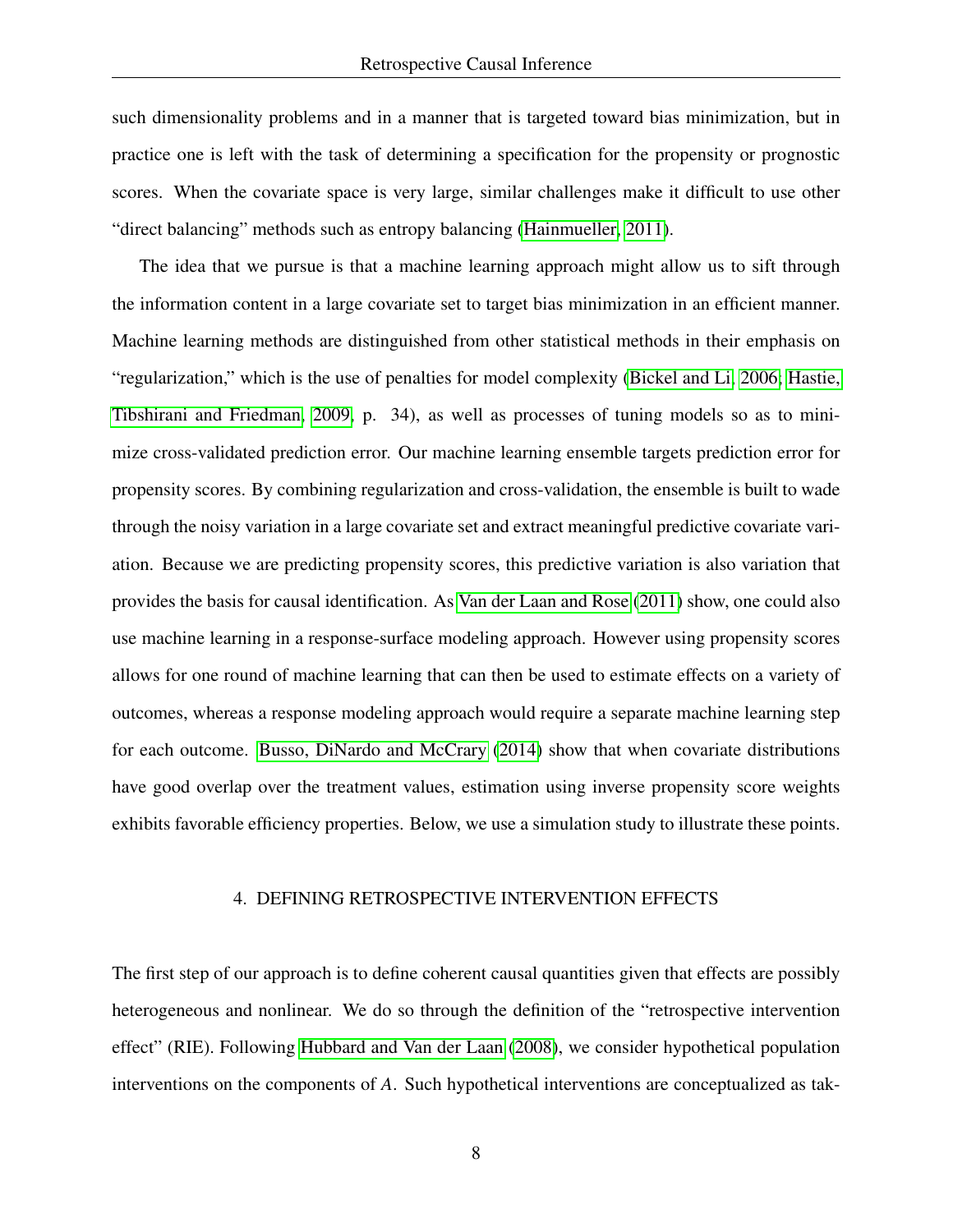ing a treatment, say  $A_j$ , and imagining a manipulation that changes  $A_j = a_j$  to  $A_j = a'_j$ . Defining hypothetical interventions has two methodological benefits. First, it allows us to define clear causal estimands under effects that vary not only from unit-to-unit, but also over different values of the underlying causal factors (e.g., non-linear or threshold effects). Second, we can define potential interventions in a manner that takes into account real-world options and therefore establish estimands that are directly relevant for policy analysis [\(Manski, 1995,](#page-40-4) pp. 54-58). Different hypothetical interventions can be compared to each other in terms of their costs and estimated effects so as to come up with a ranking of the kinds of manipulations that are most promising from a practical perspective.

Our goal is to estimate, retrospectively, the effects of hypothetical interventions associated with each component of *A* on the outcome distribution for the population. That is, we seek to estimate the difference between what has *actually happened* against a counter-factual of *what would have happened* had there been an intervention on variable *A<sup>j</sup>* . The way that one defines hypothetical interventions depends on the types of practical questions that one wants to answer. Consider an intervention on  $A_j$  defined as fixing  $A_j = \underline{a_j}$  for all members of the population. If  $\underline{a_j}$  were the minimum value of *A<sup>j</sup>* , for example, then the retrospective intervention effect would be equivalent to what epidemiologists refer to as the "attributable risk" [\(Rothman, Greenland and Lash, 2008,](#page-41-5) 63), which measures the average consequence of the observed level of *A<sup>j</sup>* relative to a counterfactual of *A<sup>j</sup>* being kept to its minimum throughout the population.

Another type of hypothetical intervention is one that manipulates values of a continuous treatment, but does so in a manner that varies depending on individuals' realized values of the treatment variable. For example, suppose the causal factor of interest is income. We could define an intervention that ensures that all individuals have some minimum level of income, *c*. Then, we apply this intervention to all individuals, in which case we would be changing the incomes for all individuals with incomes less than *c* to be, counterfactually, *c*. For individuals with incomes above *c*, the intervention would have no effect and so their incomes would remain as observed.

For outcome *Y*, define the retrospective intervention effect (RIE) for *A<sup>j</sup>* and intervention value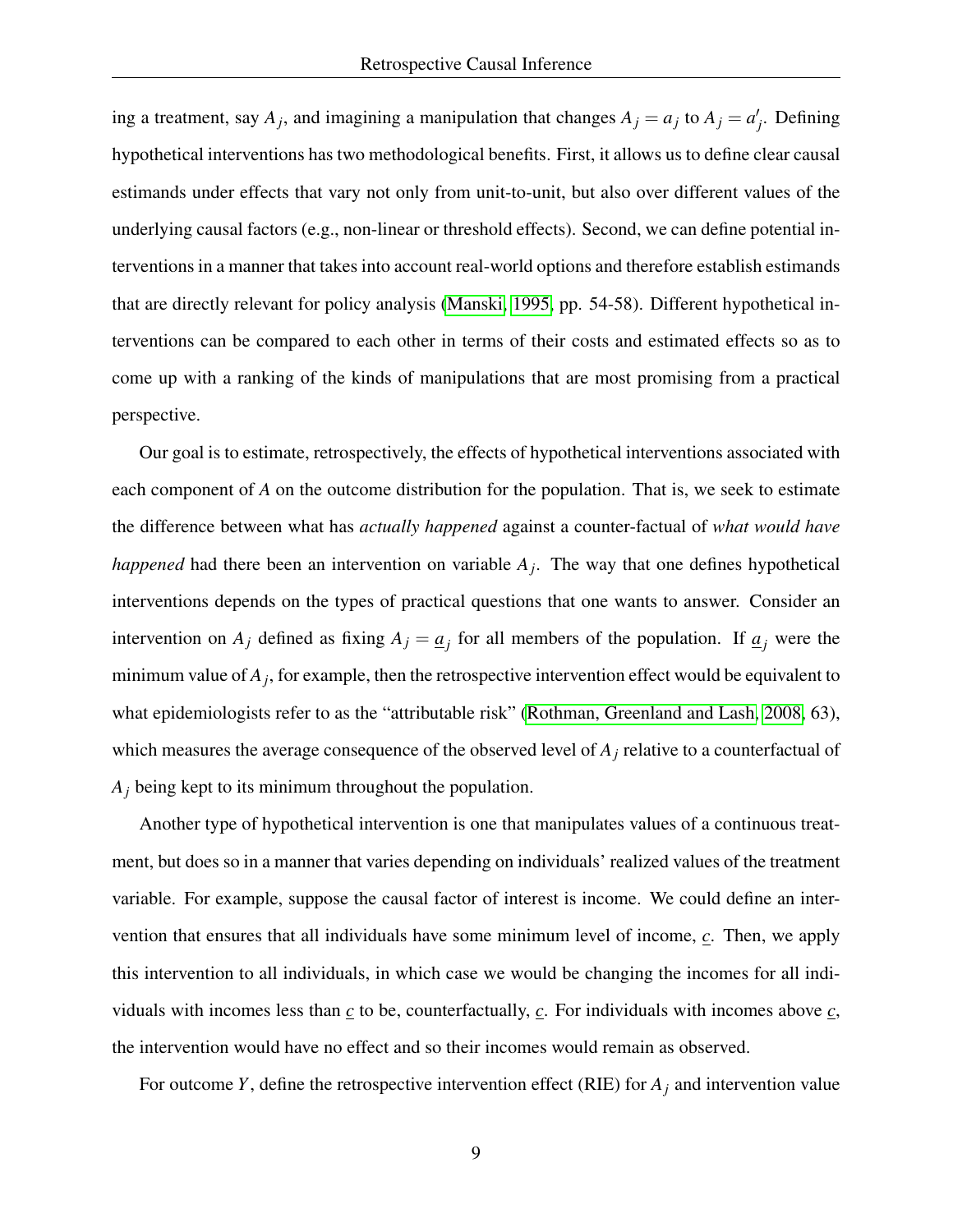$a_j$  as,

$$
\psi_j = \underbrace{E[Y(\underline{a}_j, A_{-j})]}_{\text{counterfactual mean}} - \underbrace{E[Y]}_{\text{observed mean}},
$$

where *A*−*<sup>j</sup>* refers to elements of *A* other than *A<sup>j</sup>* . The RIE has a direct relationship to the average effect of the treatment on the treated (ATT) or average effect of the treatment on controls (ATC) depending on the nature of the intervention that one wants to study. To see this, suppose a binary intervention variable,  $A_j = 0, 1$  and that the intervention of interest is one that sets  $A_j = 0$  (e.g., it is an intervention that protects individuals from a harmful exposure). Then,

$$
\Psi_j = E[Y(0, A_{-j})] - E[Y]
$$
  
= {E[Y(0, A\_{-j})|A\_j = 0] Pr[A\_j = 0] + E[Y(0, A\_{-j})|A\_j = 1] Pr[A\_j = 1]}  
- {E[Y(0, A\_{-j})|A\_j = 0] Pr[A\_j = 0] + E[Y(1, A\_{-j})|A\_j = 1] Pr[A\_j = 1]}  
= {E[Y(0, A\_{-j})|A\_j = 1] - E[Y(1, A\_{-j})|A\_j = 1]} Pr[A\_j = 1].

Now note that ATT for  $A_i$  is defined as,

$$
ATT \equiv E[Y(1, A_{-j})|A_j = 1] - E[Y(0, A_{-j})|A_j = 1] = -\frac{\Psi_j}{\Pr[A_j = 1]}.
$$

For this intervention, the RIE has a close relationship to the ATT. A similar decomposition would follow for the ATC if we defined the intervention of interest as one that sets  $A_i = 0$ . What is important to note here is how the RIE depends on the nature of the intervention that is being considered and how it incorporates information on the proportion of units that would be affected by the intervention.

We set the RIE as our target for a few reasons. First, it compares a policy-relevant counterfactual to what has actually happened. It allows us to answer the question of whether it would have been "worth it" to have pursued various interventions, using observed reality as a benchmark. We feel that this provides a very coherent way to assess the policy relevance of different causal factors. It takes as a starting place considerations of whether a causal factor could be manipulated, to what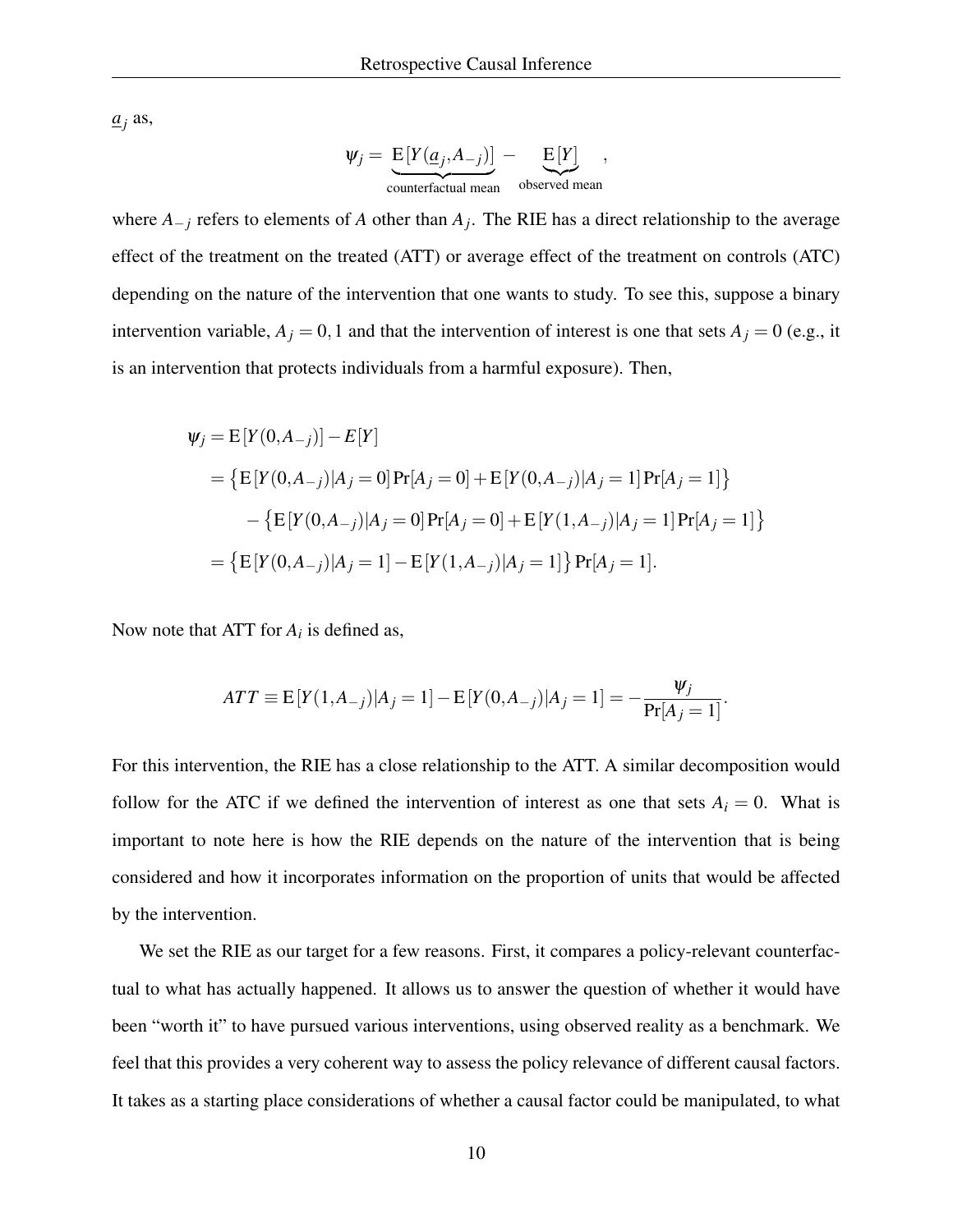extent, and at what cost, and then quantifies the effects. Second, the nature of the comparison limits the number of "unknowns" that we need to address in the analysis while still allowing us to address policy relevant questions clearly. Given our sampling design, the observed outcome mean  $(E[Y])$  is identifiable from our data with no special assumptions. Our analytical task is merely to characterize the counterfactual mean  $(E[Y(\underline{a}_j, A_{-j})])$ . This makes for a more tractable analysis than would be the case, say, of comparing two counterfactual means when estimating an ATE (e.g., comparing two hypothetical interventions against each other). Our approach is consistent with recommendations of [Manski](#page-40-4) [\(1995,](#page-40-4) Ch. 3), who proposes that one should target causal estimands depending on the data at hand, the policy questions one wants to answer, and the treatment regimes that different policies might imply.

#### 5. IDENTIFICATION AND ESTIMATION

The identification of the RIE,  $\psi_j$ , requires the following assumptions.

#### Assumption 1.  $A = a$  implies  $Y = Y(a)$ .

[Van der Laan and Rose](#page-42-0) [\(2011\)](#page-42-0) and [VanderWeele](#page-42-5) [\(2009\)](#page-42-5) call this the "consistency" assumption, and it also forms the basis of what [\(Rubin, 1990\)](#page-42-6) calls the stable unit treatment value assumption or "SUTVA." It means that when we observe  $A = a$  for a unit, we are sure to observe the corresponding potential outcome  $Y = Y(a)$  for that unit, and this is true regardless of what we observe in other units.<sup>[6](#page-12-0)</sup> This assumption would be violated in situations of "interference," where units' outcomes are affected by the treatment status of other units [\(Cox, 1958\)](#page-38-4). In such cases, one could try to redefine units of analysis to some higher level of aggregation such that Assumption 1 is plausible.

Assumption 2. *For any a<sup>j</sup> considered in the analysis,*

$$
Y(\underline{a}_j, A_{-j}) \perp A_j | (W, A_{-j}).
$$

<span id="page-12-0"></span><sup>6</sup>This usage of the word "consistency" should not be confused with its other meaning with reference to the asymptotic convergence of an estimator to a target parameter.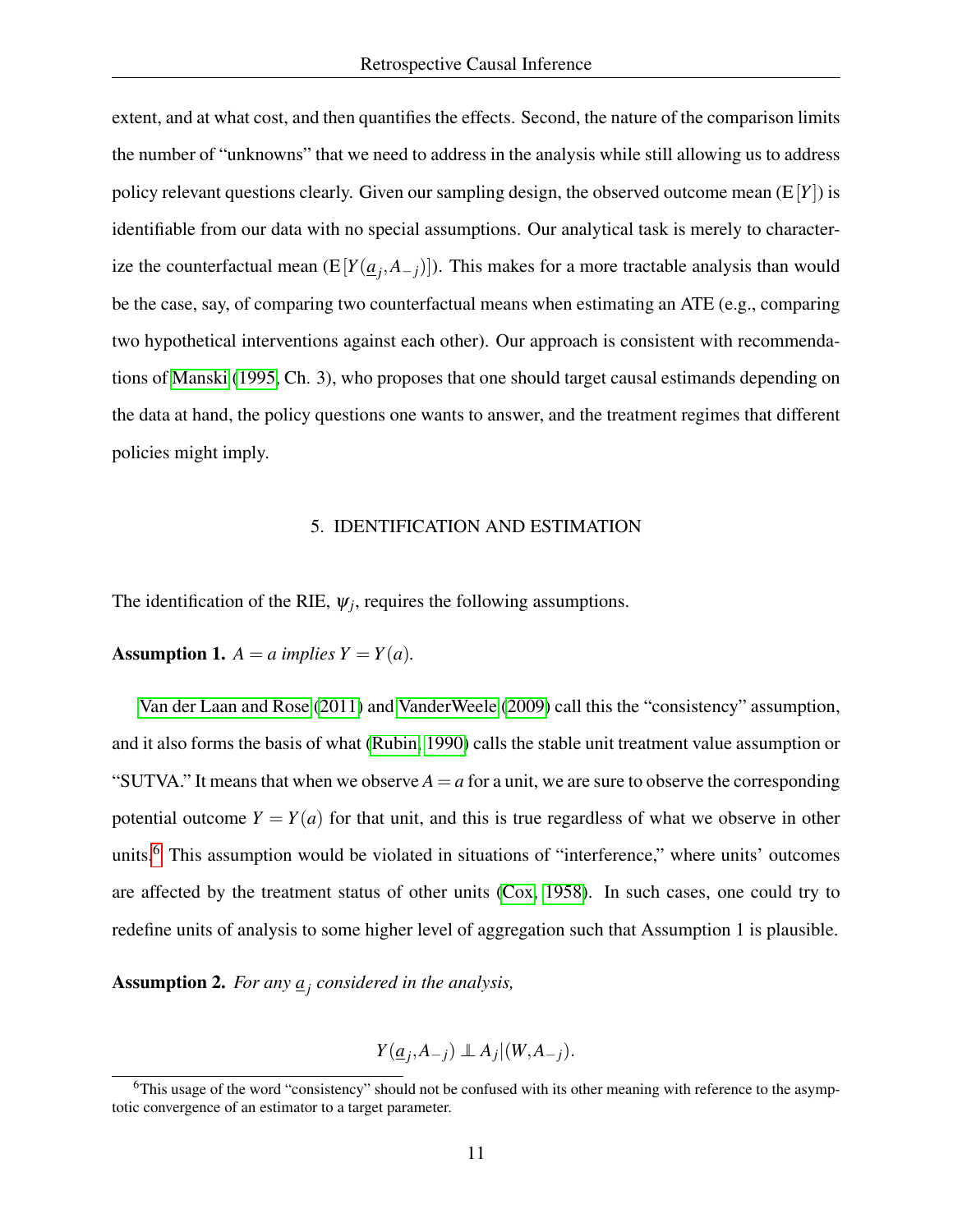This conditional independence assumption requires that conditioning on *W* and *A*−*<sup>j</sup>* breaks any dependence between the realized value of the particular exposure, *A<sup>j</sup>* , and potential outcomes when  $A_j = \underline{a}_j$ . The causal graph in Figure [1](#page-6-0) establishes that this assumption allows for causal identification. This assumption would be violated if the true data generating process departed from Figure [1](#page-6-0) in particular ways, including causal relations between the elements of *A*, or the existence of other unmeasured confounders that causally determined *Y* and elements of *A*. In such cases, one would either have to limit the analysis to elements of *A* for which Figure [1](#page-6-0) is valid, or collect additional data to restore the causal dependence and independence assumptions encoded by Figure [1.](#page-6-0)

Assumption 3. For all  $\underline{a}_j$  considered in the analysis,  $Pr[A_j = \underline{a}_j | W, A_{-j}] > b$  for some  $b > 0$ .

This "positivity" or "covariate overlap" assumption allows us to construct the counterfactual distribution of potential outcomes under the intervention,  $A_j = \underline{a}_j$ , using the set of observations for which  $A_j = \underline{a}_j$  in the sample [\(Petersen et al., 2011\)](#page-41-6). This assumption is necessary to identify the population-level counterfactual and therefore to obtain the population-level RIE. If it does not hold, then identification would be restricted to the subpopulation with values of *W* and *A*−*<sup>j</sup>* for which Assumption 3 does hold.

These assumptions above identify the population level counterfactual mean,  $E[Y(\underline{a}_j, A_{-j})]$ , as follows:

$$
E[Y(\underline{a}_j, A_{-j})] = E[E[Y(\underline{a}_j, A_{-j})|W, A_{-j}]]
$$
  

$$
= E[E[Y(\underline{a}_j, A_{-j})|W, A_{-j}, A_j = \underline{a}_j]]
$$
  

$$
= E[E[Y|W, A_{-j}, A_j = \underline{a}_j]],
$$

where the last term can be estimated using the observed *Y* outcomes for units with  $A_j = \underline{a}_j$ . The outer expectation is what is key: in constructing this counterfactual population average, one needs to weight the contributions of the (*W*,*A*−*j*)-specific *Y* means in a manner that corresponds to the distribution of  $(W, A<sub>-j</sub>)$  in the population. The inverse-propensity score weighted approach that we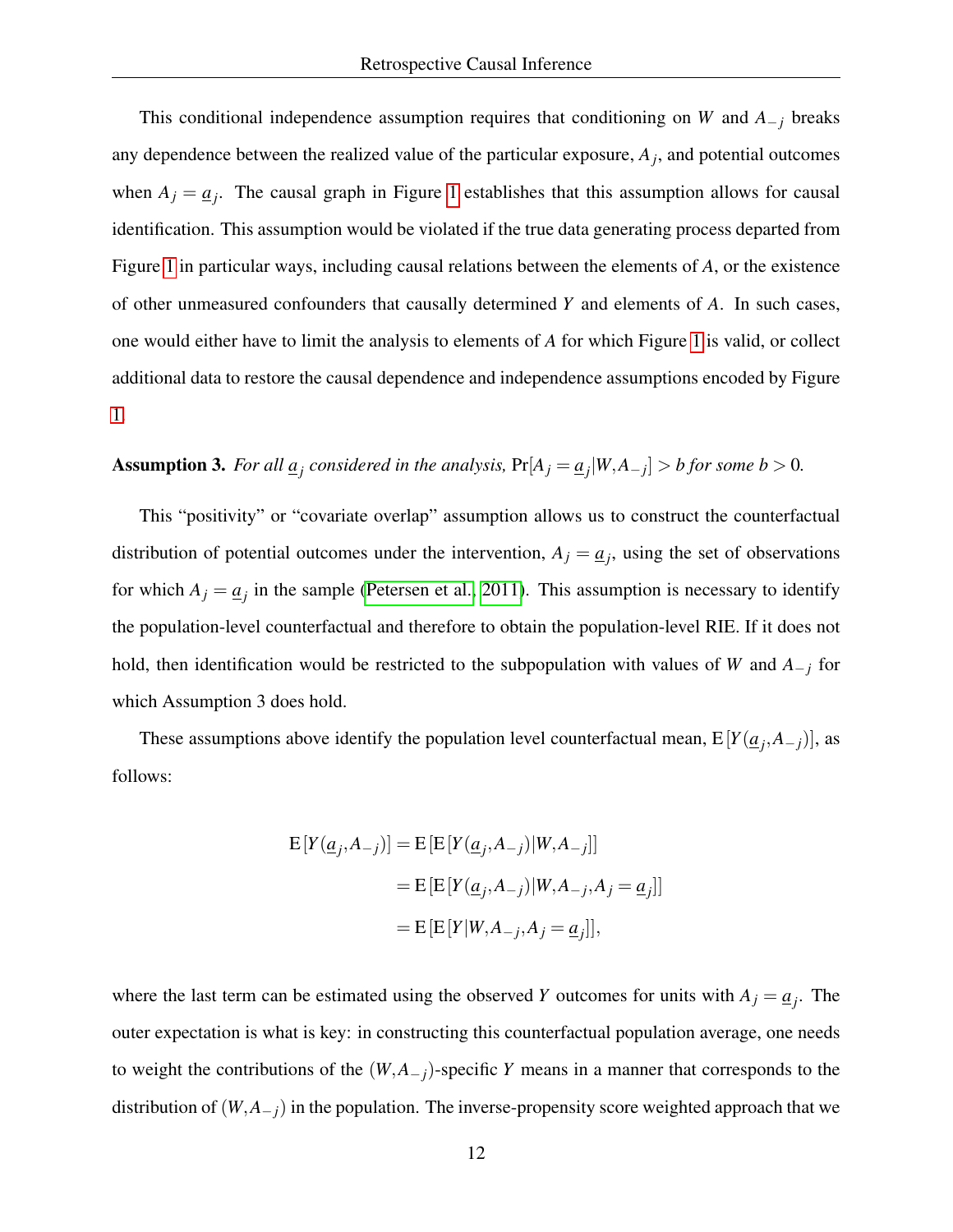explain below reweights the subpopulation of units with  $A_j = a_j$  such that it resembles the target population.

We use this identification result to construct an inverse-propensity score weighted (IPW) estimator of the RIE:

$$
\hat{\psi}_j^{IPW} = \frac{1}{N} \sum_{i=1}^n \left( \frac{I(A_{ji} = a_j)}{\hat{g}_j(a_j|W_i, A_{-ji})} Y_i \right) - \bar{Y}
$$
\n(1)

where *N* is the sample size and  $\hat{g}_j(\underline{a}_j|W_i, A_{-ji})$  is a consistent estimator for  $Pr[A_j = \underline{a}_j|W_i, A_{-ji}]$ . In essence, we take a weighted average of the outcomes of those units for which  $A_j = a_j$  without an intervention, where the weighting essentially expands each of these units' outcome contributions so that it proxies for the appropriate share of the population with  $A_j \neq \underline{a_j}$ . For example, if the intervention is the establishment of the income floor,  $c$ , then the share of the population for which  $A_j \neq \underline{a_j}$  is the share with incomes below  $\underline{c}$ . To construct the counterfactual mean under the income floor intervention, we expansion-weight certain individuals with incomes above *c* to approximate contributions from those with incomes below *c*. The way that we identify individuals to expansionweight is through their covariate profiles,  $(W_{A_i})$ . In the supplementary materials we show that under mild conditions on the data,  $\hat{\psi}_j^{IPW}$  is consistent for  $\psi_j$  and we can construct conservative confidence intervals. In our application below we also account for unequal-probability cluster sampling.

#### 6. ENSEMBLE METHODS FOR PROPENSITY SCORES

We do not typically know the functional form for the propensity score,  $g_j(\underline{a}_j|W_i, A_{-ji})$ , and so we use a machine learning ensemble method known as "super learning" to approximate such knowledge [\(Polley, Rose and Van der Laan, 2011;](#page-41-7) [Van der Laan, Polley and Hubbard, 2007\)](#page-42-7). The super learner methodology is very similar to ensemble Bayesian model averaging (EBMA) discussed by [Montgomery, Hollanbach and Ward](#page-40-1) [\(2012\)](#page-40-1). Both super learning and EBMA compute a weighted average of the output of an ensemble of models, where each model is weighted on the basis of some loss criterion, and loss scores for the members of the ensemble are generated using cross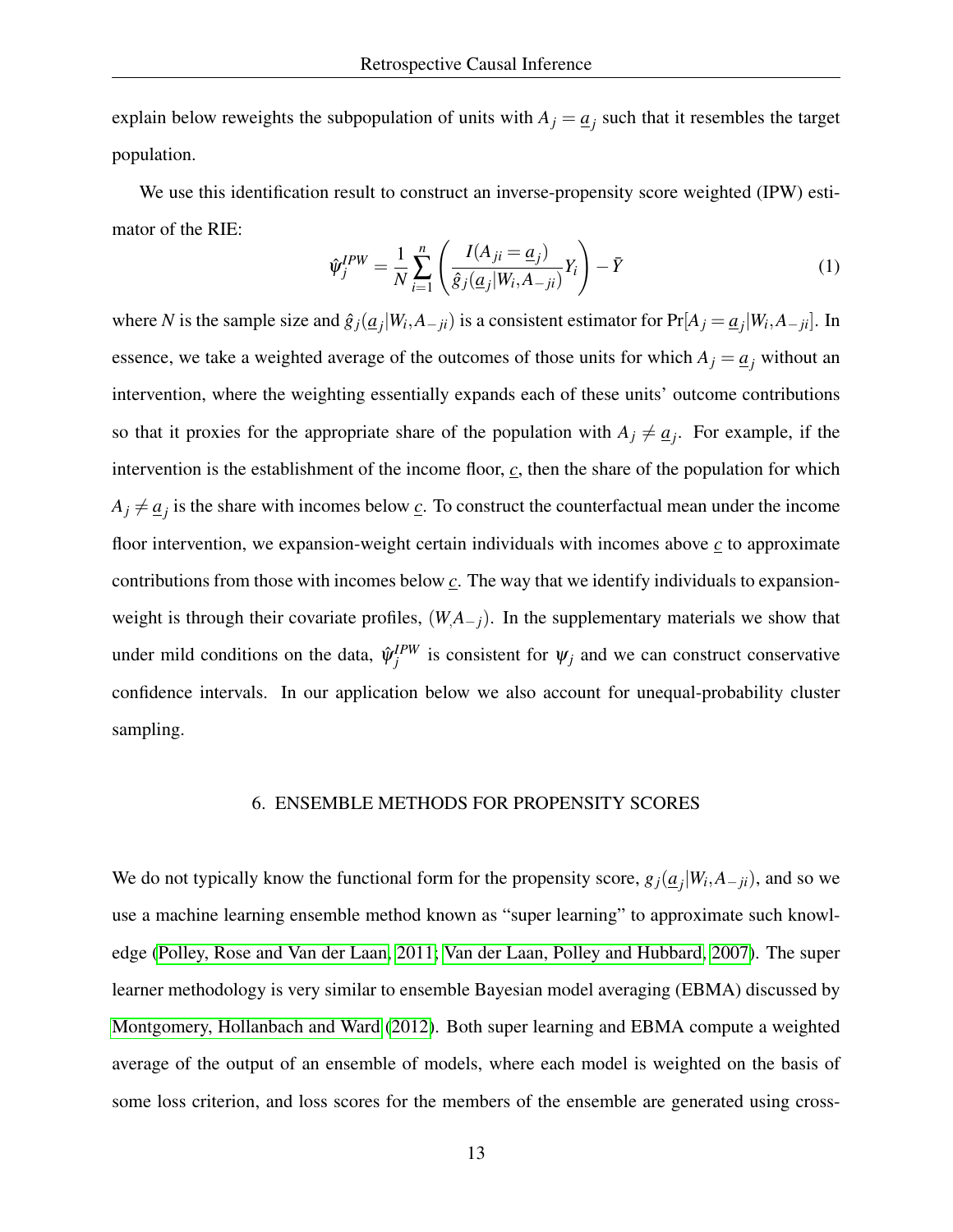validation. Ensemble methods relieve the analyst from having to make arbitrary choices about what estimation method to use and what specifications to fix for a given estimation method. Rather, the analyst is free to consider a variety of estimation methods (linear regression methods, tree-based methods, etc.). Then, one uses cross-validation to determine the loss (e.g., the mean square prediction error) associated with each method. Finally, the loss value associated with each method is used to determine the weight given to predictions from each method in the analysis. Using cross-validated loss helps to minimize risks associated with over-fitting.

To obtain our super learner ensemble estimate of the propensity score, we first obtain propensity score estimates from a set of candidate estimation algorithms. Then, to construct the ensemble estimate, we take a weighted average of estimates from the candidate algorithms. The weighting is done in a way that minimizes the expected mean squared error (MSE).

Formally, we have a set of candidate estimation algorithms indexed by  $c = 1, ..., C$ . For each candidate algorithm we have an estimator,  $\hat{g}^c_j(\cdot)$ , that we fit to the data from each of the crossvalidation splits, which are indexed by  $v = 1, ..., V$ . The cross-validation splits are constructed by randomly partitioning the data into *V* subsets; then each split consists of an estimation subsample of size  $N - (N/V)$  and then a hold out samples of size  $N_v = N/V$ . For each candidate algorithm, we fit the model on the estimation subsample to obtain  $\hat{g}^{c,v}_{i}$  $j^{c,v}(\cdot)$ , and then we generate predictions to the units in the hold out sample. From that, the average MSE over the cross validation splits for candidate algorithm *c* is

$$
\ell_j^c = \frac{1}{V} \sum_{\nu=1}^V \frac{1}{N_{\nu}} \sum_{i=1}^{N_{\nu}} [I(A_{ji} = \underline{a}_j) - \hat{g}_j^{c,\nu}(\underline{a}_j|W_i, A_{-ji})]^2
$$
  
= 
$$
\frac{1}{N} \sum_{i=1}^N [I(A_{ji} = \underline{a}_j) - \hat{g}_j^{c,\nu(i)}(\underline{a}_j|W_i, A_{-ji})]^2,
$$

where  $v(i)$  indexes the cross validation split that contains unit *i* in the hold-out sample. The last line shows that each unit receives a set of predicted values generated by each algorithm from when the unit was in a hold-out sample. Moving from a single candidate algorithm to the ensemble, we seek the minimum-MSE weighted average of candidate algorithm estimates, which we obtain by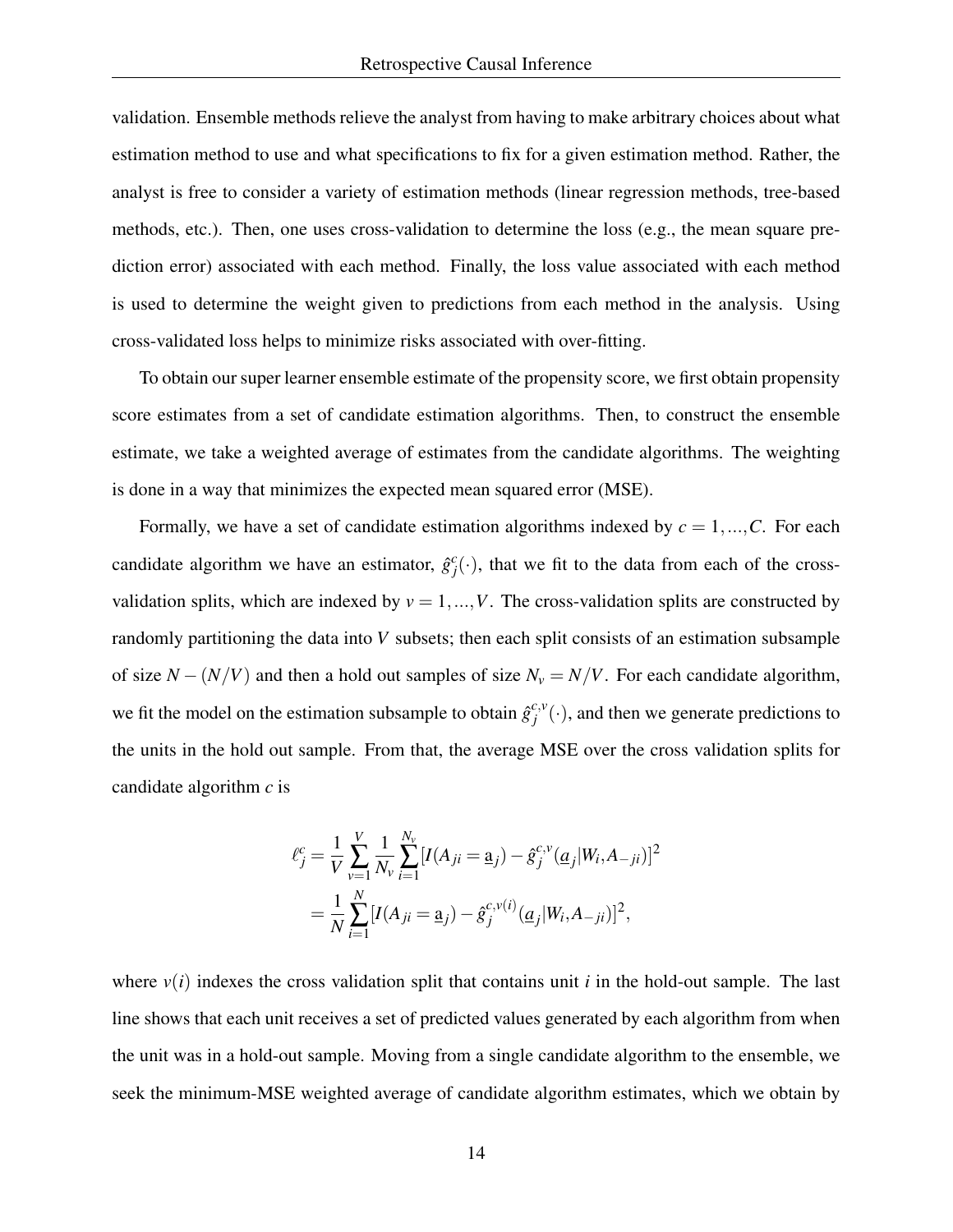solving for the ensemble weights as

$$
(w_j^{1*}, ..., w_j^{C*}) = \arg\min_{(w_j^1, ..., w_j^C)} \frac{1}{N} \sum_{i=1}^N \left[ I(A_{ji} = \underline{a}_j) - \sum_{c=1}^C w_j^c \hat{g}_j^{c, v(i)}(\underline{a}_j | W_i, A_{-ji}) \right]^2,
$$
  
subject to 
$$
\sum_{c=1}^C w_j^c = 1 \text{ and } w_j^c \ge 0 \text{ for all } c.
$$

One can obtain the  $(w_j^1, ..., w_j^C)$  weights vector by fitting a constrained non-negative least squares regression of the observed  $I(A_{ji} = \underline{a}_j)$  values on the estimated  $(\hat{g}_j^{c,v(i)})$  $\hat{g}^{\mathcal{C},v(i)}_j(\cdot),...,\hat{g}^{\mathcal{C},v(i)}_j$  $\varphi_j^{\nu,\nu(\ell)}(\cdot)$ ) values [\(Van](#page-42-7) [der Laan, Polley and Hubbard, 2007\)](#page-42-7). Given these weights, we fit the candidate algorithms on the complete data, and the ensemble prediction for the propensity score is given as,

$$
\hat{g}_j(\underline{a}_j|W_i, A_{-ji}) = \sum_{c=1}^C w_j^{c*} \hat{g}_j^c(\underline{a}_j|W_i, A_{-ji}).
$$

[Van der Laan, Polley and Hubbard](#page-42-7) [\(2007,](#page-42-7) Thm. 1) show that under mild regularity conditions, the mean square error of prediction for  $\hat{g}_j(\cdot)$  converges in  $N_\nu$  to the mean square error of the best candidate algorithm. Therefore the consistency properties of  $\hat{g}_i(\cdot)$  are inherited from the best candidate algorithm.

The candidate algorithms in our ensemble include the following: (i) logistic regression, (ii) *t*regularized logistic regression [\(Gelman et al., 2008\)](#page-38-5), (iii) kernel regularized least squares (KRLS) [\(Hainmueller and Hazlett, 2014\)](#page-38-6), (iv) Bayesian additive regression trees (BART) [\(Chipman, George](#page-38-7) [and McCulloch, 2010\)](#page-38-7), and (v) v-support vector machine classification (SVM) [\(Chen, Lin and](#page-37-8) [Schoelkopf, 2005;](#page-37-8) [Hastie, Tibshirani and Friedman, 2009,](#page-39-9) Ch. 12). This ensemble includes methods that are demonstrably effective in hunting out nonlinearities (e.g., kernel regularized least squares and support vector classification) and interactions (e.g., Bayesian additive regres-sion trees).<sup>[7](#page-16-0)</sup> We use 10 cross validation splits ( $V = 10$  in our ensemble). [Polley, Rose and Van](#page-41-7) [der Laan](#page-41-7) [\(2011\)](#page-41-7) demonstrate that a 10-fold cross validation super learner using some of these al-

<span id="page-16-0"></span> $7$ This ensemble represents the full set of algorithms for which the authors know of research demonstrating effectiveness in relevant applied settings. In using the approach developed in this paper, researchers are free to consider other, potentially superior algorithms in their ensemble.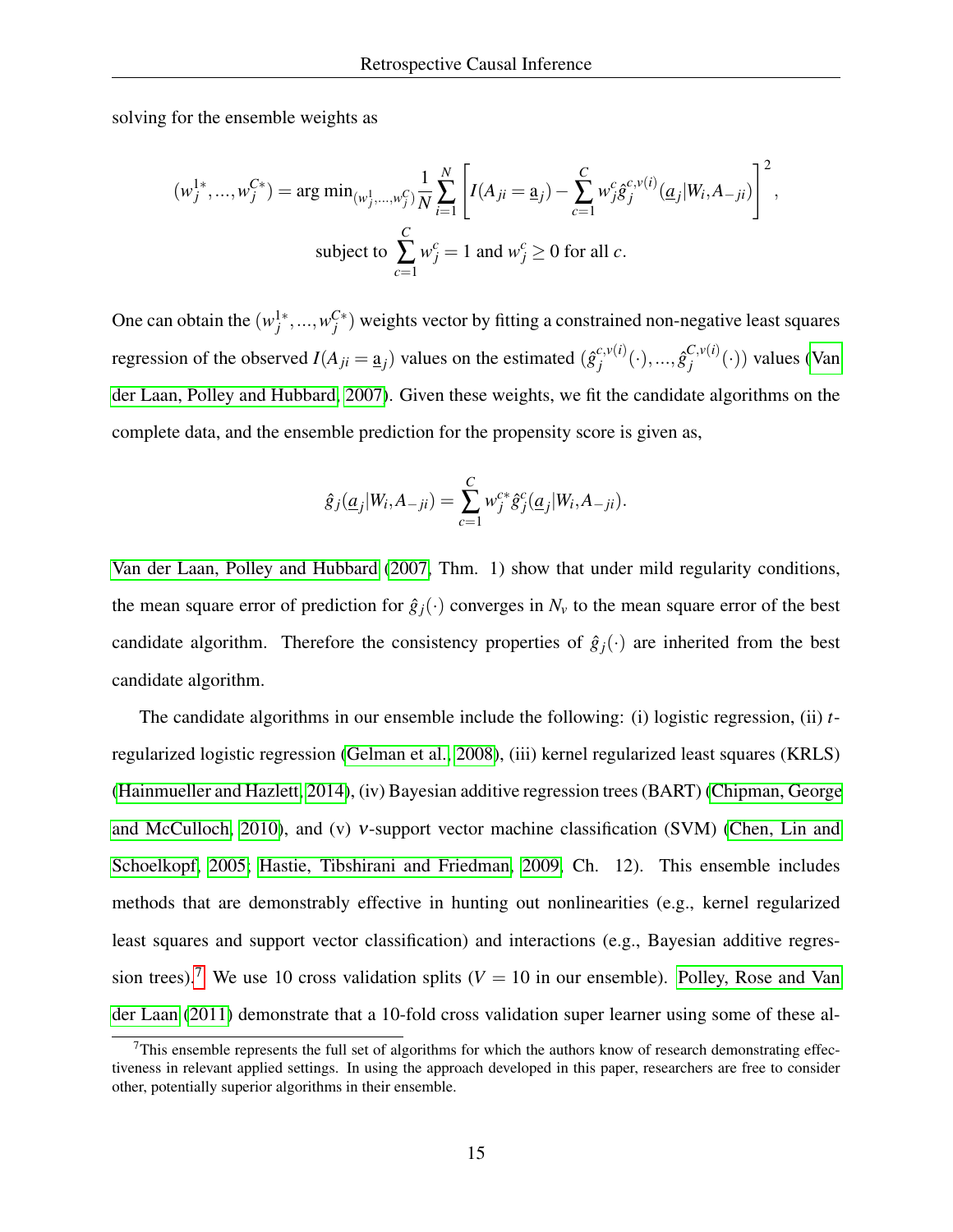gorithms (they do not include KRLS) performs well in a wide range of data settings, including in estimating highly irregular and non-monotonic conditional mean functions.

In our illustration below, we use a rich covariate set, and so our ensemble relies primarily on regularized methods that reward sparsity (that is, they shrink partial effects of covariates to zero) in order to further control over-fitting [\(Bickel and Li, 2006\)](#page-37-6). The importance of such regularization is likely to be important when the covariate set contains large amounts of noise that obscure identifying variation. The only non-regularized method is logistic regression, which does not reward sparsity but is a method that we include because it remains the workhorse approach to propensity score estimation in political science. This provides a useful benchmark to evaluate gains from the much more computationally complicated algorithms and the ensemble routine overall, since we can view the weight given by the super learner to logistic regression relative to the other methods.

The kernel regularized least squares, Bayesian additive regression trees, and ν-support vector classification and regression algorithms are based on models that grow in complexity with the data,<sup>[8](#page-17-0)</sup> although such growth is constrained by regularization parameters. In a manner similar to Taylor approximation, allowing for more complexity helps to ensure improved approximations and consistency for the predicted mean conditional on the covariates included in the analysis [\(Green](#page-38-8)[shtein and Ritov, 2004\)](#page-38-8).

In our ensemble, we economize on computational costs by using the default rule-of-thumb settings for the regularization parameters that approximate MSE minimization.<sup>[9](#page-17-1)</sup> In principle, one could incorporate into the ensemble multiple versions of each algorithm, with each version applying a different regularization parameter, and then construct the cross-validated error-minimizing combination, although this could entail relatively high computational costs.

<span id="page-17-1"></span><span id="page-17-0"></span><sup>8</sup>Estimators that grown in complexity like this are known as "sieve" estimators [\(Geman and Hwang, 1982\)](#page-38-9).

<sup>9</sup>The rule of thumb methods are specific for each algorithm. See [Gelman et al.](#page-38-5) [\(2008,](#page-38-5) 1364-165) for *t*-regularized logistic regression, [Hainmueller and Hazlett](#page-38-6) [\(2014,](#page-38-6) pp. 6-7) for KRLS, and [Chipman, George and McCulloch](#page-38-7) [\(2010,](#page-38-7) 269-273) for BART, and [Chalimourda, Schoelkopf and Smola](#page-37-9) [\(2004,](#page-37-9) p. 129) for ν-support vector classification.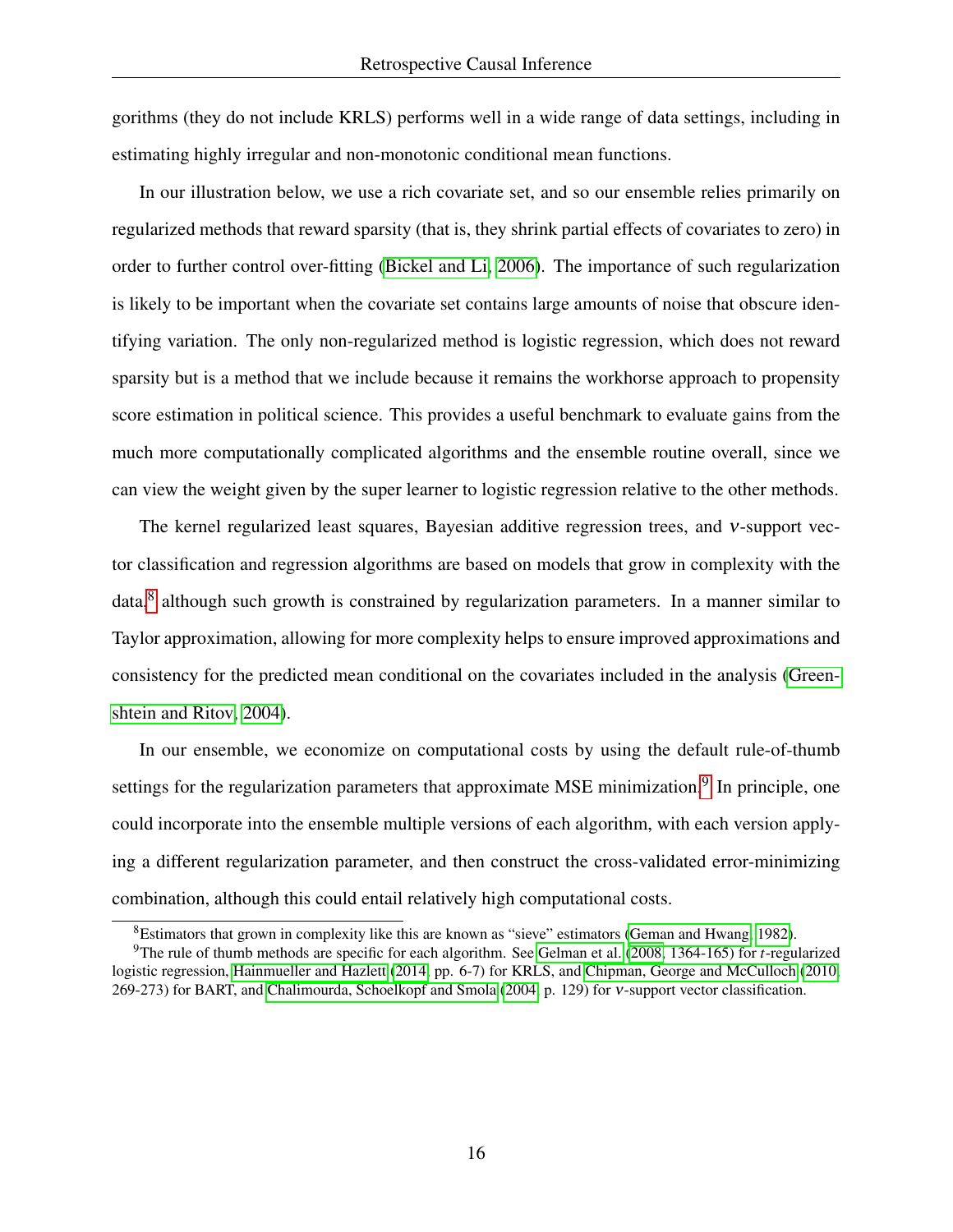#### 7. SIMULATION STUDY

We provide evidence on finite sample performance of the ensemble method using a simulation study that illustrates that challenge of extracting meaningful variation in covariate sets as the noise-to-signal ratio increases.[10](#page-18-0) We consider a situation where we have observational data on an outcome *Y*, a single binary treatment variable  $A = 0, 1$ , and then a vector of covariates, *W*. Our estimand is the RIE for a hypothetical intervention that removes exposure to the treatment — that is, it sets  $A = 0$  for everyone. This corresponds to the case that we explored above in the decomposition that relates the RIE to the ATT. The outcome *Y* depends on the value of *A* and underlying potential outcomes,  $(Y(1), Y(0))$ —that is,  $Y = AY(1) + (1 - A)Y(0)$ . We set up the simulation so that outcomes and treatment assignment probabilities are a function of only one covariate, *W*1:

<span id="page-18-2"></span>
$$
Y(0) = W_1 + .5(W_1 - \min(W_1))^2 + \varepsilon_0
$$
  
\n
$$
Y(1) = W_1 + .75(W_1 - \min(W_1))^2 + .75(W_1 - \min(W_1))^3 + \varepsilon_1
$$
  
\n
$$
Pr[A = 1|W_1] = logit^{-1}(-.5 + .75W_1 - .5[W_1 - \max(W_1)]^2),
$$
\n(2)

where  $\varepsilon_0 \sim N(0, 5^2)$ ,  $\varepsilon_0 \sim N(0, 10^2)$ ,  $W_1 \sim N(0, 1)$ , and min( $W_1$ ) and mean( $W_1$ ) take the minimum and mean, respectively, of the sample draws of  $W_1$  prior to producing the  $(A, Y(0), Y(1))$  values.<sup>[11](#page-18-1)</sup> Figure [7](#page-18-2) displays data from an example simulation run.

One goal of the simulation is to show how our machine learning ensemble handles non-linear and non-monotonic functions such as the ones displayed in Figure [7.](#page-18-2) Another goal is to study the challenge of working with a high dimensional covariate in which the identifying variation in  $W_1$  is obscured by the existence of other covariates with little identifying power. Therefore, in addition to working with just *W*1, we add first 5 and then 10 dimensions of pure white noise to the covariate set—that is, 5 and then 10 additional covariates, each drawn independently as  $N(0,1)$  and thus unrelated to either *Y* or *A*. We want to see how well various methods perform in sorting through

<span id="page-18-0"></span><sup>10</sup>For replication materials, see [Samii](#page-42-8) [\(2016\)](#page-42-8).

<span id="page-18-1"></span><sup>&</sup>lt;sup>11</sup>Using the minimum and mean in this way are simple ways to control how the non-linearity appears in the sample.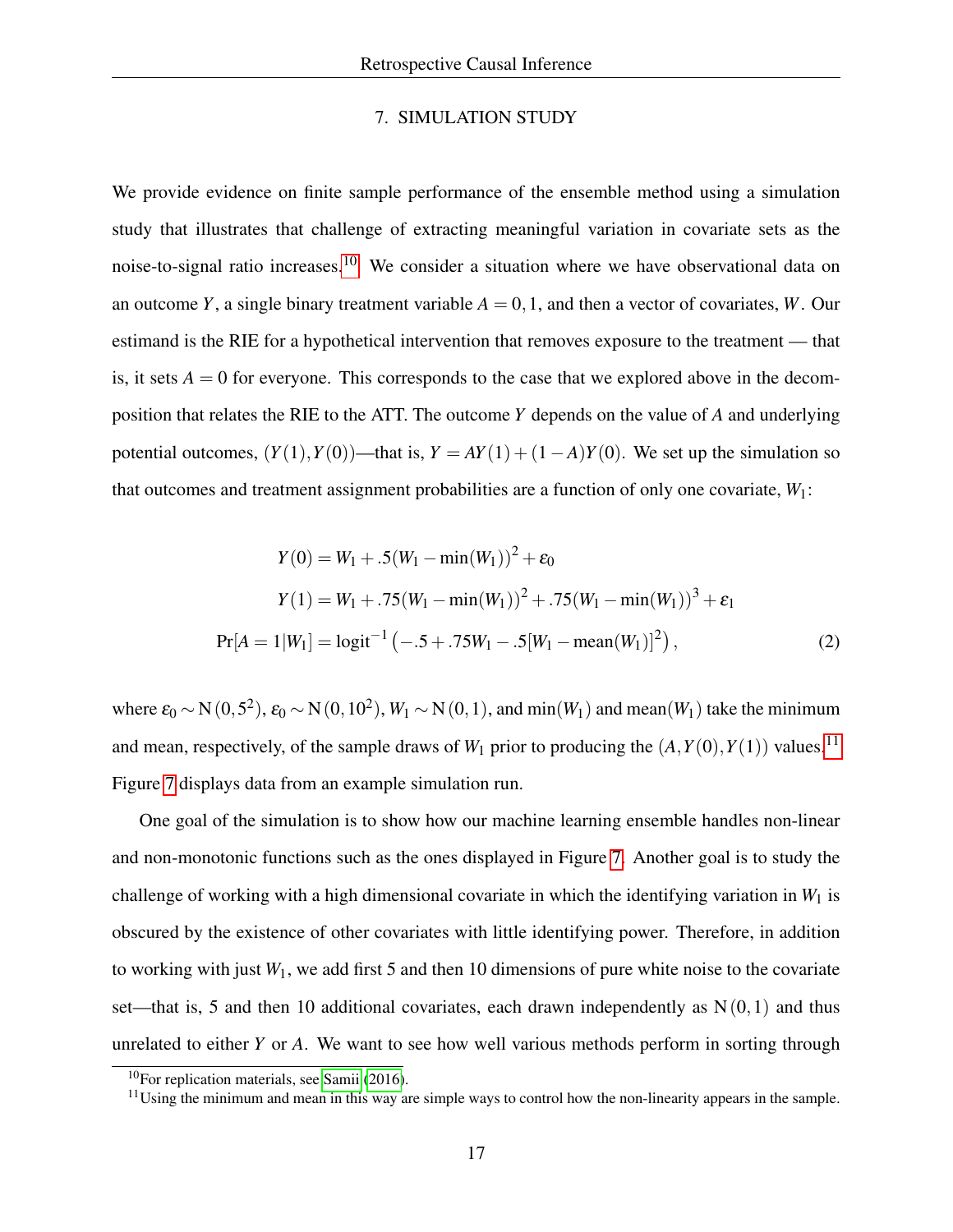Propensity score over W<sub>1</sub>



Figure 2: Plots from an example simulation run. The top plot shows the expected value of the propensity score over the confounding covariate,  $W_1$ . The middle plot shows potential outcomes under treatment (filled) and control (hollow) for the full sample. The bottom plot shows observed outcomes for those assigned to treatment (solid) and control (hollow).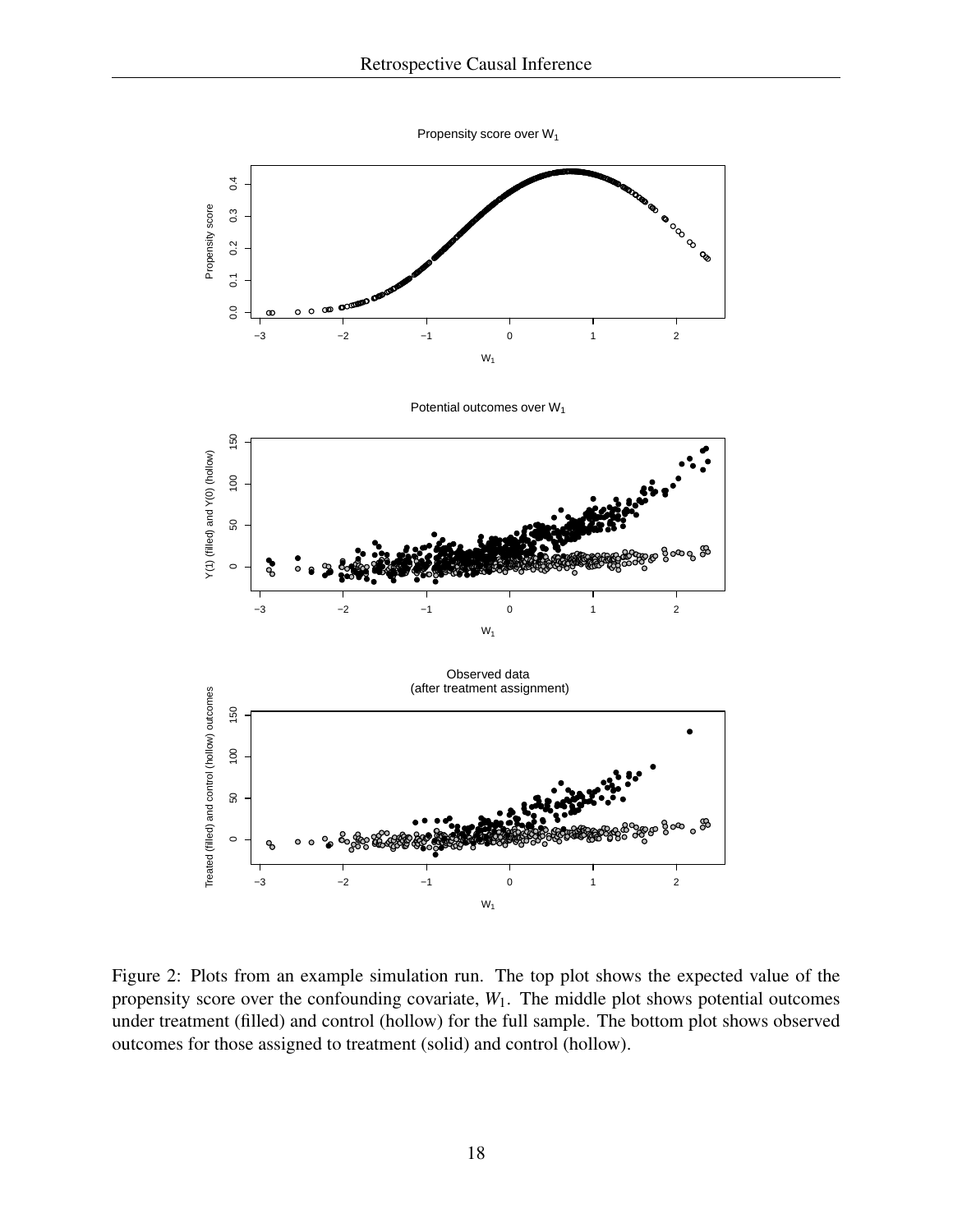all of this noise to extract the variation that is meaningful for causal identification.

In our study, we compare four methods to estimate the RIE:

- 1. Ordinary least squares (OLS) regression where we regress *Y* on *W*<sup>1</sup> and then the other covariates, with no interactions or higher order terms, where the coefficient on *A* serves as our estimate;
- 2. Naive inverse-propensity score weighting (IPW) where we first estimate the propensity score using a logistic regression of *A* on *W*<sup>1</sup> and then the other covariates, with no interactions or higher order terms; then, we use the estimated propensity score to construct the RIE estimate;
- 3. Mahalanobis distance nearest-neighbor matching with replacement on *W*<sup>1</sup> and the other covariates to construct the counterfactual quantities in the RIE expression and then combining them to compute the RIE; note that the Mahalanobis distance metric corresponds precisely to the joint normality of the covariates;
- <span id="page-20-0"></span>4. Ensemble IPW which first uses the machine learning ensemble that we described above to estimate the propensity score with  $W_1$  and the rest of the covariates, and then uses the estimated propensity score to construct the RIE estimate.

The data generating process exhibits a combination of issues that complicate causal effect estimation in the real world: (1) effect heterogeneity, (2) non-linearities in the relationship between covariates and potential outcomes, (3) non-linearity in the relationship between covariates and propensity scores, and (4) covariates of differing value for determining assignment and outcomes. The methods described above handle these issues differently, with consequences for expected bias. The OLS estimator ignores all four of the issues. The naive IPW estimator ignores non-linearity in the propensity score (issue 3) and the differing importance of covariates (issue 4). The matching estimator ignores the differing importance of covariates (issue 4). The ensemble IPW estimator attends, in principle, to all four issues.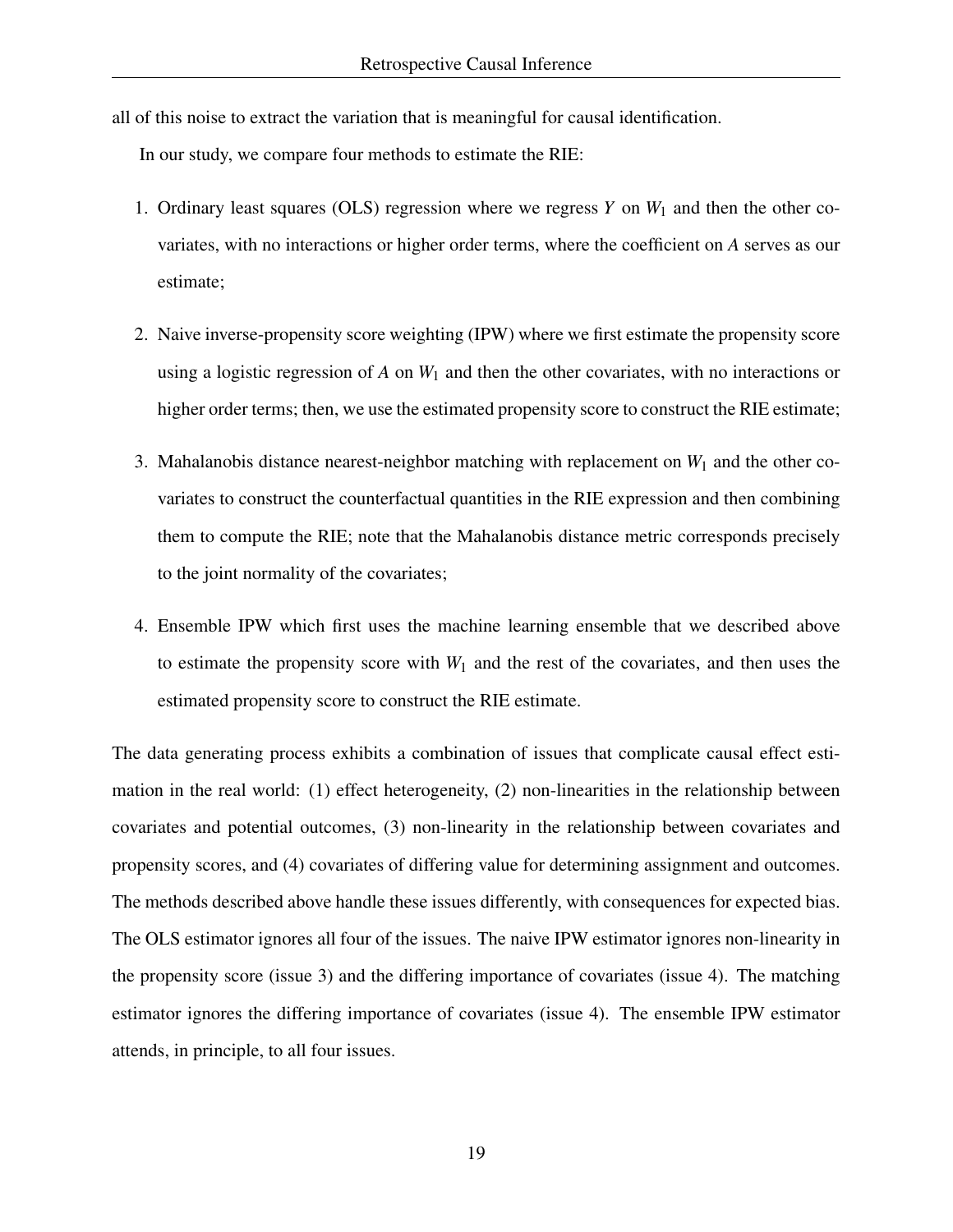

Figure 3: Simulation results. From top to bottom, the graphs show bias, standard error (S.E.), and root mean square error (RMSE) for the different estimators of the RIE from 250 simulation runs as the number of noise covariates increases from 0 to 10. All results are standardized relative to the standard deviation of the true sample RIE across the simulation runs.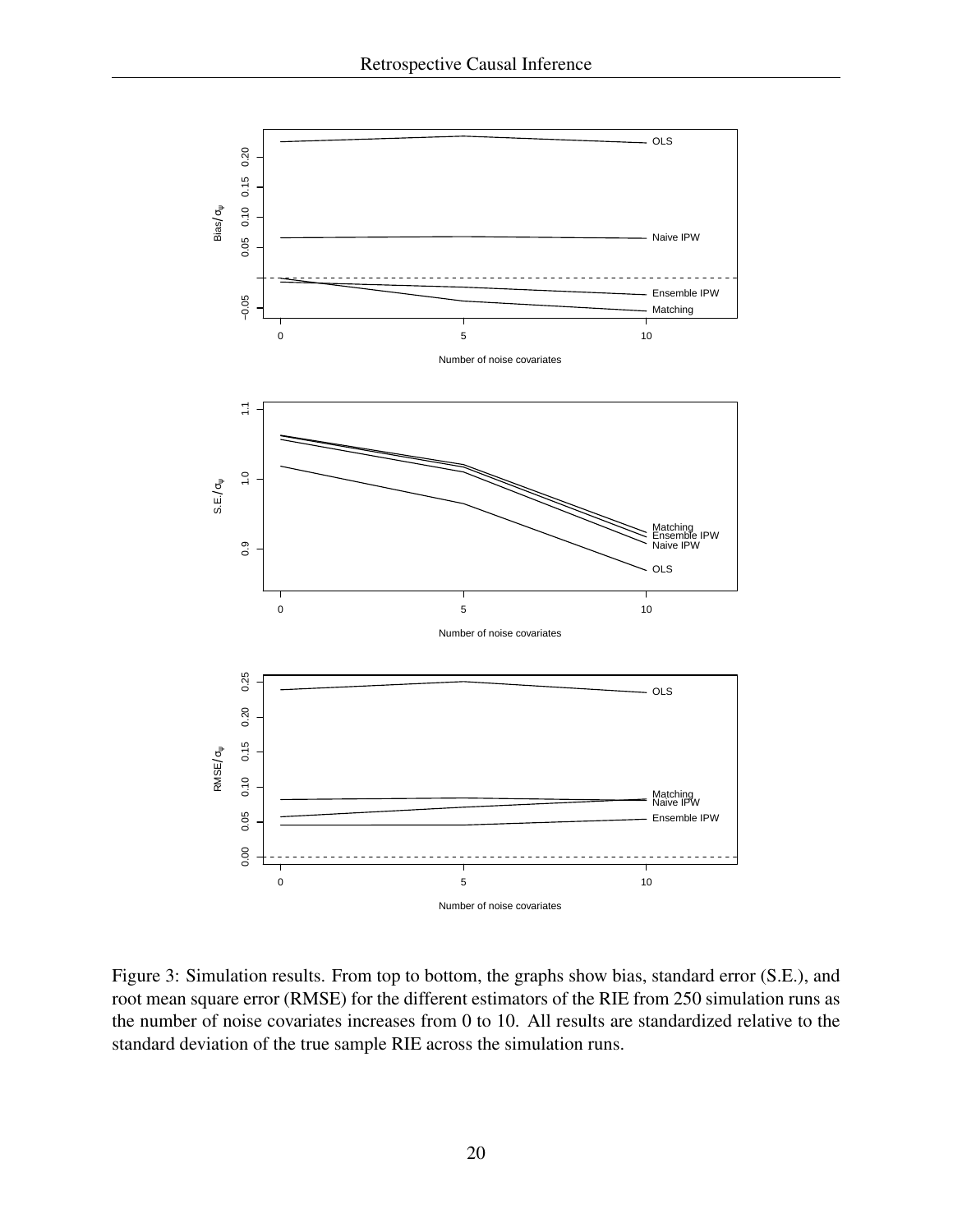Results from 250 simulation runs with a sample size of 500 are displayed in Figure  $7<sup>12</sup>$  $7<sup>12</sup>$  $7<sup>12</sup>$ . The graphs display bias, the standard error (S.E.; that is, standard deviation of estimates across the simulation runs), and then root mean square error (RMSE) for 0 noise covariates, 5 noise covariates, and then 10 noise covariates. These results are all standardized relative to the standard deviation of the true RIE over simulation runs ( $\sigma_{\psi}$  = 3.60). In terms of bias, the OLS and naive IPW estimates are clearly poorest, owing to misspecification which for OLS fails to characterize the dramatically increasing effects in *W*<sup>1</sup> and for naive IPW fails to capture the peak in the propensity score. The increase in noise covariates does not appreciably affect their biases. With no noise covariates, matching and ensemble IPW are similarly unbiased. Matching, however, is very sensitive to the increase in noise covariates. The problem is that as we introduce more covariates, the meaningful differences (in terms of bias minimization) in *W*<sup>1</sup> are overwhelmed by meaningless differences in the other dimensions. As a result, matches tend to become more random relative to  $W_1$ , and because of the way the data are distributed in the covariate space, we get negative bias. The ensemble IPW estimator is much less sensitive to these problems—bias is half the magnitude when we get to 10 covariates. All methods perform similarly in terms of their standard errors, with matching performing slightly worse than the rest. RMSE combines these effects, showing that the ensemble IPW estimator is barely affected by higher dimensions of covariate noise. By the time we get to 10 noise covariates, matching is performing as poorly (in an RMSE sense) as the misspecified naive IPW estimator. The misspecified OLS estimator is far and away the worst.

The simulation captures the two reasons that we turn to machine learning ensembles. First, the ensemble is effective in the presence of irregular functional forms and unlike OLS or naive IPW, we do not have to pre-specify these functional forms. Second, the ensemble is not overwhelmed by noise in the covariate space the way that matching is. Both estimators are consistent in terms of sample size for the RIE, but they differ in their finite sample performance depending on the amount of covariate noise. Matching's performance degrades substantially even with 5 or 10 noise

<span id="page-22-0"></span><sup>&</sup>lt;sup>12</sup>The ensemble method is fairly slow to run because it employs ten-fold cross-validation, meaning that the simulations also run quite slowly. The results become quite stable after about 150 simulation runs; letting it run for 250 provided some extra security on convergence.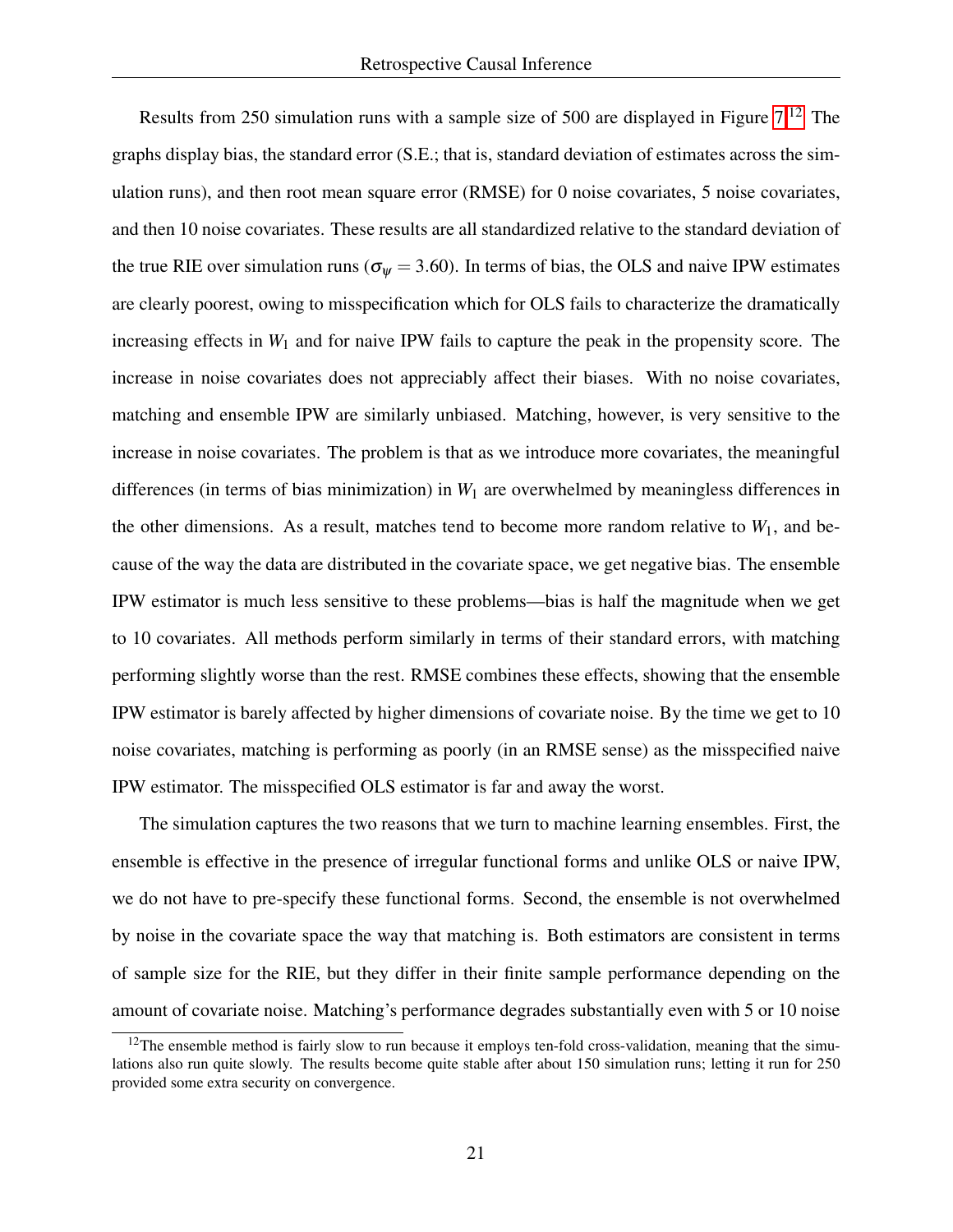covariates. In the application below, the number of covariates is much higher.

#### 8. APPLICATION TO ANTI-RECIDIVISM POLICIES IN COLOMBIA

Our application is to a study of policy alternatives to reduce recidivism among demobilized paramilitary and guerrilla fighters in Colombia. By "recidivism" we refer to the committing of violent crimes such as murder, assault, extortion, or armed robbery after demobilization. Such recidivism among former combatants is at the heart of the troubling emergence of "*bandas criminales*" that have taken charge of narcotics trafficking and threatened social order across Colombia [\(Interna](#page-40-5)[tional Crisis Group, 2012\)](#page-40-5). The analysis was meant to shed light on the kinds of interventions that might be most promising for the government to undertake to battle recidivism and increase former militants' reintegration into civilian life. Of particular interest was how funds might be best allocated across potential interventions targeting economic welfare, security, relations with authorities, psychological health, and relations among excombatants.

Our data are from a representative multistage sample of 1,158 ex-combatants fielded in 47 Colombian municipalities between November 2012 and May 2013 in collaboration with a Colombian think tank, *Fundación Ideas para la Paz*, the Colombian government department charged with the reintegration of former combatants (the *Agencia Colombiana para la Reintegración*), and the Organization of American States *Misión de Apoyo al Proceso de Paz*. The survey sought to achieve representativeness for the full population of demobilized combatants in Colombia, and included prisoners, "hard to locate" ex-combatants, as well as ex-combatants in good standing with the authorities.<sup>[13](#page-23-0)</sup> In addition to the survey responses for the individuals in the sample, we obtained a rich set of variables from administrative records of the Colombian attorney general's office (*Fiscalia General de la Nación*) and government agencies in charge of ex-combatant reintegration programs.

The first step of the analysis required that we define a set of risk factors and associated hy-

<span id="page-23-0"></span><sup>&</sup>lt;sup>13</sup>Details on the methods that we used to construct the sample are given in [reference to unpublished work withheld].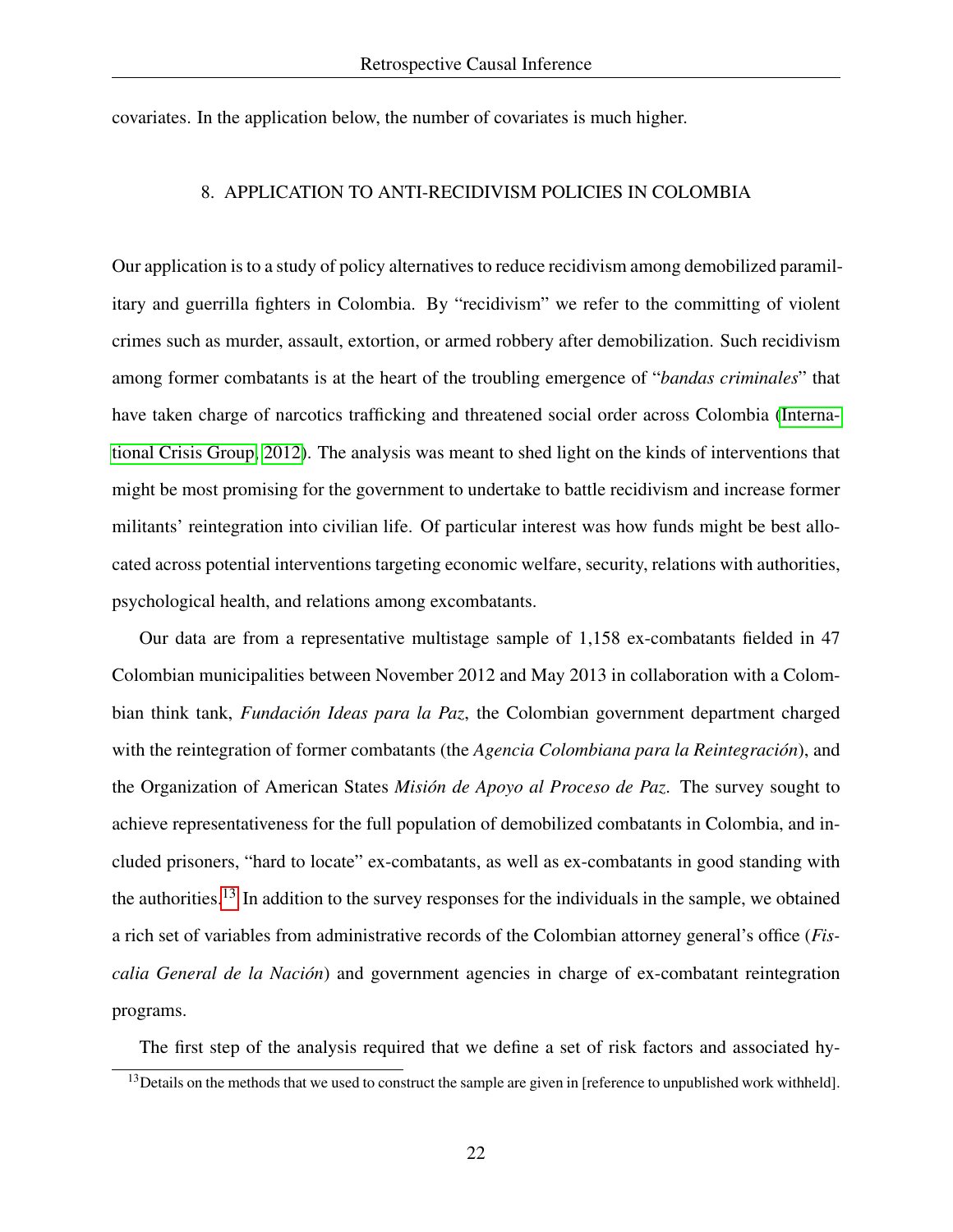| <b>Risk factor</b>                                                                          | <b>Target variable description</b>                 | <b>Hypothetical intervention</b>            |  |
|---------------------------------------------------------------------------------------------|----------------------------------------------------|---------------------------------------------|--|
| Economic welfare                                                                            | Employed 1 year after demobilization               | Unemployed are made employed.               |  |
| Sense of security                                                                           | Felt secure 1 year after demobilization            | Insecure are made to feel secure.           |  |
| Confidence in government                                                                    | Confident 1 year after demobilization that         | Not confident are made to feel confident.   |  |
|                                                                                             | government would keep promises                     |                                             |  |
| Emotional wellbeing                                                                         | Scale constructed from variables measuring how     | Psychologically depressed are made to feel  |  |
|                                                                                             | psychologically upbeat 1 year after demobilization | upbeat.                                     |  |
| Horizontal network relations with excombatants Of five closest acquaintances, how many were |                                                    | Those with more than half excombatant peers |  |
|                                                                                             | excombatants 1 year after demobilization           | are made to have less than half.            |  |
| Vertical network relations with commanders                                                  | How regularly respondent spoke to commander 1      | Those who spoke to commander are made to    |  |
|                                                                                             | vear after demobilization                          | rarely speak to commander.                  |  |

Table 1: Risk factors and hypothetical interventions

pothetical interventions. We defined these in consultation with relevant government authorities, establishing a list of six risk factors and associated hypothetical interventions. These risk factors, associated variables, and hypothetical interventions are shown in Table 1. In some cases, the nature of the intervention has a clear programmatic interpretation, such as ensuring that the ex-combatant is employed. In other cases, the nature of the interventions is, admittedly, a bit vague. For example, ensuring that excombatants have confidence in government at a level that is above 5 in a 10-point scale does not have an immediately actionable interpretation. What we imagine is that there could be an intervention that generates such a change in attitudes.

Having established the risk factors and interventions, the next step was to establish a covariate set that would allow for credible causal identification. Our covariate set includes data extracted from the administrative files, measures obtained through the surveys, and then municipality fixed effects, for a total of 114 covariates. The covariates account for individuals' household, personal, and various contextual circumstances prior to joining their respective armed group, various facets of their experience during their time in the armed group, and the nature of their demobilization and reintegration experience. To reduce measurement error, we performed a preliminary stage of dimension reduction using a one-factor latent trait analysis that reduced the dimensionality of our covariate set to a set of 23 indices constructed by taking inverse-covariance weighted averages of variables that can reasonably be assumed to capture common traits [\(O'Brien, 1984\)](#page-40-6). This preliminary step of dimension reduction was pre-specified prior to data collection, which established *ex ante* the sets of items that were meant to capture common traits. The covariate set for our final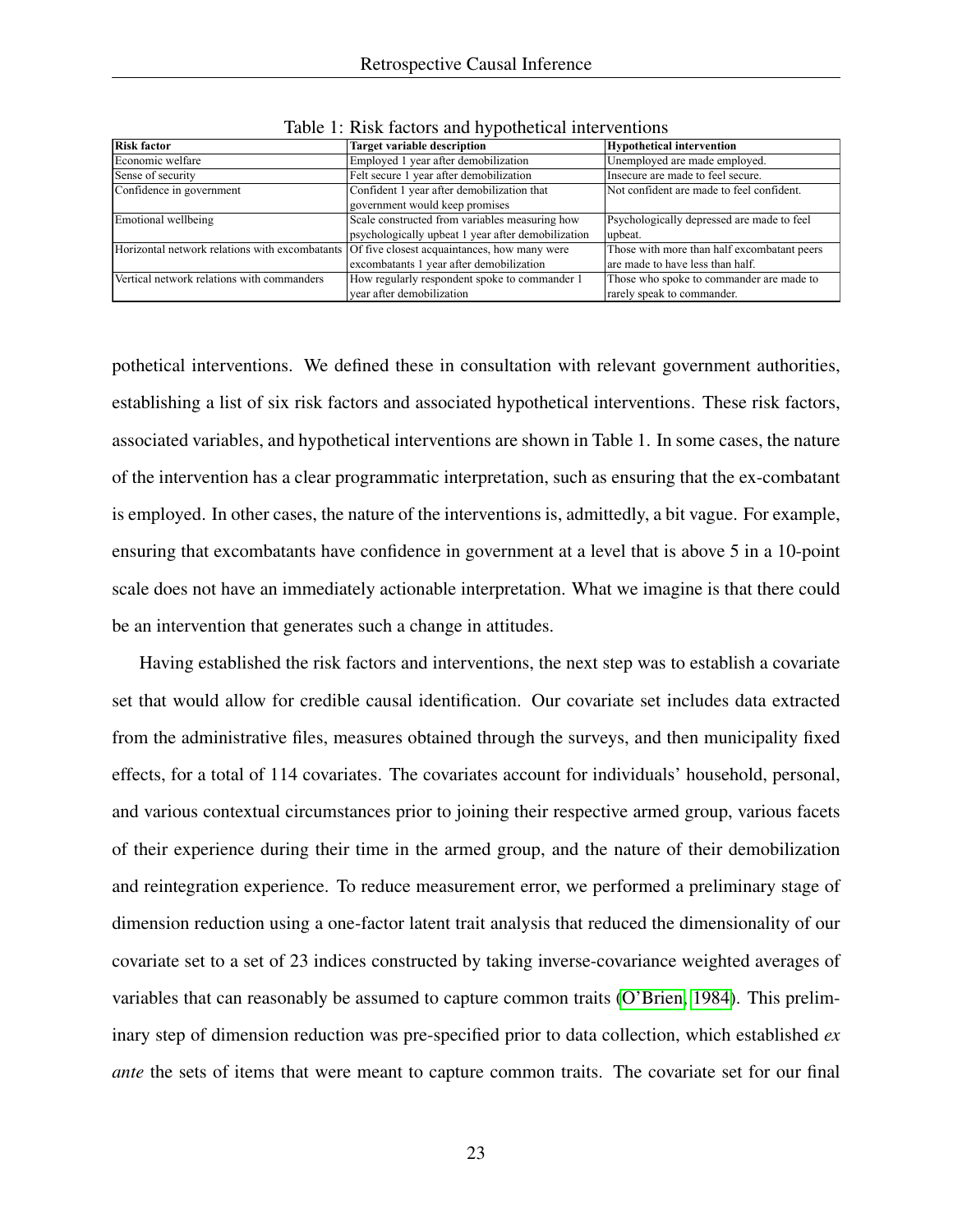analysis uses these 23 indices along with a vector of nine demographic traits and dummy variables for the 47 municipalities in which the subjects had demobilized, and so a total of 79 covariates.

Having defined treatments and covariates, the last step in the data preparation was in defining and measuring outcomes. Given the sensitive nature of recidivism outcomes, we constructed a "recidivism vulnerability index." The index takes its highest value of 3 for known recidivists and values ranging between 0 and 2 on the basis of the number of clues that our data show suggesting that the respondent is vulnerable to being recidivist. The index is based on information from attorney general records (history of arrest, charges, and imprisonment), responses to survey questions on crimes committed, responses to survey questions on the extent to which illegal behavior might be condoned, and responses to survey questions on exposure to opportunities in which crimes might be committed. The latter three were obtained via a self-administered questionnaire answered in private, following best practice in the survey literature for sensitive questions [\(Tourangeau and](#page-42-9) [Yan, 2005\)](#page-42-9). Proven recidivists were those identified as such through the attorney general data or who, in our survey, admitted to being recidivist.

Table [2](#page-26-0) displays the distribution of the recidivism index in the population and for subpopulations defined on the basis of the intervention variables. We estimate that the population is fairly evenly distributed over the recidivism index levels. For the intervention variables, however, we see that in some cases the population is not divided into two equally sized groups. For example, only 18% of the population reports that they were without employment one year after demobilization, and so it is only for this 18% that the hypothetical employment intervention would apply. Similar circumstances hold for the shares of the population that are depressed, have a large fraction of excombatants in their social networks, or that continued to speak to their commanders. That being the case, the potential for interventions on these variables to make a major impact is limited to some extent. Only if the effects were very pronounced would the RIE be of substantial magnitude. We stress that this is a feature, not a bug, of the RIE approach: it tells us what kinds of policies might have the largest return, all things considered. This takes into account the possibility that that share of the population for which there is a particular "problem" may be quite small. Table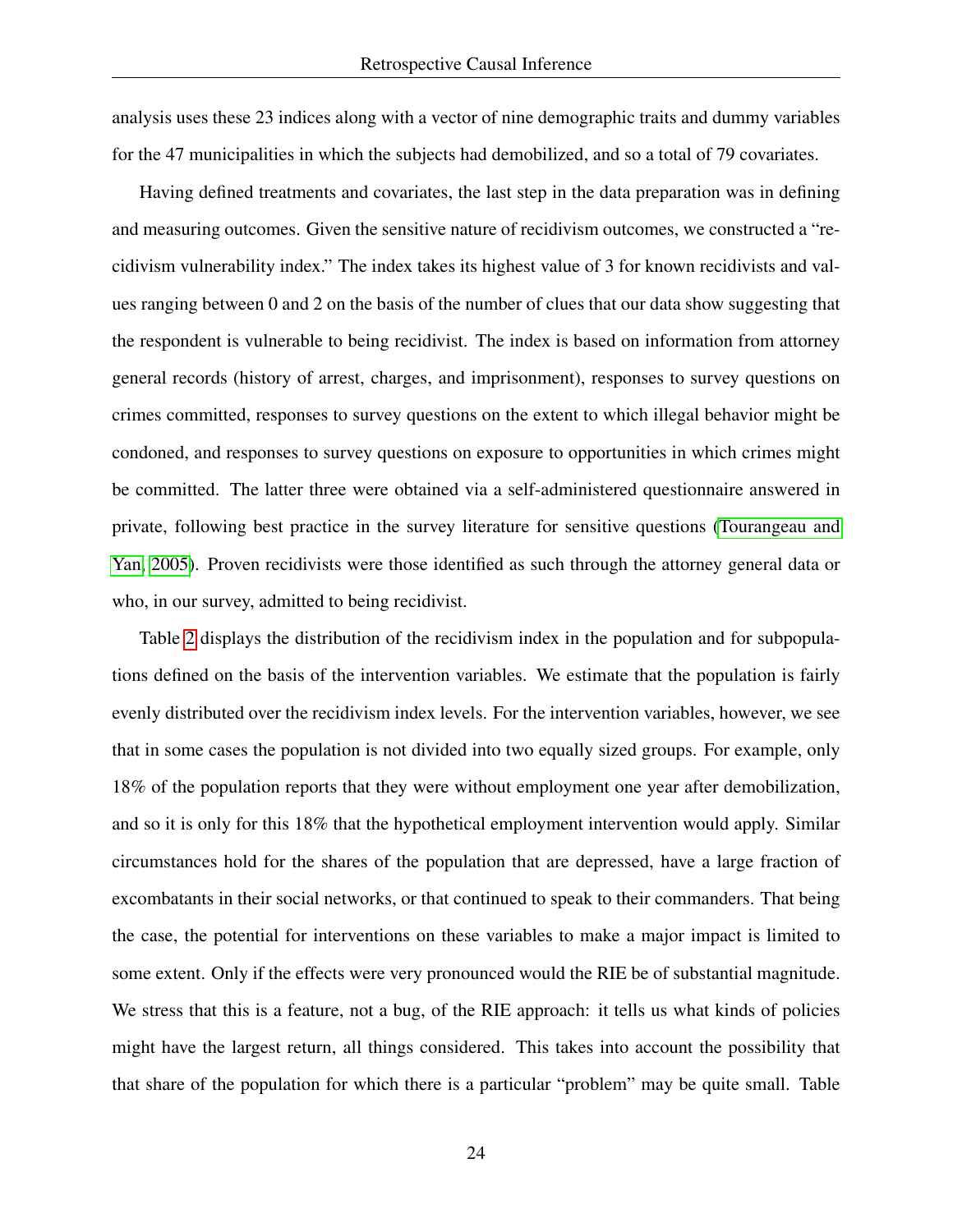|                                         | 0                                            |    | $\mathcal{D}_{\mathcal{L}}$ |    |                              | (S.E.) |
|-----------------------------------------|----------------------------------------------|----|-----------------------------|----|------------------------------|--------|
|                                         |                                              |    |                             |    |                              |        |
| Unweighted full sample                  | 27                                           | 26 | 15                          | 33 | 1.53                         | (.04)  |
| Weighted full sample <sup>b</sup>       | 28                                           | 31 | 16                          | 23 | 1.38                         | (.06)  |
| Has employment = $0(18%)$               | 25                                           | 37 | 14                          | 23 | 1.35                         | (.09)  |
| Has employment = $1 (82\%)$             | 29                                           | 29 | 16                          | 26 | 1.39                         | (.07)  |
| Has security = $0(39%)$                 | 23                                           | 25 | 22                          | 20 | 1.60                         | (.08)  |
| Has security = 1 (61%)                  | 32                                           | 35 | 12                          | 22 | 1.24                         | (.07)  |
| Confidence in govt. = $0(42\%)$         | 16                                           | 29 | 23                          | 32 | 1.70                         | (.07)  |
| Confidence in govt. $= 1 (58\%)$        | 37                                           | 33 | 11                          | 20 | 1.15                         | (.07)  |
| Not depressed = $0(23%)$                | 18                                           | 24 | 24                          | 34 | 1.74                         | (.14)  |
| Not depressed = $1(77%)$                | 31                                           | 33 | 14                          | 22 | 1.27                         | (.06)  |
| Few excom. peers = $0(19\%)$            | 21                                           | 26 | 18                          | 35 | 1.67                         | (.12)  |
| Few excom. peers = $1(81%)$             | 30                                           | 32 | 15                          | 23 | 1.31                         | (.06)  |
| Doesn't speak to commander = $0(15%)$   | 22                                           | 23 | 17                          | 38 | 1.71                         | (.13)  |
| Doesn't speak to commander = $1 (85\%)$ | 29                                           | 32 | 16                          | 24 | 1.32                         | (.06)  |
|                                         | Recidivism Index Value <sup><i>a</i></sup> = |    |                             |    | 3<br>$(\%$ in each category) | Mean   |

<span id="page-26-0"></span>Table 2: Recidivism Vulnerability Index Outcome and Intervention Variables (*N*=1,158)

 $a_0$  = "non-recidivist," 3= "proven recidivist."

*b* Incorporates survey weights to account for unequal sampling probabilities across

sample strata.

i.-vii. Multiple imputation estimates of sample proportions.

ii.-vii. Estimates use sampling weights.

[2](#page-26-0) also shows differences in the recidivism index values over the intervention variables. We see pronounced differences for all but the employment variable. Of course, these comparisons could be biased by confounding. Our propensity score approach addresses this possibility.

The survey data exhibited small amounts of item-level missingness on the various covariates, however such missingness adds up and would have resulted in dropping a non-negligible amount of data. We used ten-round multiple imputation, with imputations produced via predictive mean matching [\(Royston, 2004\)](#page-41-8). Because of the low item-level missingness, the imputation method is unlikely to make much of a difference in the results, and predictive mean matching is robust to misspecification. Estimates were constructed from the imputation-completed datasets using the usual combination rules, with point estimates computed as the mean of estimates across imputations and standard errors computed in a manner accounting for both the within- and between-imputation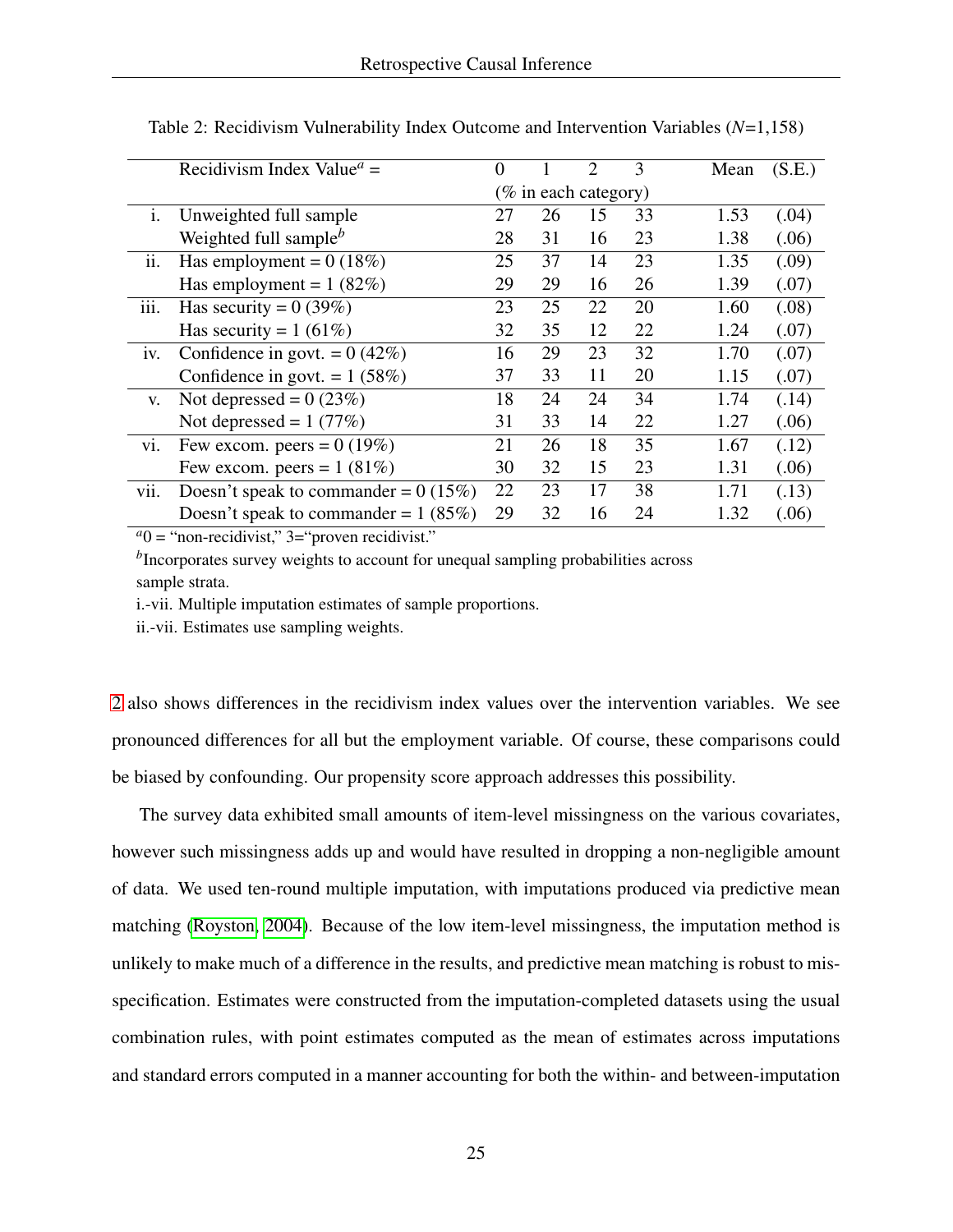variances [\(Little and Rubin, 2002,](#page-40-7) 85-89). (Table [4](#page-46-0) in the supplementary materials shows the workflow.) We fit the components of the ensemble using associated R  $(v.3.0.3)$  packages for each of the estimation methods. These were then fed into the *SuperLearner* package for R [\(Polley and Van der](#page-41-9) [Laan, 2012\)](#page-41-9) to perform the cross-validation and MSE-based averaging that produced our propensity score estimates. Then, effects, standard errors, and confidence intervals were constructed based on our survey design with the *survey* package in R [\(Lumley, 2010\)](#page-40-8).

Figure [4](#page-28-0) shows the weights that the prediction methods received in the ensembles predicting the different intervention propensity scores. Recall that for each intervention, the weights are obtained from a constrained regression of the observed treatment values on the propensity scores from each prediction method, with the constraint being that coefficients cannot be less than zero and that they must sum to one. The figure shows the predictive performance of each method. Logistic regression performs very poorly, receiving zero weight in all ensembles except for the one predicting the propensity score for having few excombatant peer relationships. The weight given to the other methods varies over interventions. BART very regularly receives high weight indeed, it is the only method that receives positive weight in all interventions. But BART's weight is surpassed for the employment and security intervention and essentially ties for first place for the excombatant peers intervention. Understanding why one or another method tends to perform well for different prediction problems could be a useful avenue for further research. But the main take-away point here is that no single method would have been as reliable as the ensemble for these six prediction problems.

Figures [5](#page-29-0) and [6](#page-30-0) demonstrate how the IPW adjustment removed confounding for estimating the RIEs. Figure [5](#page-29-0) shows the results of a placebo test that estimates pseudo-RIEs using *covariates* as outcome variables. Thicker horizontal bars are 90% confidence intervals and thinner bars are 95% intervals. This plot allows us to see how the subpopulations that we use to form the counterfactual approximations differ from the overall population in terms of covariate means. The plot shows a high degree of imbalance. If we did not reweight by the inverse of  $\hat{g}_i(.)$ , these covariate imbalances would confound the RIE estimates. Figure [6](#page-30-0) shows that the IPW adjustment removes these mean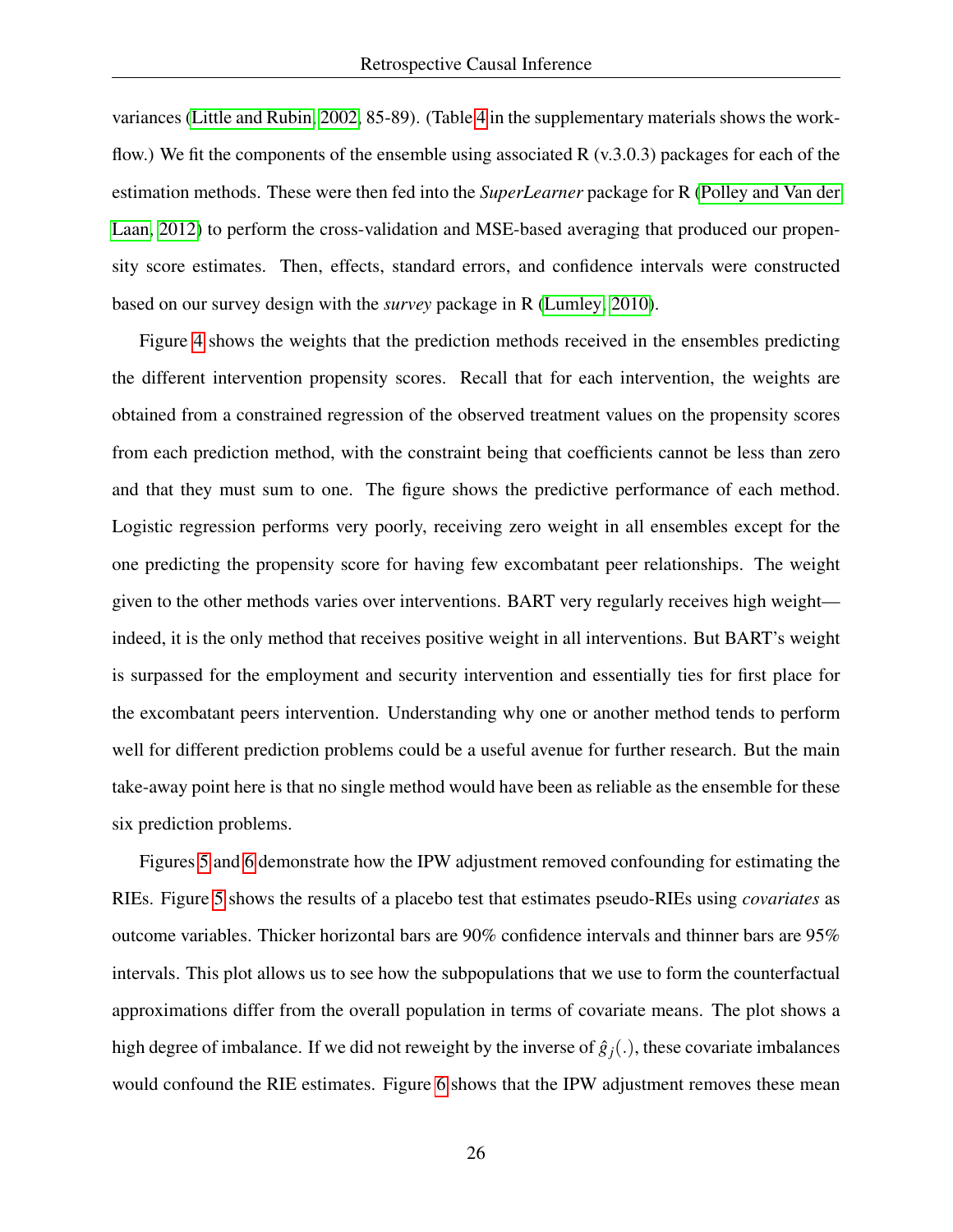

<span id="page-28-0"></span>Figure 4: Weights applied to propensity score predictions from each prediction method. The values of weights run along the *y*-axis, and prediction methods run along the *x*-axis. Results are grouped by intervention. The weights are constrained to be no less than zero and to sum to one for each intervention. The black bars show the range of the weights over the 10 imputation runs, and the dots show the means.

differences and the potential for confounding. A few covariates remain slightly out of balance in terms of their means, but no more than would be expected by chance (as evident from rates at which the confidence intervals fail to cover zero).

Figure [7](#page-31-0) shows the distribution of propensity scores estimated by the ensemble for each intervention. The histograms display the propensity scores of units for which  $A_{ji} = \underline{a_j}$ . These are the units that are *not* subject to intervention and thus provide the outcome data used to construct the counterfactual mean for units that *are* subject to the interventions (that is, for whom  $A_{ji} \neq \underline{a_j}$ ). The propensity scores are clearly bounded away from zero, which is important for estimator stability. In some cases propensity scores are very close to the value of 1, which is indicative of covariate combinations for which there would be few if any units subject to intervention in expectation.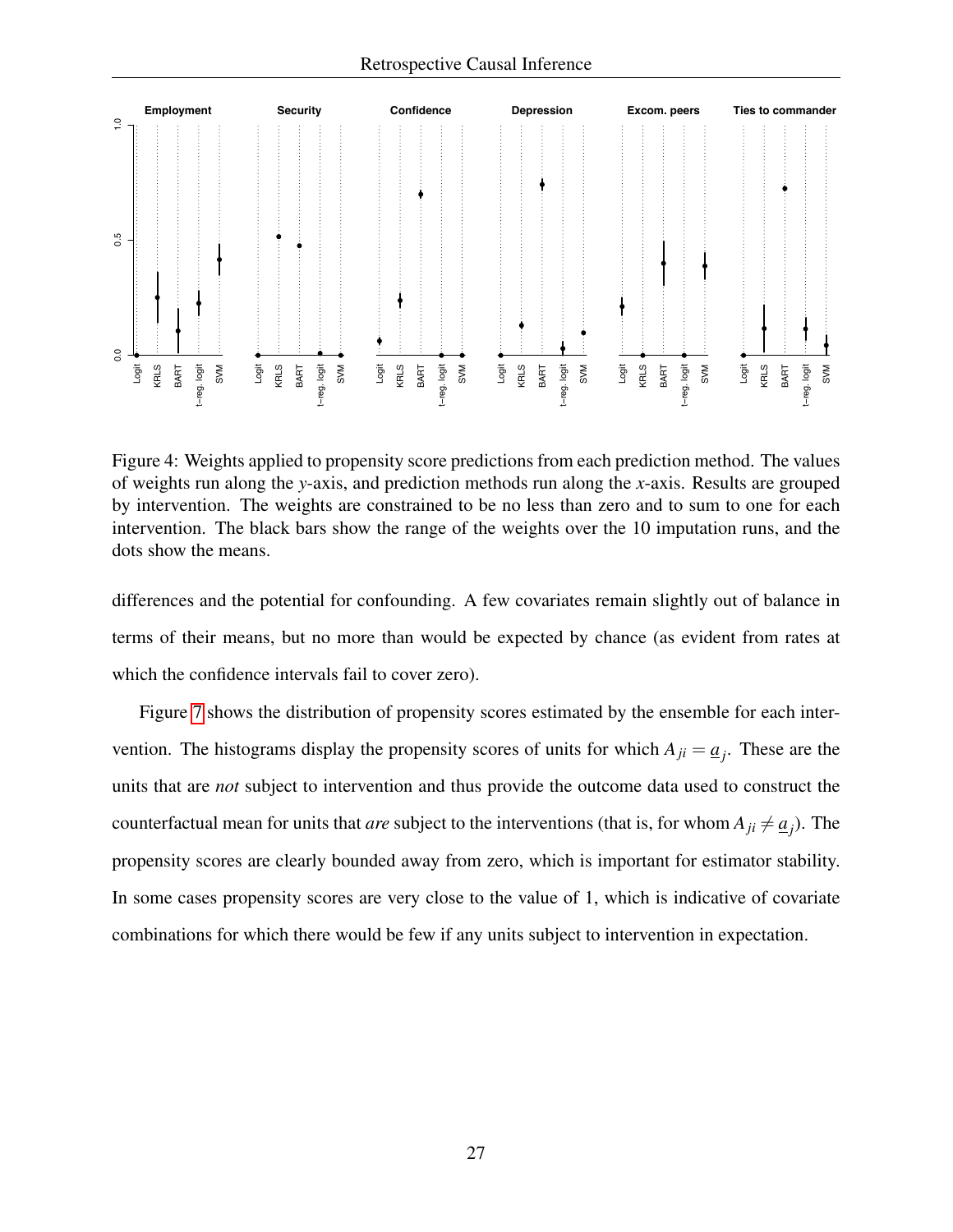

<span id="page-29-0"></span>Figure 5: Tests of mean balance for covariates and covariate indices in the raw data, prior to IPW adjustment. Mean differences are shown in standard deviation units. The horizontal bars passing through the points are the 95% (thin) and 90% (thicker) confidence intervals for the mean differences.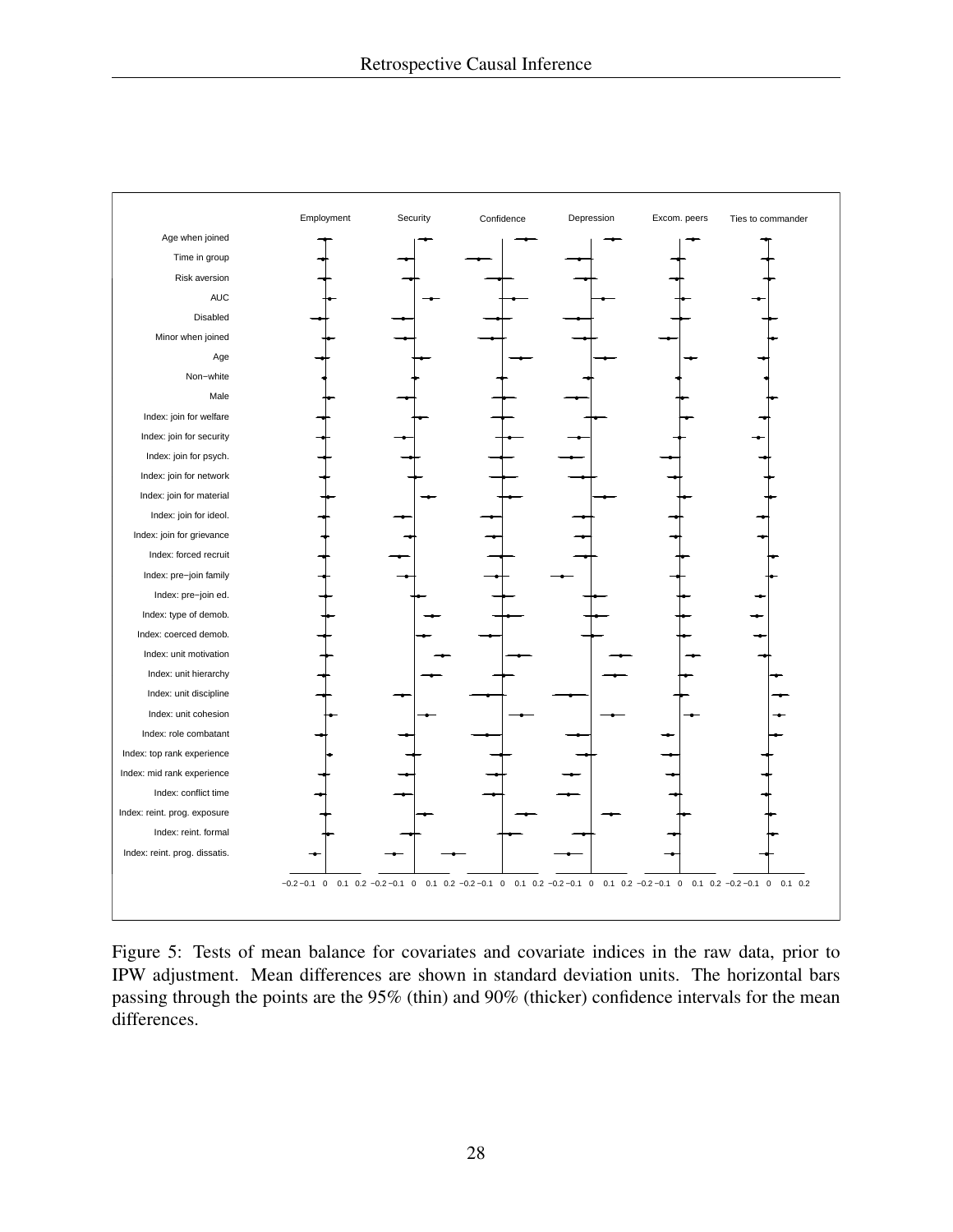

<span id="page-30-0"></span>Figure 6: Tests of mean balance for covariates and covariate indices with the IPW-adjusted data. Mean differences are shown in standard deviation units. The horizontal bars passing through the points are the 95% (thin) and 90% (thicker) confidence intervals for the mean differences.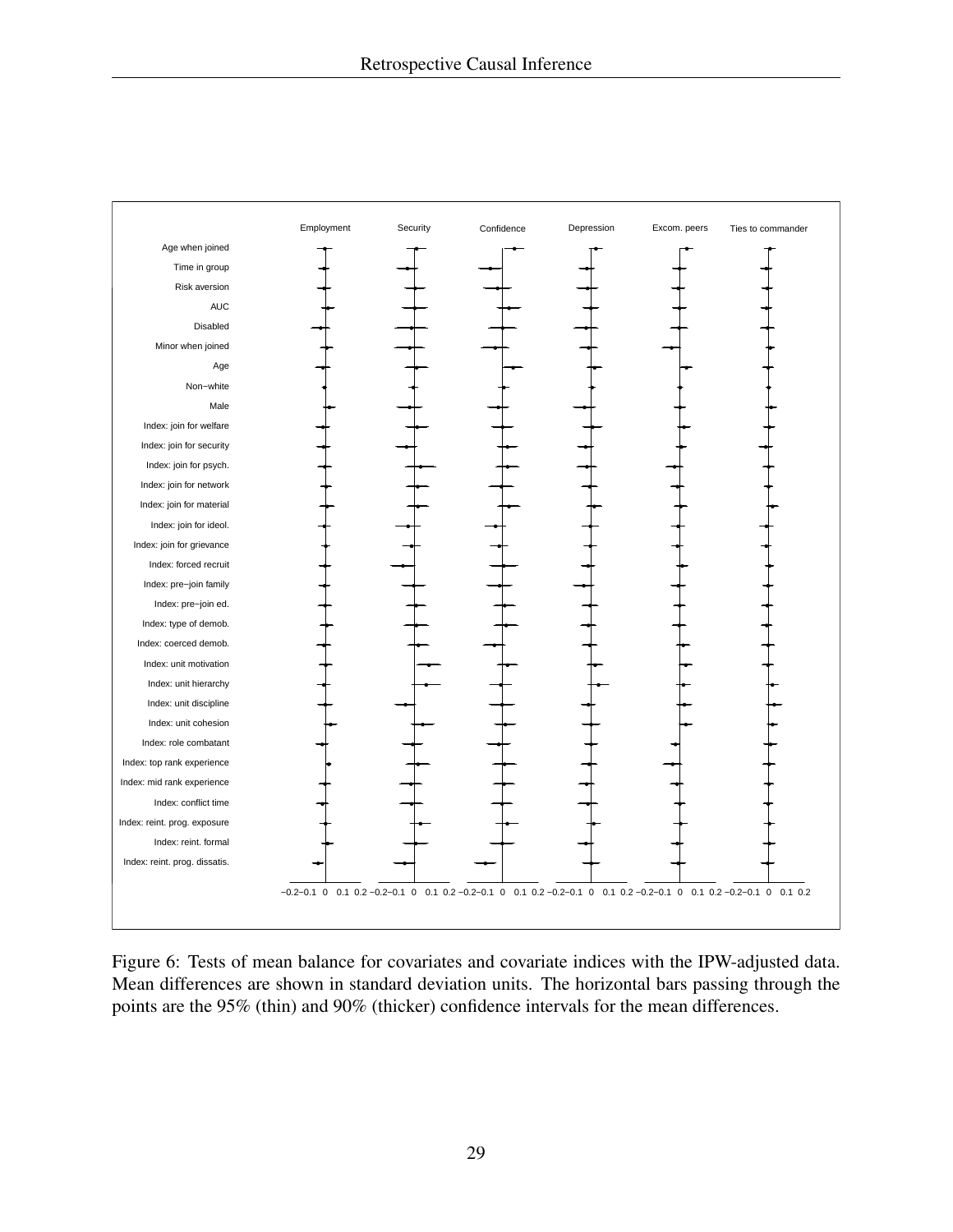

<span id="page-31-0"></span>Figure 7: Histograms of propensity scores estimated by the machine learning ensemble for each of the interventions. The histograms show propensity scores for those not subject to the intervention, as they are the units used to construct the counterfactual outcome distribution for those who are subject to the intervention.

Figure [8](#page-33-0) plots RIE estimates and respective 95% confidence intervals. The figure displays the estimates based on the ensemble IPW method (black dots) and then estimates from the following comparison estimators: (i) a survey weighted least squares (WLS) regression, where the latter involved regressing the outcome on the hypothetical intervention variables and then on a control vector that included the 23 indices, demographic controls, and municipality fixed effects with no higher order terms of interactions; (ii) a matching estimator that uses one-to-one Mahalanobis distance nearest neighbors matching with replacement to construct the counterfactual mean for those who would be subject to the intervention, with exact matching on municipality indicators; and (iii) a naive IPW estimator that uses propensity scores from a logistic regression of the relevant treatment on a linear specification for the control variables.

The different estimators yield similar findings in terms of the general direction of the various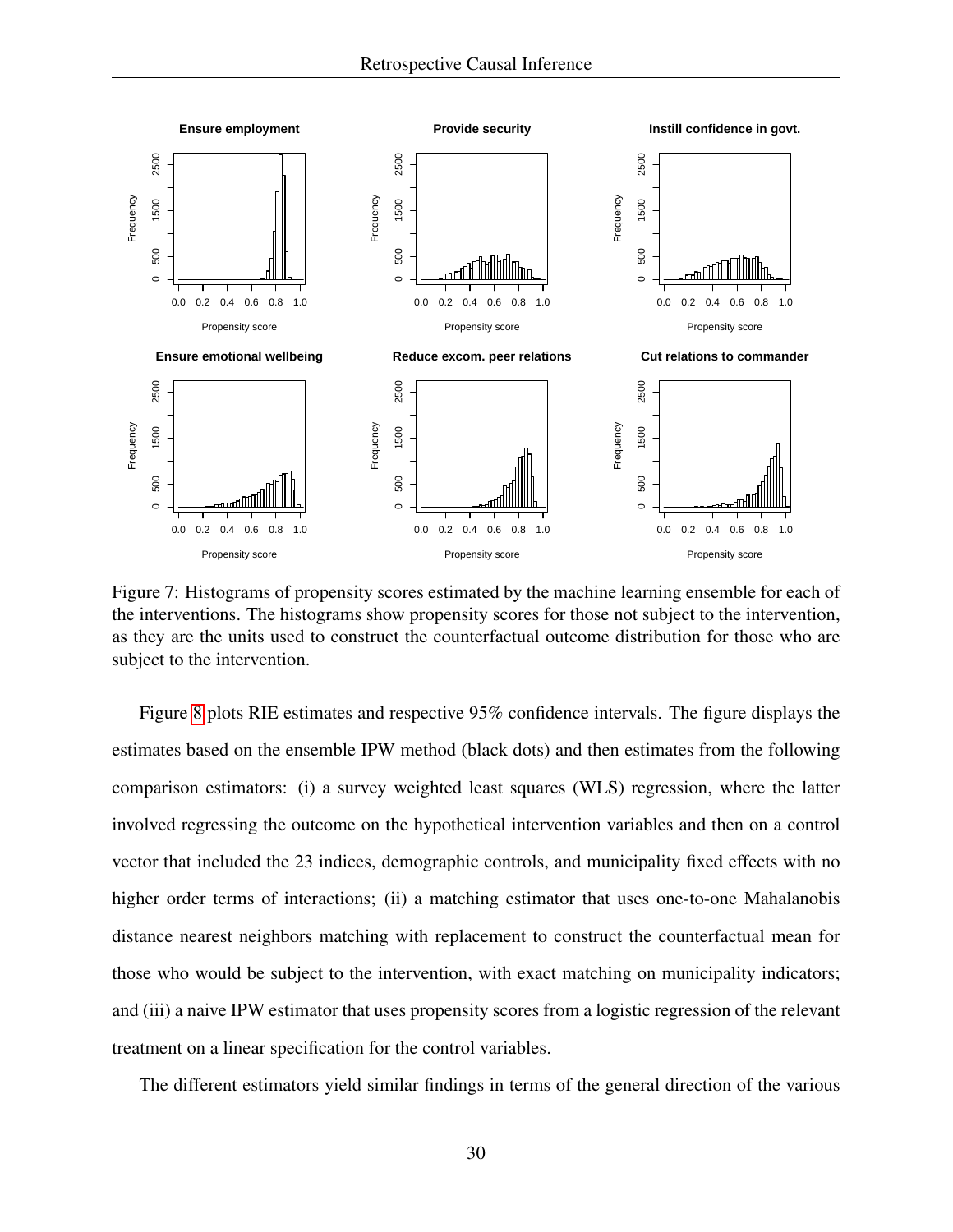effects and the way the different interventions are ranked in terms of their beneficial effects (note that negative estimates are beneficial in this context). Where the real differences lie are in the scale of the point estimates. The ensemble IPW estimates are generally closer to zero than the WLS estimates, but generally further away from zero than the matching or naive IPW estimates. In policy analysis, these scale differences are important, because cost effectiveness analyses depend on the point estimates. The WLS estimates seem to exaggerate the effects of different interventions, while the matching and naive IPW estimates seem to heavily understate them.

The RIE estimates are defined in terms of shifts in the population mean. Recall from Table [2](#page-26-0) that the population mean in the recidivism index is 1.38 with a standard deviation of 1.14. Thus, the ensemble IPW point estimate for what appears as the most promising intervention—an intervention that instills confidence in government—is estimated to have reduced the average of recidivism tendencies by about 0.3 on the scale of the index or about a quarter of a standard deviation. That would be a very meaningful effect substantively. Note that the scale of this effect is a product of both the magnitude of the effect as well as the extent to which such an intervention would require the altering of individuals' treatment values. For this intervention, Table [2](#page-26-0) showed that 42 percent of the excombatants had confidence index values below the intervention threshold,  $14$ and so it is for them that the intervention would induce a counterfactual change. By contrast, the hypothetical employment, emotional wellbeing, excombatant social networks, and relations to commander interventions would introduce counterfactual changes for smaller fractions of the population. For these interventions the potential for a substantial RIE would be more limited on this basis. Even as such, we still find statistically and substantively significant RIEs for all but the employment intervention. This illustrates how the RIE is a population level effect estimate, combining average unit-level effects with information on who should be treated. This yields a quantity that is immediately informative for policy.

<span id="page-32-0"></span><sup>&</sup>lt;sup>14</sup>The percentage is the same with and without the survey weights.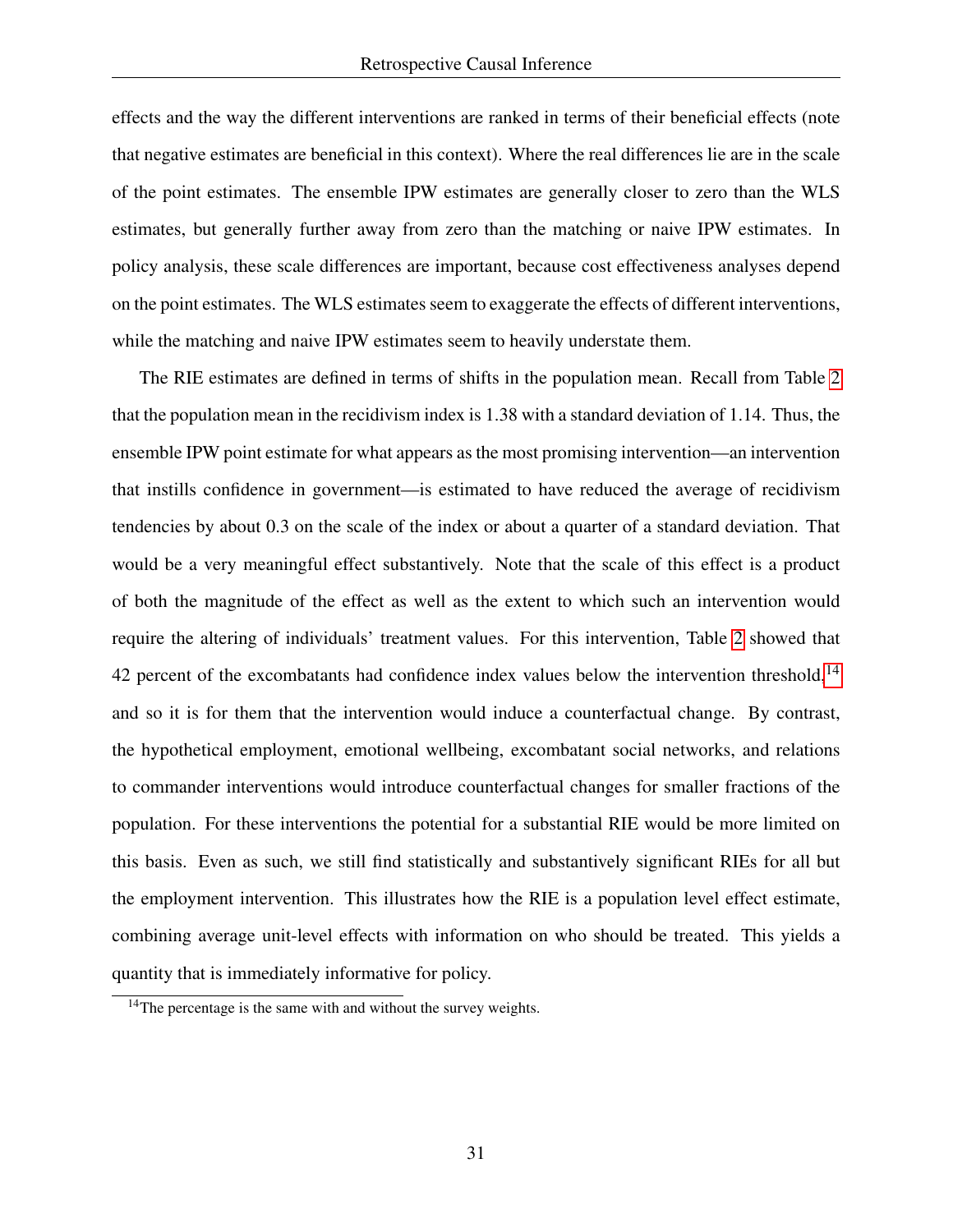

∆ Recid. Index Popn. Mean

<span id="page-33-0"></span>Figure 8: Retrospective intervention effect estimates. The vertical line indicates the location of a null effect. The plot shows point estimates (dots) and 95% confidence intervals (horizontal bars running through the dots). "Ensemble IPW" = inverse probability weighting RIE estimator, using the ensemble propensity scores; "WLS" = weighted least squares estimator based on a regression on the intervention variables and a simple linear specification for the covariates; "Matching" = nearest neighbor Mahalanobis distance matching RIE estimator; "Naive IPW" = inverse probability weighting RIE estimator, using propensity scores from a logistic regression with a simple linear specification for the covariates.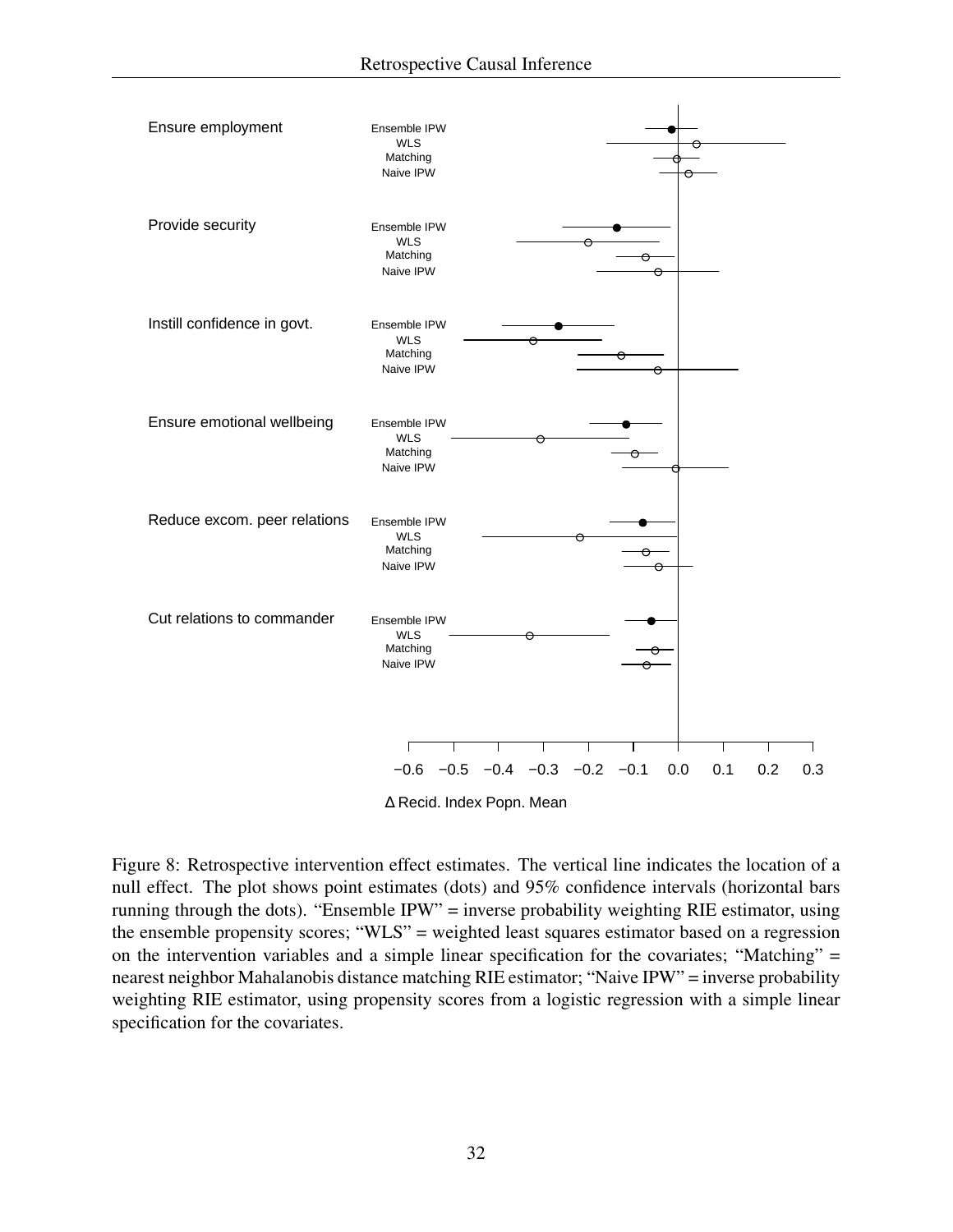#### 9. CONCLUSION

This paper considers a method for retrospective causal inference that applies machine learning tools to sidestep problems with conventional approaches. Our approach has two core feature that each confer benefits. First, we define the "retrospective intervention effect" (RIE). The RIE uses the device of hypothetical interventions to pin down clear population-level counterfactual comparisons. It also allows us to evaluate, in an easy-to-interpret manner, the relative importance of different risk factors and their effect on a population's outcomes. Second, we use a machine learning ensemble to use a large number of control variables for causal identification. A simulation experiment shows the robustness of the ensemble relative to conventional methods in extracting identifying variation from irregular functional relationships in a noisy covariate space. We reweight using predicted propensity scores to approximate the counterfactual defined under hypothetical interventions. This creates a contrast between what actually happened and an estimate of what might have been. An application to anti-recidivism policies in Colombia led to crisp conclusions about the relative merits of interventions on ex-combatants' confidence in government, social networks, security, and emotions, as compared to other risk factors, such as employment.

The range of problems for which these methods can be applied are constrained by the three identifying assumptions: (i) treatment consistency/SUTVA, (ii) conditional independence, and (iii) positivity. The machine learning element frees us from the specification assumptions that previous methods also require. Treatment consistency and SUTVA can be established, in principle, by properly defining interventions and levels of analysis. For example, if SUTVA is thought to be violated at a low level of aggregation (e.g., individuals), there may be the possibility of satisfying it when we operate at a higher level of aggregation. Conditional independence can be made more believable if we measure a very large set of covariates. For methods requiring specification decisions, this in itself creates enormous complications. We overcome this challenge by incorporating regularized methods into our machine learning ensemble. The positivity assumption requires that there exist, in the real world, units that exhibit the diversity in treatment variables and covariates needed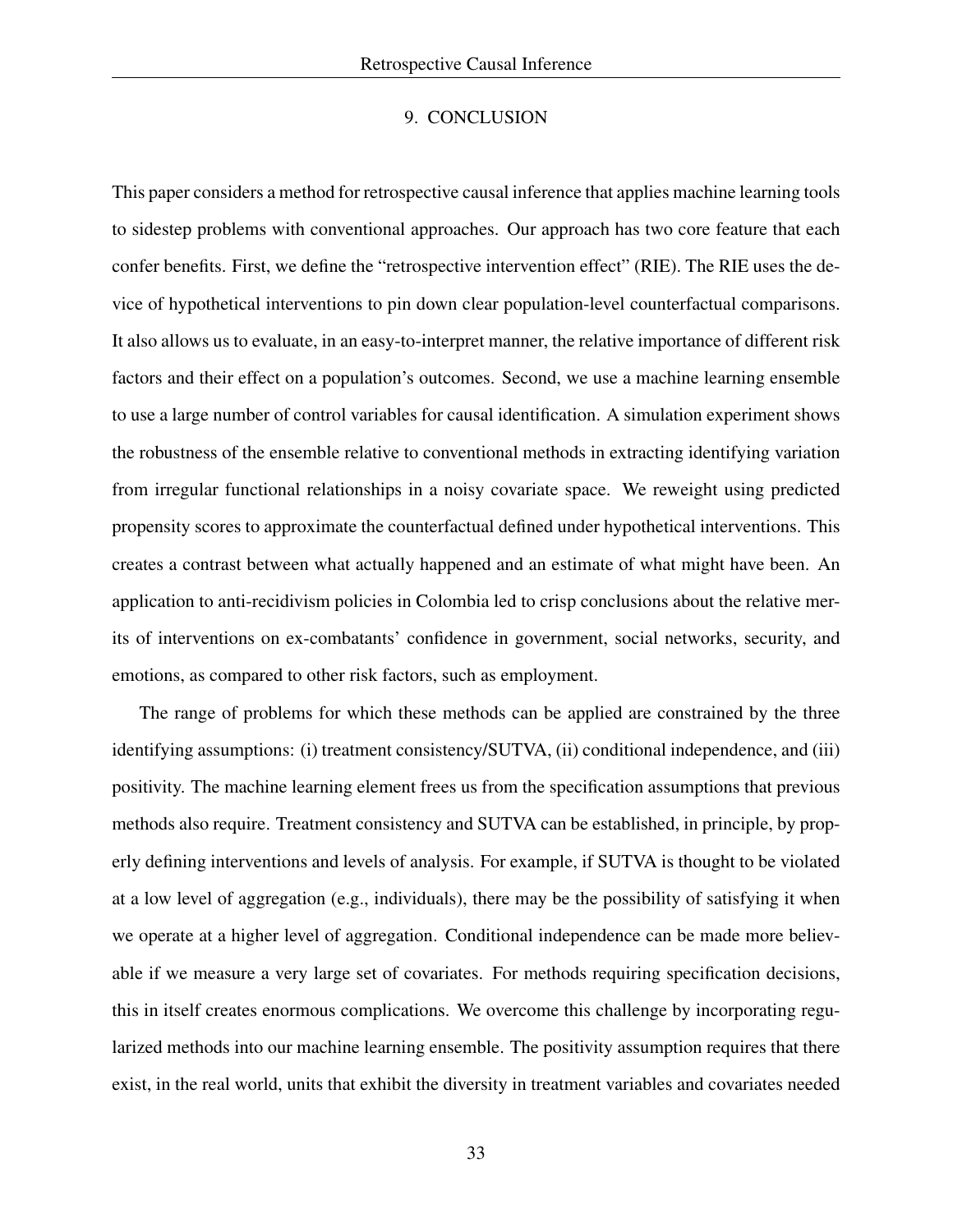to construct a counterfactual approximation for a hypothetical intervention [\(King and Zeng, 2006\)](#page-40-3). This assumption is perhaps the most restrictive. In some cases it may be satisfied by redefining the target population [\(Crump et al., 2009\)](#page-38-10). But doing so sacrifices the population-level inference that motivated us in the first place. As far as we understand, this is an unavoidable limitation for any observational method (and probably experimental too, given practical and ethical limitations on experimental subject pools).

Retrospective studies are a crucial first step in many research programs. They are essential for understanding causes of outcomes that are rare or that emerge only after many years. This includes outcomes such as violence or institutional change. Oftentimes the goal is to sort through a number of potential causal factors to identify points of intervention that should be prioritized for experimental or prospective studies. The conventional approach for doing so in the social sciences relies on multiple regression, for example in conventional case-control studies [\(King and Zeng,](#page-40-9) [2002;](#page-40-9) [Korn and Graubard, 1999\)](#page-40-10). However, the validity of multiple regression estimates depends on homogeneity and model specification assumptions that cannot be defended in many instances, and especially so when the set of control variables is large. When the number of necessary control variables is large, other estimation methods such as matching, propensity score, or prognostic score methods either require modeling assumptions or make inefficient use of identifying variation. Under such circumstances, there is reason to be concerned about both bias and the potential for researcher discretion to undermine the validity of the analysis. The methods presented here demonstrate ways toward more objective and reliable retrospective causal inference.

The machine learning ensemble allows the researcher to address the bewildering specification challenges that arise when working with a large number of covariates. Having a large number of covariates at one's disposal allows, in principle, for more plausible causal identification under the conditional independence assumption. At the same time, it raises concerns about researchers selecting from among the vast number of potential specifications to manipulate results. The ensemble method can assuage such concerns in that it targets an objective criterion—the minimum expected error of prediction for the propensity score. This limits researcher degrees of freedom in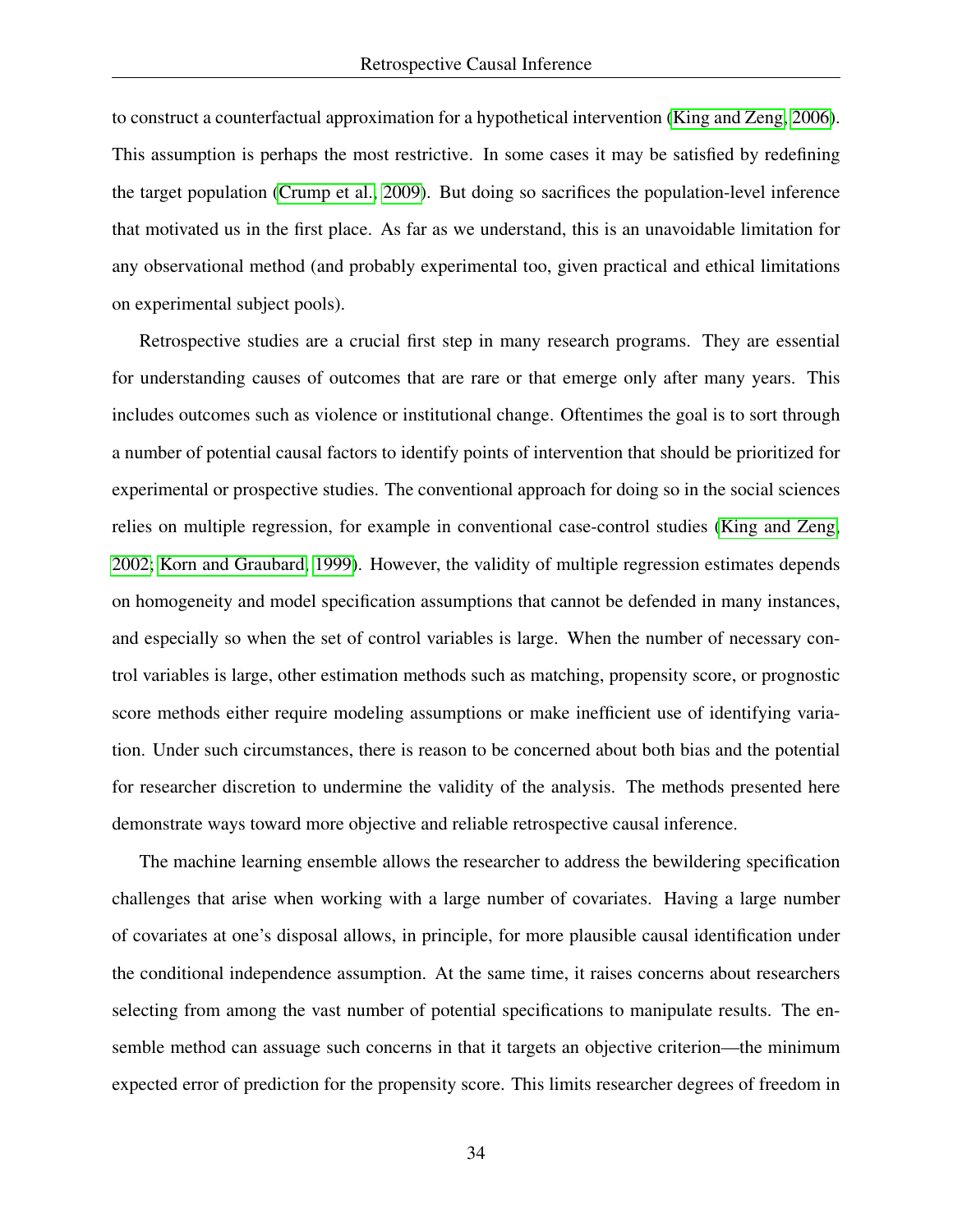the specification search, although it does not remove them entirely. The researcher still selects the algorithms, tuning parameters, loss functions, and preprocessing steps. Good faith is still required for credible inference.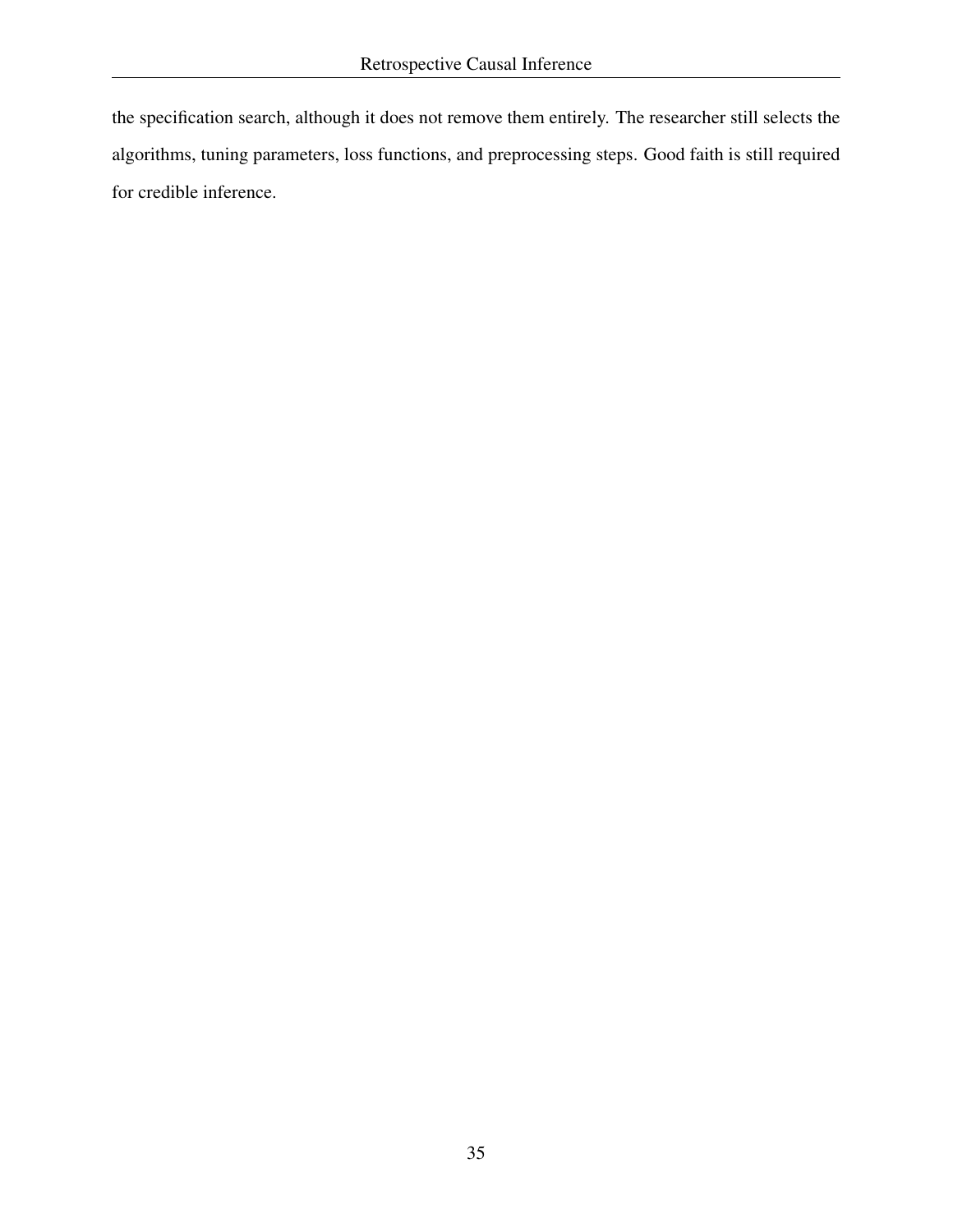#### REFERENCES

- <span id="page-37-4"></span>Angrist, Joshua D. and Alan B. Krueger. 1999. Empirical Strategies in Labor Economics. In *Handbook of Labor Economics*, ed. Orley C. Ahsenfelter and David Card. Vol. 3 Amsterdam: North Holland.
- <span id="page-37-0"></span>Angrist, Joshua D. and Jorn-Steffen Pischke. 2009. *Mostly Harmless Econometrics: An Empiricist's Companion*. Princeton, NJ: Princeton University Press.
- <span id="page-37-5"></span>Aronow, Peter M. and Cyrus Samii. 2016. "Does regression produce representative esimates of causal effects?" *American Journal of Political Science* 60(1):250–267.
- <span id="page-37-1"></span>Athey, Susan and Guido W. Imbens. 2015. "Machine Learning Methods for Estimating Heterogeneous Causal Effects." Working Paper, arXiv:1504.01132 [stat.ML].
- <span id="page-37-3"></span>Bang, Heejung and James M. Robins. 2005. "Doubly Robust Estimation in Missing Data and Causal Inference Models." *Biometrics* 61:962–972.
- <span id="page-37-6"></span>Bickel, Peter J. and Bo Li. 2006. "Regularization in Statistics." *Test* 15(2):271–344.
- <span id="page-37-2"></span>Blackwell, Matthew. 2013. "A Framework for Dynamic Causal Inference in Political Science." *American Journal of Political Science* 57(2):504–519.
- <span id="page-37-7"></span>Busso, Matias, John DiNardo and Justin McCrary. 2014. "New Evidence on the Finite Sample Properties of Propensity Score Reweighting and Matching Estimators." *The Review of Economics and Statistics* 96(5):885–897.
- <span id="page-37-8"></span>Chen, Pai-Hsuen, Chih-Jen Lin and Bernhard Schoelkopf. 2005. "A Tutorial on nu-Support Vector Machines." *Applied Stochastic Models in Business and Industry* 21:111-136.
- <span id="page-37-9"></span>Chalimourda, Athanassia, Bernhard Schoelkopf and Alex J. Smola. 2004. "Experimentally optimal ν in support vector regression for difference noise models and parameter settings." *Neural Networks* 17:127–141.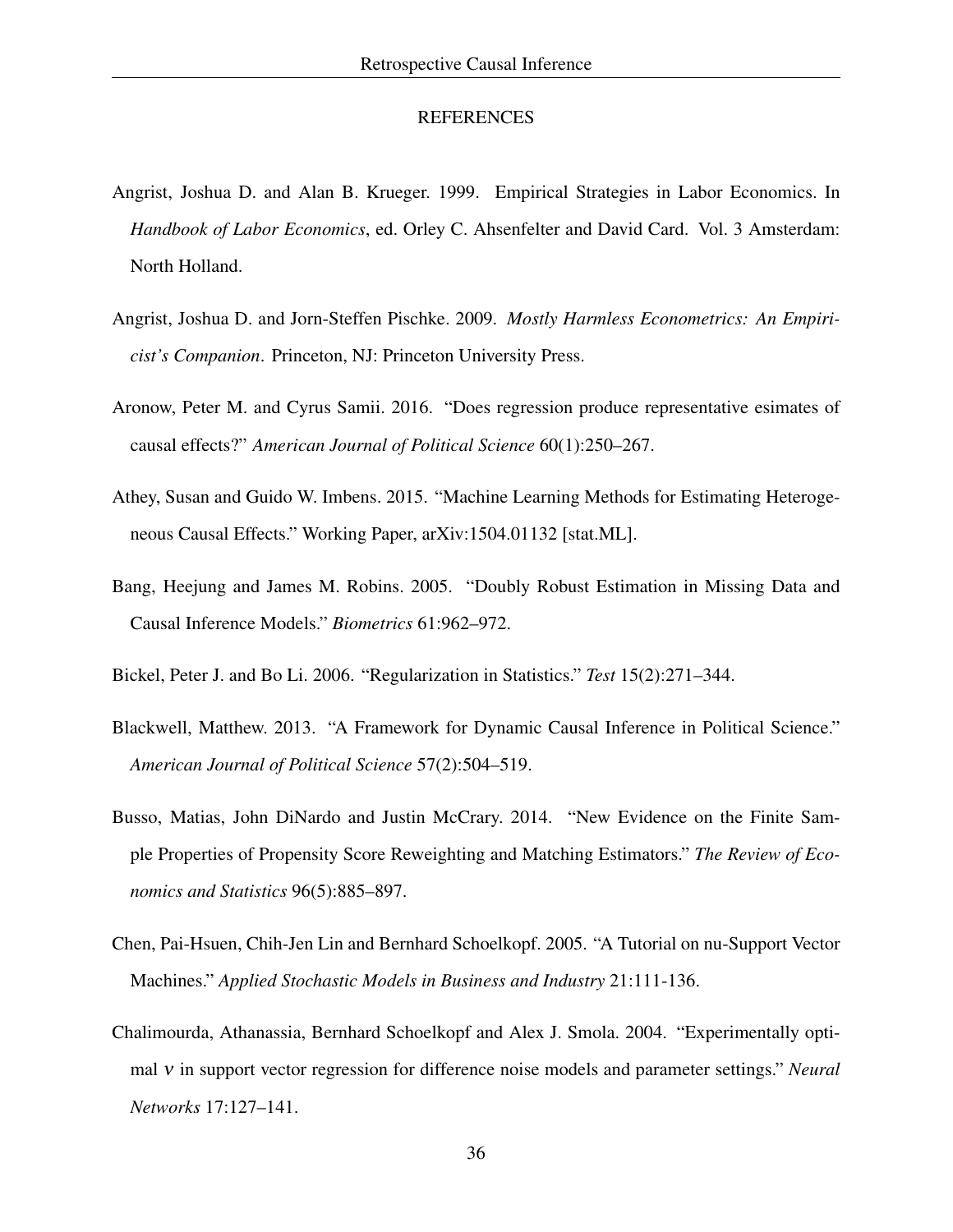<span id="page-38-7"></span>Chipman, Hugh A., Edward I. George and Robert E. McCulloch. 2010. "BART: Bayesian additive regression trees." *The Annals of Applied Statistics* 4(1):266–298.

<span id="page-38-4"></span>Cox, David R. 1958. *Planning of Experiments*. New York, NY: Wiley.

- <span id="page-38-10"></span>Crump, Richard K., V. Joseph Hotz, Guido W. Imbens and Oscar A. Mitnik. 2009. "Dealing with limited overlap in estimation of average treatment effects ." *Biometrika* 96(1): 187–199.
- <span id="page-38-5"></span>Gelman, Andrew, Aleks Jakulin, Maria Grazia Pittau and Yu-Sung Su. 2008. "A Weakly Informative Default Prior for Logistic and Other Regression Models." *Annals of Applied Statistics* 2(4):1360–1383.
- <span id="page-38-9"></span>Geman, Stuart and Chii-Ruey Hwang. 1982. "Nonparametric Maximum Likelihood Estimation by the Method of Sieves." *The Annals of Statistics* 10(2):401–414.
- <span id="page-38-1"></span>Green, Donald P. and Holger L. Kern. 2012. "Modeling heterogenous treatment effects in survey experiments with Bayesian additive regression trees." *Public Opinion Quarterly* 76(3):491–511.
- <span id="page-38-8"></span>Greenshtein, Eitan and Ritov, YaAcov. 2004. "Persistence in high-dimensional linear predictor selection and the virtue of overparametrization." *Bernoulli* 10(6):971–988.
- <span id="page-38-0"></span>Grimmer, Justin, Solomon Messing and Sean J. Westwood. 2014. "Estimating Heterogenous Treatment Effects and the Effects of Heterogenous Treatments with Ensemble Methods." Unpublished Manuscript, Stanford University.
- <span id="page-38-3"></span>Hainmueller, Jens. 2011. "Entropy balancing for causal effects: A multivariate reweighting method to produce balanced samples in observational studies." *Political Analysis* 17(4):400–417.
- <span id="page-38-6"></span>Hainmueller, Jens and Chad Hazlett. 2014. "Kernel Regularized Least Squares: Reducing Misspecification Bias with a Flexible ad Interpretable Machine Learning Approach." *Political Analysis* 22(2):143-168.
- <span id="page-38-2"></span>Hansen, Ben B. 2008. "The prognostic analogue to the propensity score." *Biometrika* 95(2):481- 488.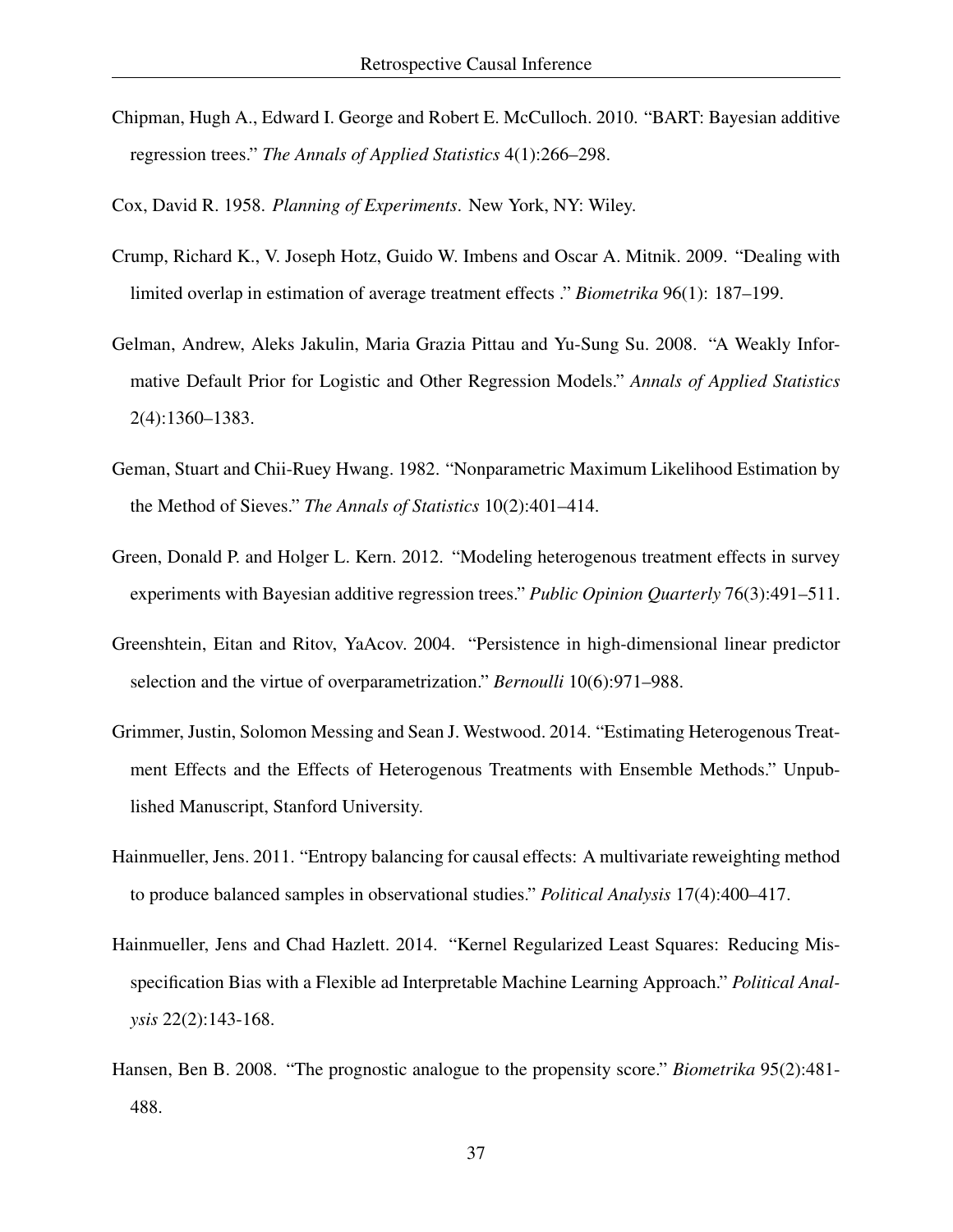- <span id="page-39-9"></span>Hastie, Trevor, Robert Tibshirani and Jerome Friedman. 2009. *The Elements of Statistical Learning: Data Mining, Inference, and Prediction*. New York: Springer.
- <span id="page-39-2"></span>Hill, Jennifer. 2011. "Bayesian Nonparametric Modeling for Causal Inference." *Journal of Computational and Graphical Statistics* 20(1):217–240.
- <span id="page-39-8"></span>Ho, Daniel E., Kosuke Imai, Gary King and Elizabeth A. Stuart. 2007. "Matching as Nonparametric Preprocessing for Reducing Model Dependence in Parametric Causal Inference." *Political Analysis* 15(3):199–236.
- <span id="page-39-4"></span>Holland, Paul W. 1986. "Statistics and Causal Inference." *Journal of the American Statistical Association* 81(396):945–960.
- <span id="page-39-3"></span>Hubbard, Alan E. and Mark J. Van der Laan. 2008. "Population Intervention Models in Causal Inference." *Biometrika* 95(1):35–47.
- <span id="page-39-0"></span>Imai, Kosuke and Marc Ratkovic. 2013. "Estimating treatment effect heterogeneity in randomized program evaluation." *Annals of Applied Statistics* 7(1):443–470.
- <span id="page-39-1"></span>Imai, Kosuke and Aaron Strauss. 2011. "Estimation of heterogenous treatment effects from randomized experiments, with application to the optimal planning of the get-out-the-vote campaign." *Political Analysis* 19(1):1–19.
- <span id="page-39-5"></span>Imai, Kosuke and David A. van Dyk. 2004. "Causal inference with general treatment regimes: Generalizing the propensity score." *Journal of the American Statistical Association* 99(467):854–866.
- <span id="page-39-6"></span>Imbens, Guido W. 2004. "Nonparametric Estimation of Average Treatment Effects Under Exogeneity: A Review." *Review of Economics and Statistics* 86(1):4–29.
- <span id="page-39-7"></span>Imbens, Guido W. and Jeffrey M. Wooldridge. 2009. "Recent Developments in the Econometrics of Program Evaluation." *Journal of Economic Literature* 47(1):5–86.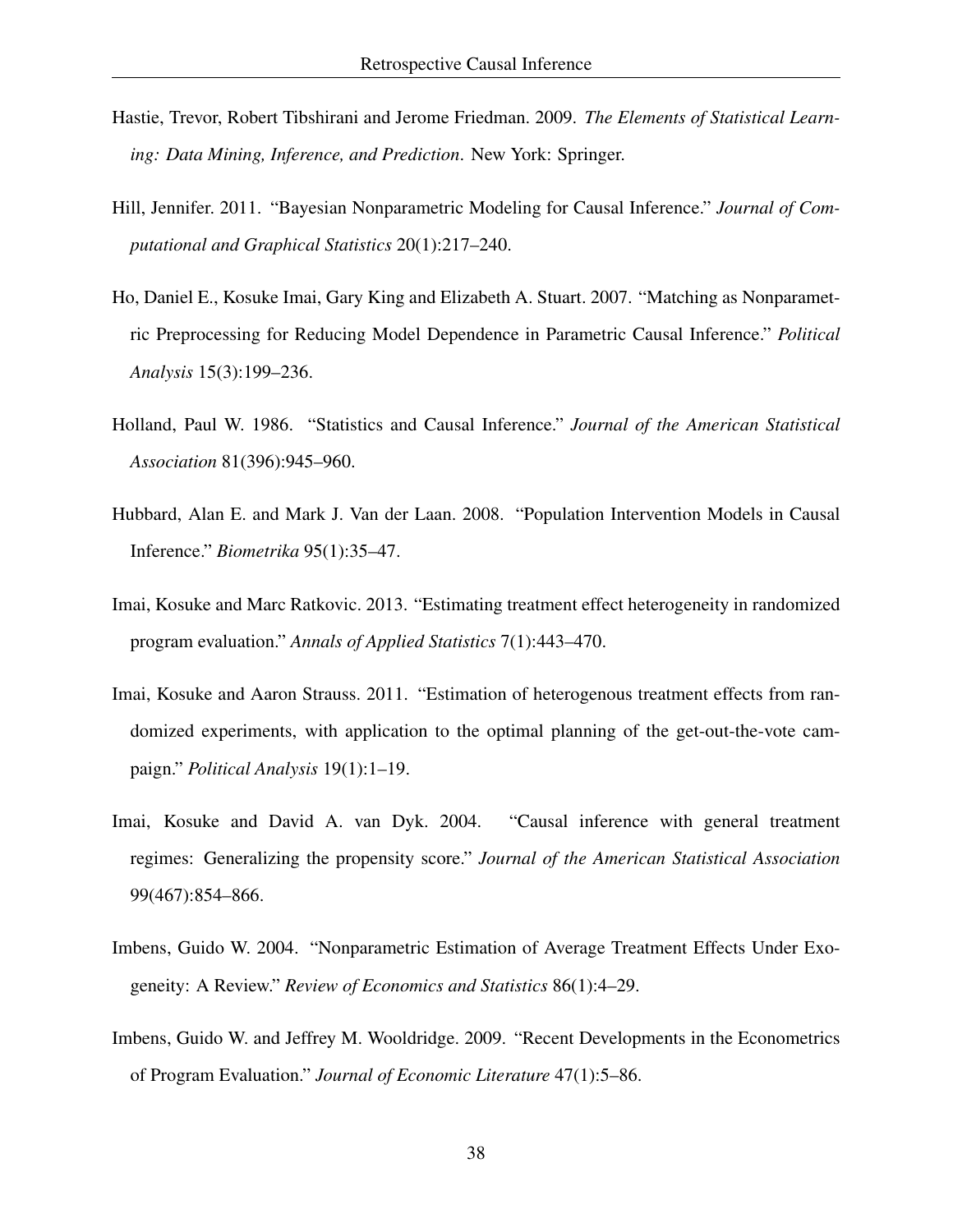- <span id="page-40-5"></span>International Crisis Group. 2012. "Dismantling Colombia's New Illegal Armed Groups: Lessons from a Surrender." *International Crisis Group Latin America Report* 41.
- <span id="page-40-9"></span>King, Gary and Langche Zeng. 2002. "Estimating Risk and Rate Leveks, Ratios, and Differences in Case-Control Studies." *Statistics in Medicine* 21(10):1409–1427.
- <span id="page-40-3"></span>King, Gary and Langche Zeng. 2006. "The dangers of extreme counterfactuals." *Political Analysis* 14(2):131–159.
- <span id="page-40-10"></span>Korn, Edward L. and Barry I. Graubard. 1999. *Analysis of Health Surveys*. New York, NY: Wiley.
- <span id="page-40-7"></span>Little, Roderick J.A. and Donald B. Rubin. 2002. *Statistical Analysis with Missing Data: Second Edition*. Hoboken, NJ: Wiley.
- <span id="page-40-8"></span>Lumley, Thomas. 2010. *Complex Surveys: A Guide to Analysis in R*. Hoboken, NJ: Wiley.
- <span id="page-40-4"></span>Manski, Charles F. 1995. *Identification Problems in the Social Sciences*. Cambridge, MA: Harvard University Press.
- <span id="page-40-1"></span>Montgomery, Jacob M., Florian M. Hollanbach and Michael D. Ward. 2012. "Improving Predictions Using Ensemble Bayesian Model Averaging." *Political Analysis* 20:271–291.
- <span id="page-40-0"></span>Myers, Jessica A., Jeremy A. Rassen, Jashua J. Gagne, Krista F. Huybrechts, Sebastian Schneeweiss, Kenneth J. Rothman, Marshall M. Joffe and Robert J. Glynn. 2011. "Effects of Adjusting for Instrumental Variables on Bias and Precision of Effect Estimates." *American Journal of Epidemiology* 174(11):1213–1222.
- <span id="page-40-6"></span>O'Brien, Peter C. 1984. "Procedures for Comparing Samples with Multiple Endpoints." *Biometrics* 40(4):1079–1087.
- <span id="page-40-2"></span>Pearl, Judea. 2009. *Causality: Models, Reasoning, and Inference, Second Edition*. New York, NY: Cambridge University Press.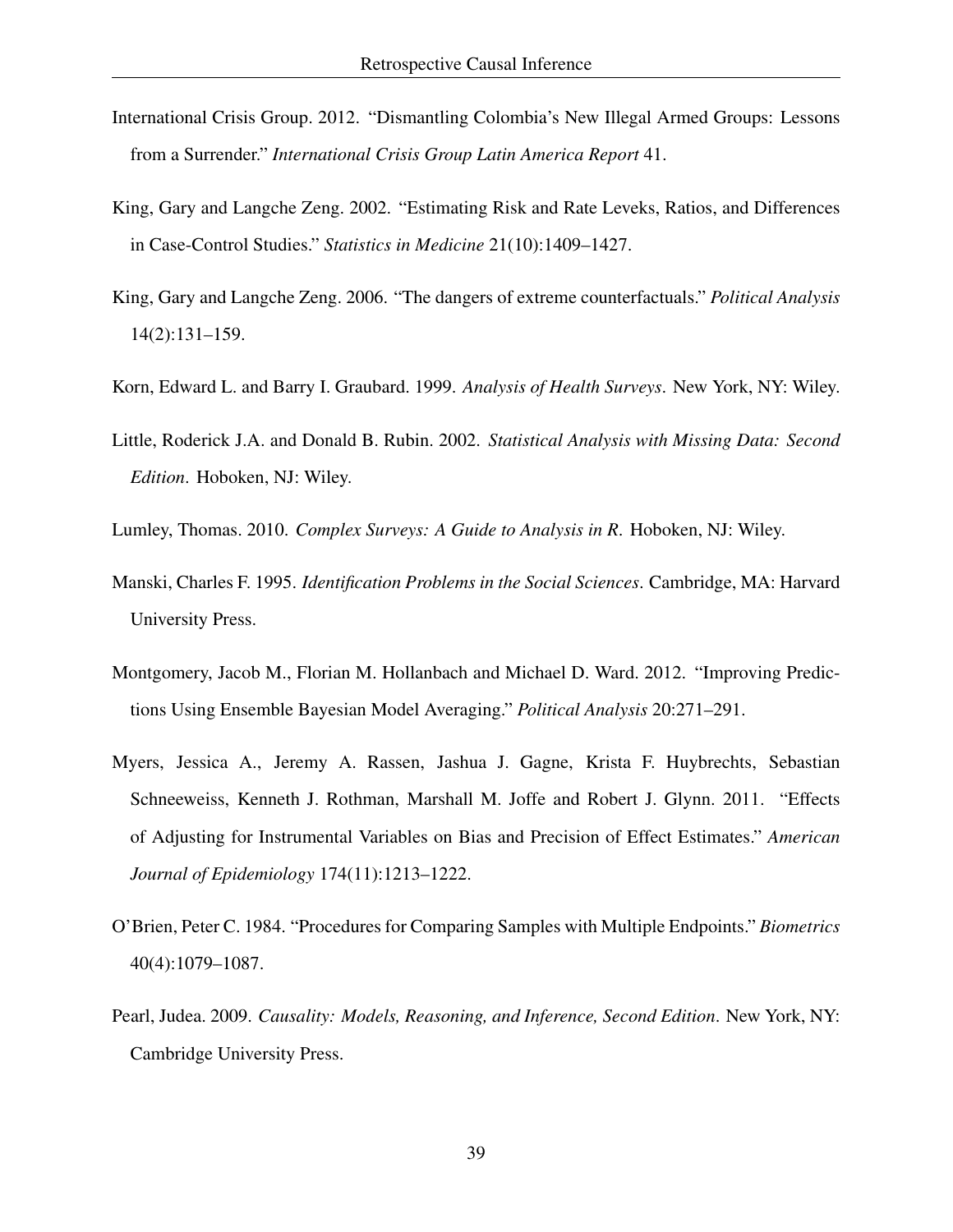- <span id="page-41-0"></span>Pearl, Judea. 2010. On a Class of Bias-Amplifying Variables that Endanger Effect Estimates. In *Proceedings of UAI*, ed. Peter Grunwald and Peter Spirtes. Corvallis, OR: AUAI pp. 417–424.
- <span id="page-41-6"></span>Petersen, Maya L., Kristin E. Porter, Susan Gruber, Yue Wang and Mark J. Van der Laan. 2011. Positivity. In *Targeted Learning: Causal Inference for Observational and Experimenatal Data*, ed. Mark J. Van der Laan and Sherri Rose. New York, NY: Springer chapter 10, pp. 161–186.
- <span id="page-41-9"></span>Polley, Eric C. and Mark J. Van der Laan. 2012. "SuperLearner: Super Learner Prediction." R package version 2.0-9. [http://cran.r-project.org/web/packages/SuperLearner/index.html.](http://cran.r-project.org/web/packages/SuperLearner/index.html)
- <span id="page-41-7"></span>Polley, Eric C., Sherri Rose and Mark J. Van der Laan. 2011. Super Learning. In *Targeted Learning: Causal Inference for Observational and Experimenatal Data*, ed. Mark J. Van der Laan and Sherri Rose. New York: Springer chapter 3, pp. 43–66.
- <span id="page-41-1"></span>Ratkovic, Marc. 2014. "Balancing within the Margin: Causal Effect Estimation with Support Vector Machines." Unpublished Manuscript, Princeton University.
- <span id="page-41-4"></span>Robins, James M. and Andrea Rotnitzky. 1995. "Semiparametric Efficiency in Multivariate Regression Models with Missing Data." *Journal of the American Statistical Association* 90:122– 129.
- <span id="page-41-2"></span>Rosenbaum, Paul R. 1984. "The Consequences of Adjustment for a Concomitant Variable That Has Been Affected by the Treatment." *Journal of the Royal Statistical Society, Series A* 147(5):656– 666.
- <span id="page-41-3"></span>Rosenbaum, Paul R. and Donald B. Rubin. 1983. "The central role of the propensity score in observational studies for causal effects." *Biometrika* 70(1):41–55.
- <span id="page-41-5"></span>Rothman, Kenneth J., Sander Greenland and Timothy L. Lash. 2008. *Modern Epidemiology, Third Edition*. Philadelphia, PA: Lippincott, Williams and Wilkins.
- <span id="page-41-8"></span>Royston, Patrick. 2004. "Multiple Imputation of Missing Values." *Stata Journal* 4(3):227–241.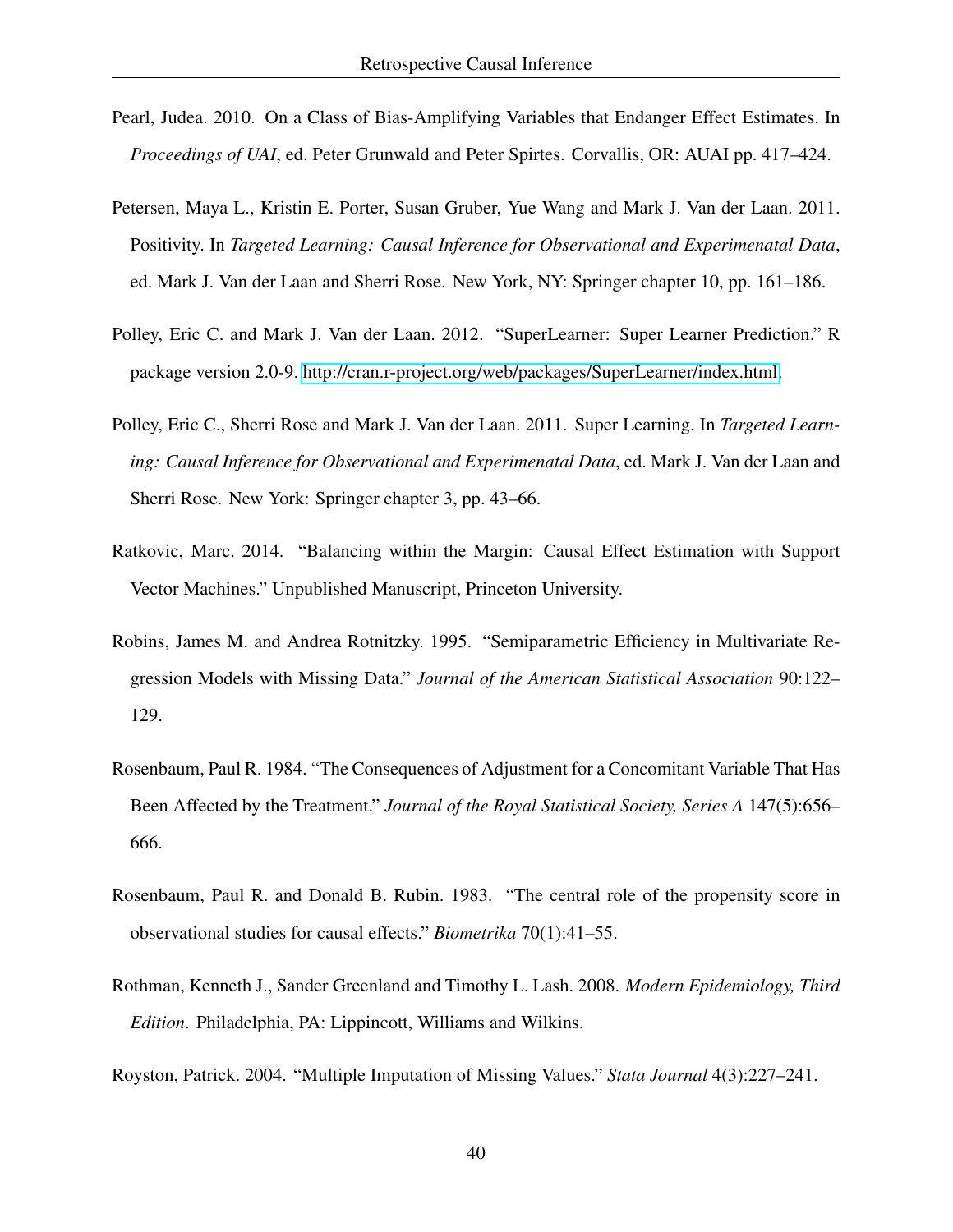- <span id="page-42-2"></span>Rubin, Donald B. 1978. "Bayesian Inference for Causal Effects: The Role of Randomization." *The Annals of Statistics* 6(1):34–58.
- <span id="page-42-4"></span>Rubin, Donald B. 2008. "For Objective Causal Inference, Design Trumps Analysis." *The Annals of Applied Statistics* 2(3):808–840.
- <span id="page-42-6"></span>Rubin, Donald D. 1990. "Formal Modes of Statistical Inference for Causal Effects." *Journal of Statistical Planning and Inference* 25:279–292.
- <span id="page-42-8"></span>Samii, Cyrus. 2016. "Replication Data for: Retrospective Causal Inference with Machine Learning Ensembles: An Application to Anti-Recidivism Policies in Colombia." [http://dx.doi.org/10.7910/DVN/QXCFO2,](http://dx.doi.org/10.7910/DVN/QXCFO2) Harvard Dataverse.
- <span id="page-42-3"></span>Sekhon, Jasjeet S. 2009. "Opiates for the matches: Matching methods for causal inference." *Annual Review of Political Science* 12(1):487–508.
- <span id="page-42-9"></span>Tourangeau, Roger and Ting Yan. 2005. "Sensitive Questions in Surveys." *Psychological Bulletin* 133(5):859–883.
- <span id="page-42-7"></span>Van der Laan, Mark J., Eric C. Polley and Alan E. Hubbard. 2007. "Super Learner." *Statistical Applications in Genetic and Molecular Biology* 6(1):1–21.
- <span id="page-42-0"></span>Van der Laan, Mark J. and Sherry Rose. 2011. *Targeted Learning: Causal Inference for Observational and Experimenatal Data*. New York: Springer.
- <span id="page-42-5"></span>VanderWeele, Tyler. 2009. "Concerning the Consistency Assumption in Causal Inference." *Epidemiology* 20(6):880–883.
- <span id="page-42-1"></span>Young, Jessica G., Alan E. Hubbard, Brenda Eshkenazi and Nicholas P. Jewell. 2009. "A Machine-Learning algorithm for Estimating and Ranking the Impact of Environmental Risk Factors in Exploratory Epidemiological Studies." *University of California Berkeley Division of Biostatistics Working Paper Series* 250.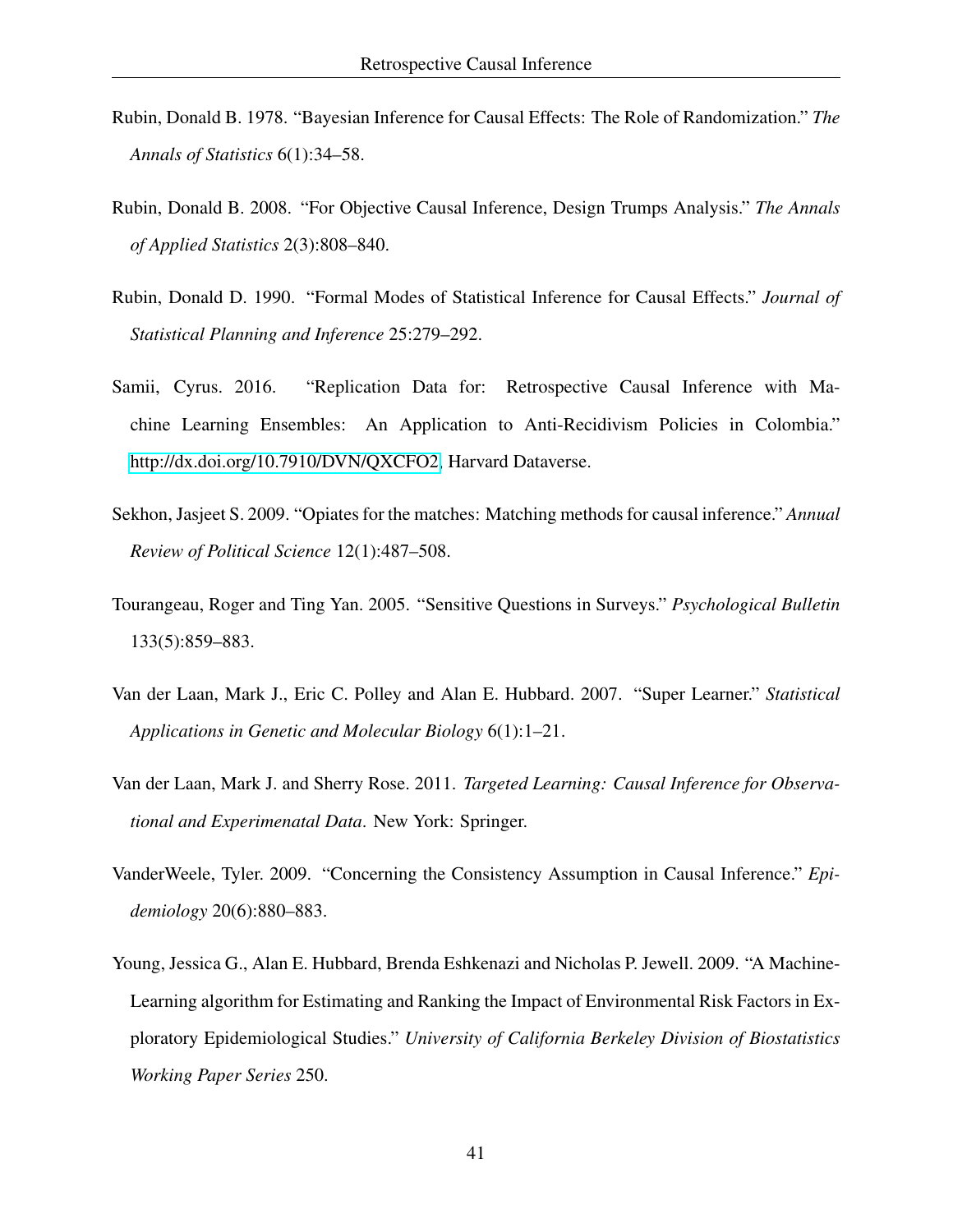## Supplementary Materials for "Retrospective Causal Inference with Machine Learning Ensembles: An Application to Anti-Recidivism Policies in Colombia"

#### A. ESTIMATION AND INFERENCE DETAILS

Proposition 1 (Consistency). *Suppose we have*

- *a random sample of size N of observations of O,*
- *bounded support for O,*
- *Assumptions 1-3, and*
- $\hat{g}_j(\underline{a}_j|W_i, A_{-ji})$  *a consistent estimator of*  $Pr[A_j = \underline{a}_j|W_i, A_{-ji}]$ .

*Under such conditions,*  $\hat{\psi}_j^{IPW} - \psi_j \stackrel{p}{\rightarrow} 0$  *as*  $N \rightarrow \infty$ *.* 

*Proof.* By Chebychev's inequality, consistency follows from asymptotic unbiasedness and variance converging to zero for the estimator [\(Lehmann, 1999,](#page-47-0) Thm. 2.1.1). By random sampling, Slutsky's theorem, consistency for  $\hat{g}_j(\underline{a}_j|W_i,A_{-ji})$ , and Assumption 1, as  $N \to \infty$ ,  $\hat{\psi}_j^{IPW}$  has the same convergence limit as

$$
\bar{\psi}_j^{IPW} = \frac{1}{N} \sum_{i=1}^N \frac{I(A_{ji} = a_j)}{\Pr[A_j = a_j | W_i, A_{-ji}]} Y_i(a_j, A_{-j}) - E[Y].
$$

Then,

$$
E[\overline{\psi}_{j}^{IPW}] = \frac{1}{N} \sum_{i=1}^{N} E\left[\frac{E[I(A_{ji} = a_{j})|W_{i}, A_{-ji}]}{\Pr[A_{j} = a_{j}|W_{i}, A_{-ji}]} E[Y_{i}(\underline{a}_{j}, A_{-j})|W_{i}, A_{-ji}]\right] - E[Y]
$$
  
=  $E[Y(\underline{a}_{j}, A_{-j})] - E[Y] = \psi_{j},$ 

and so  $E[\hat{\psi}_j^{IPW} - \psi_j] \to 0$  as  $N \to \infty$ , establishing asymptotic unbiasedness. Next, by consistency for  $\hat{g}_j(\underline{a}_j|W_i,A_{-ji})$  and Slutsky's Theorem, Var  $[N\hat{\psi}^{IPW}_j]$  has the same limit as Var  $[N\bar{\psi}^{IPW}_j]$ , and by random sampling and bounded support,

$$
\frac{1}{N^2} \text{Var}[N \bar{\psi}_j^{IPW}] = \frac{1}{N^2} \sum_{i=1}^N \text{Var}\left[\frac{I(A_{ji} = \underline{a}_j)}{\Pr[A_j = \underline{a}_j | W_i, A_{-ji}]} Y_i(\underline{a}_j, A_{-j})\right] \le \frac{c^2}{N}
$$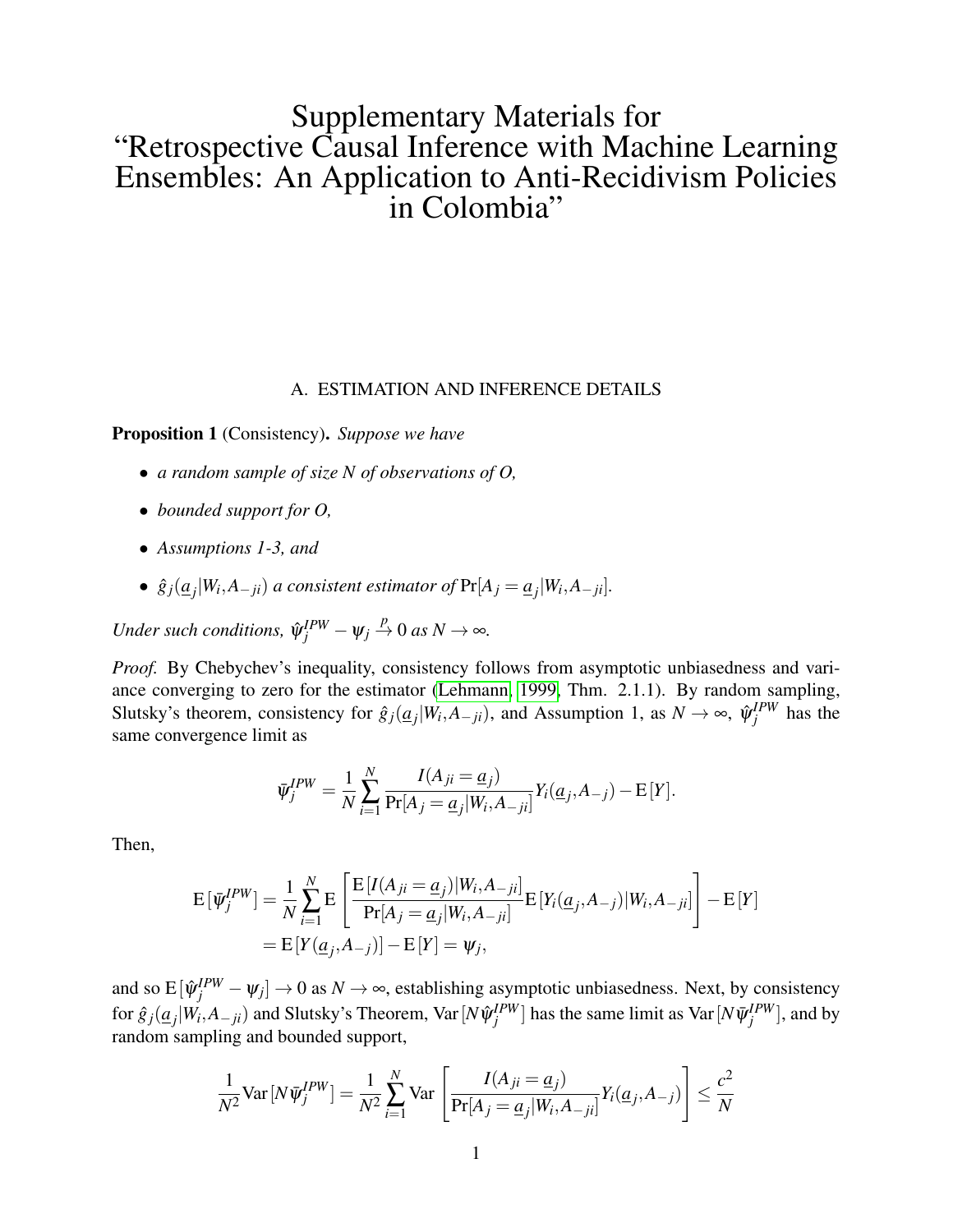for some constant *c*, in which case  $\text{Var}[\hat{\psi}_j^{IPW}] \to 0$  as  $N \to \infty$ , establishing that the variance converges to zero.  $\Box$ 

To construct confidence intervals, we rely on well-known results for sieve-type IPW estimators [\(Hirano, Imbens and Ridder, 2003;](#page-47-1) [Hubbard and Van der Laan, 2008\)](#page-39-3). Define

$$
D_{i,IPW} = \left(\frac{I(A_{ji} = a_j)}{\hat{g}_j(\underline{a}_j|W_i, A_{-ji})} - 1\right)Y_i,
$$

in which case  $\hat{\psi}_j^{IPW} = \frac{1}{N} \sum_{i=1}^N D_{i,IPW}$ .

Suppose that  $g_j(\underline{a}_j|W_i,A_{-ji})$  parameterizes the true distribution for  $A_j$ , and  $\hat{g}_j(\underline{a}_j|W_i,A_{-ji})$  approaches the maximum likelihood estimate for  $g_j(\underline{a}_j|W_i, A_{-ji})$ . Then,  $\hat{\psi}_{j,k}^{IPW}$  $j_{j,k}^{IPW}$  is asymptotically normal and the following estimator is conservative in expectation for the asymptotic variance:

$$
\hat{V}(\hat{\psi}_{j,k}^{IPW}) = \frac{v(D_{ki,IPW})}{N},
$$

where the *v*(.) operator computes the sample variance. Define  $\hat{S}_{IPW} = \sqrt{\hat{V}(\hat{\psi}_{i,k}^{IPW})}$  $_{j,k}^{IPW}$ ). Then we have the following approximate  $100\%*(1-\alpha)$  Wald-type confidence interval for our estimate:

$$
\hat{\psi}_{j,k}^{IPW} \pm z_{\alpha/2} \hat{S}_{IPW}.
$$

We can modify the estimation and inference procedure to account for non-i.i.d. data. We have assumed that  $(W, A_{-ji})$  is a sufficient conditioning set for causal identification and that the model for  $g_j(.)$  is sufficient for characterizing counter-factual intervention probabilities conditional on  $(W, A<sub>−ji</sub>)$ . For this reason, non-i.i.d. data on *O* do not require that we change anything about how we go about estimating  $\hat{g}_j$ . However, we will have to account for any systematic differences between our sample and target population in the distribution of  $(W, A<sub>-ji</sub>)$  when computing  $\hat{\psi}^{IPW}_{i,k}$ *j*,*k* . This estimator is consistent for  $\psi_{i,k}^{IPW}$  $j_{j,k}^{IPW}$  only if it marginalizes over the  $(W, A_{j}$  distribution in the population. The solution is to apply sampling weights that account for sample units' selection probabilities [\(Thompson, 2012,](#page-47-2) Ch. 6). When units' selection probabilities are known exactly based on a sampling design (as is the case in our application), we merely need to modify the expression for  $\hat{\psi}^{IPW}_{i,k}$  $j_{j,k}^{IPW}$  to take the form of a survey weighted mean rather than a simple arithmetic mean. Our standard error and confidence interval estimates apply the usual survey corrections for clustering and stratification in sampling design [\(Thompson, 2012,](#page-47-2) Ch. 11-12).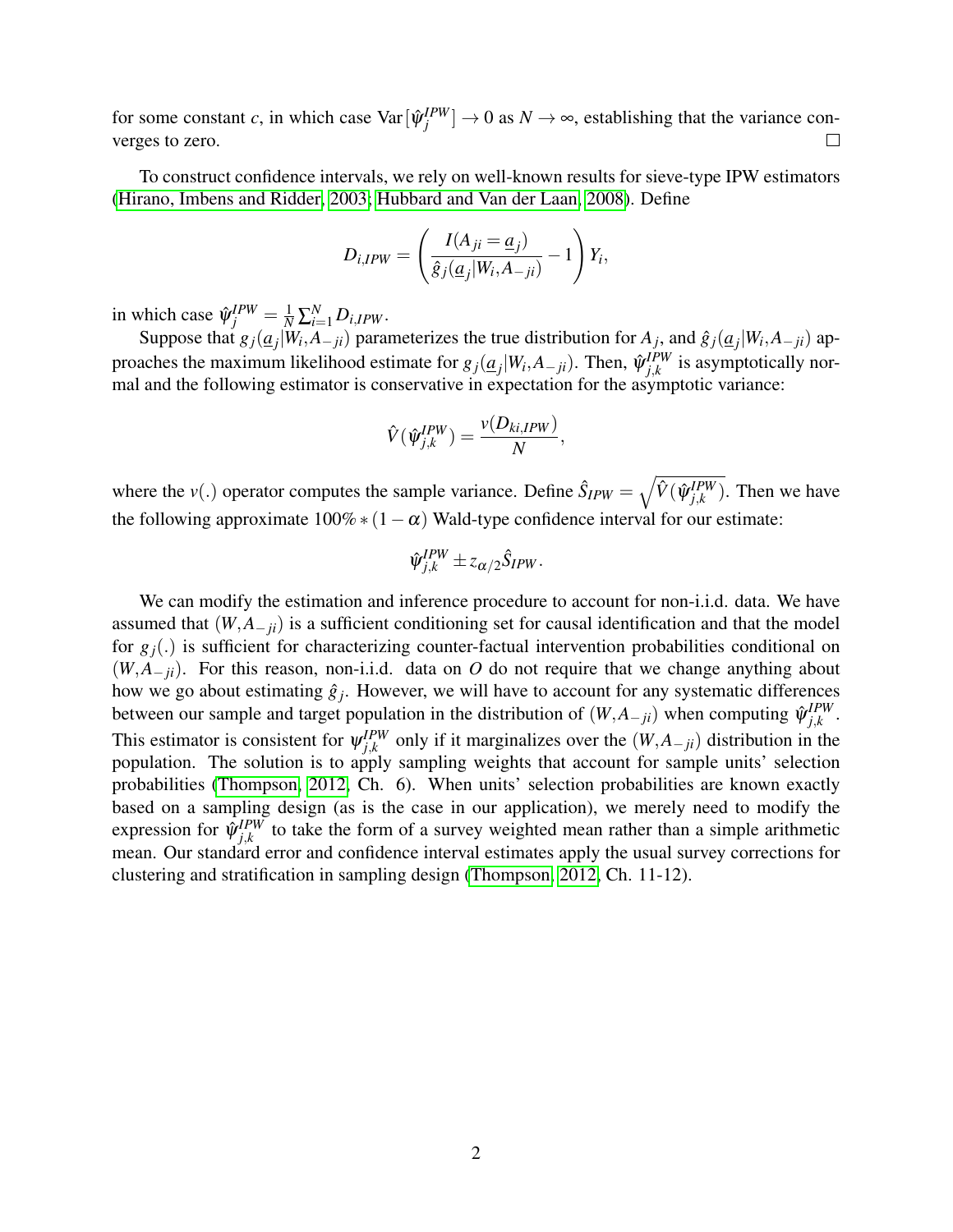### B. DETAILS ON THE APPLICATION

| <b>Risk factor</b> | Target variable in              | <b>Target variable description</b> | Target variable      | New variable                          | Hypothetical                                      | Operationalization    |
|--------------------|---------------------------------|------------------------------------|----------------------|---------------------------------------|---------------------------------------------------|-----------------------|
|                    | dataset                         |                                    | coding               | definition                            | intervention                                      |                       |
| Economic           | p136 emp REC3                   | Employed 1 year after              | 0=unemployed,        | int $emp: =$                          | Unemployed are                                    | int emp: 0 to 1       |
| welfare            |                                 | demobilization                     | 1=employed           | p136 emp REC3                         | made employed.                                    |                       |
| Sense of           | p145 atrisk REC2                | Felt secure 1 year after           | $0 = no$ , $1 = yes$ | $int$ secure: 0 if 1, 1 if            | Insecure are made to                              | int notatrisk: 0 to 1 |
| security           |                                 | demobilization                     |                      |                                       | feel secure.                                      |                       |
|                    | Confidence in p111 gov promises | Confident 1 year after             |                      | 1-10 scale, lower int confident: 0 if | Not confident are                                 | int confident: 0 to 1 |
| government         | lyear REC1                      | demobilization that government     | means less           | $\leq 5$ . 1 if $>5$                  | made to feel                                      |                       |
|                    |                                 | would keep promises                | confident            |                                       | confident.                                        |                       |
| Emotional          | index reint psych               | Scale constructed from             | Standardized         | int upbeat: $0$ if $\geq$             | Psychologically                                   | int upbeat: 0 to 1    |
| wellbeing          | neg                             | variables measuring how            | index (mean=0,       | .5723912, 1 if                        | depressed are made to                             |                       |
|                    |                                 | psychologically upbeat 1 year      | $sd=1)$              | $< 5723912$ (75th                     | feel upbeat.                                      |                       |
|                    |                                 | after demobilization               |                      | pctile)                               |                                                   |                       |
| Horizontal         | p150 know excom                 | Of five closest acquaintances,     | Count of 0 to 5      | int excompeers: 0 if 3                | Those with more than $\vert$ int excompeers: 0 to |                       |
| network            | REC1b                           | how many were excombatants 1       |                      | or 4, 1 if 1 or 2                     | half excombatant                                  |                       |
| relations with     |                                 | year after demobilization          |                      |                                       | peers are made to                                 |                       |
| excombatants       |                                 |                                    |                      |                                       | have less than half.                              |                       |
| Vertical           | p66 sup1 talk RE                | How regularly respondent           | 1-4 scale, with 1    | int commander: 0 if 2,                | Those who spoke to                                | int commander: 0 to   |
| network            | C <sub>1</sub>                  | spoke to commander 1 year          | meaning rarely,      | $3$ , or 4; 1 if 1                    | commander are made                                |                       |
| relations with     |                                 | after demobilization               | and 4 often          |                                       | to rarely speak to                                |                       |
| commanders         |                                 |                                    |                      |                                       | commander.                                        |                       |

## Table 3: Risk factors and hypothetical interventions, details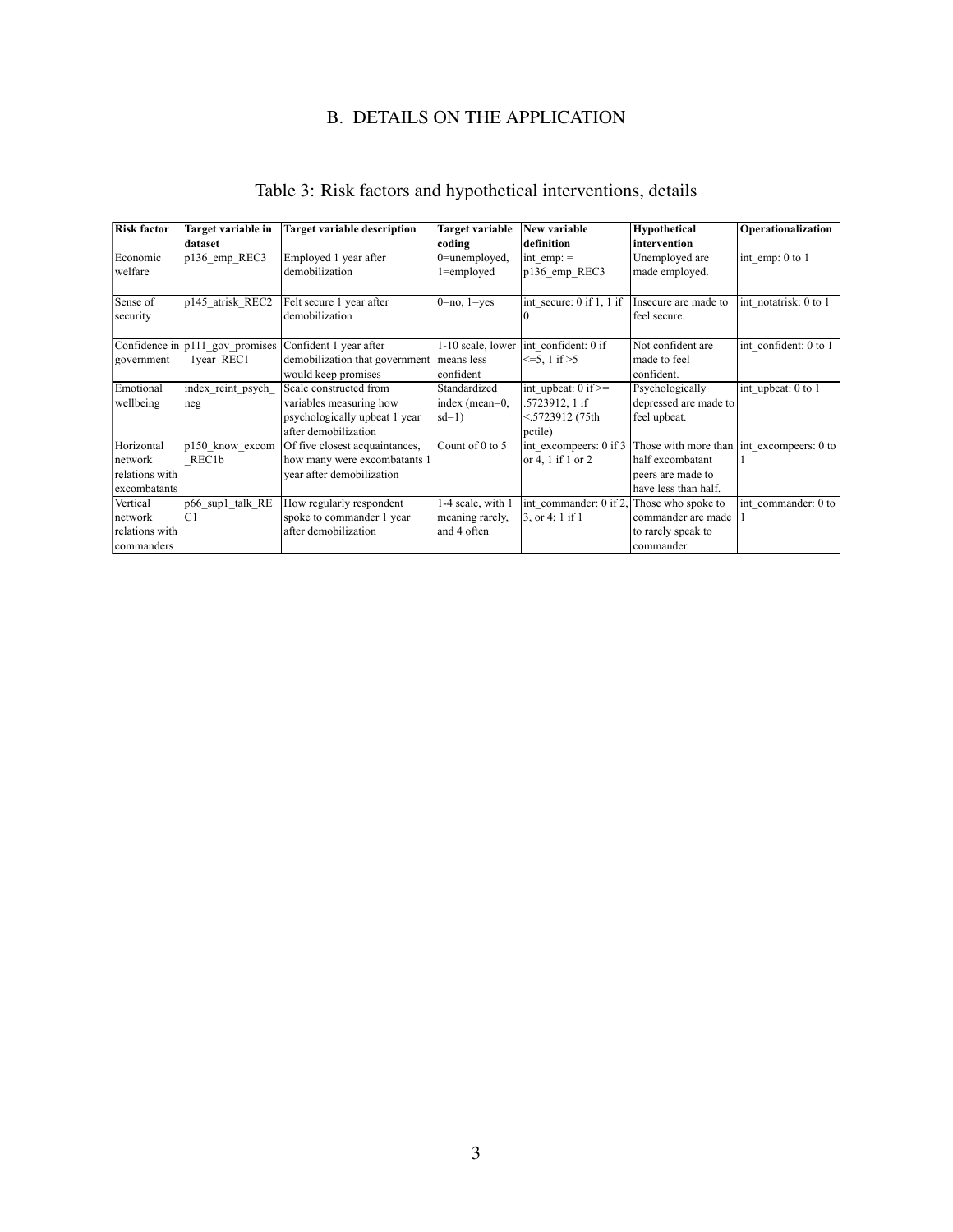### <span id="page-46-0"></span>Table 4: Workflow for estimating RIEs with ensemble

| <b>Step</b>    | <b>Description</b>                                                                                                                                                                                                                                                                                                                                             | <b>Files</b>                                                       |
|----------------|----------------------------------------------------------------------------------------------------------------------------------------------------------------------------------------------------------------------------------------------------------------------------------------------------------------------------------------------------------------|--------------------------------------------------------------------|
| 1              | Define hypothetical interventions and<br>construct intervention indicator vari-<br>ables; can be done in any software<br>package. (Done on each imputation-<br>completed dataset.)                                                                                                                                                                             | Hypothetical-Interventions.xlsx<br>COLOMBIA-STEP9-interventions.do |
| 2a             | Fit propensity score models for each<br>intervention with the ensemble, using<br>cross-validated risk to generate opti-<br>mal weights for the different model<br>predictions; steps are automated with<br>the SuperLearner functions for R.<br>(Done on each imputation-completed<br>dataset.)                                                                | interv-pscore-1.R through interv-pscore-6.R                        |
| 2 <sub>b</sub> | Generate predictions from propensity<br>score models and attach to dataset.<br>Done using prediction functions in<br>the SuperLearner package for R.<br>(Done on each imputation-completed<br>dataset.)                                                                                                                                                        | interv-pscore-1.R through interv-pscore-6.R                        |
| 2c             | Produce estimates of intervention ef-<br>fects, incorporating survey sampling<br>adjustments; can be done with any<br>survey estimation software, such as<br>the survey package in R. (Done on<br>each imputation-completed dataset,<br>and then RIE estimates from the<br>imputation-completed datasets were<br>combined to obtain the final esti-<br>mates.) | interv-pscore-1.R through interv-pscore-6.R                        |
| 3              | Summarize results.                                                                                                                                                                                                                                                                                                                                             | int-results-graph.R                                                |
|                |                                                                                                                                                                                                                                                                                                                                                                | int-results-balance-tables.R<br>int-results-performance-metrics.R  |
|                |                                                                                                                                                                                                                                                                                                                                                                |                                                                    |